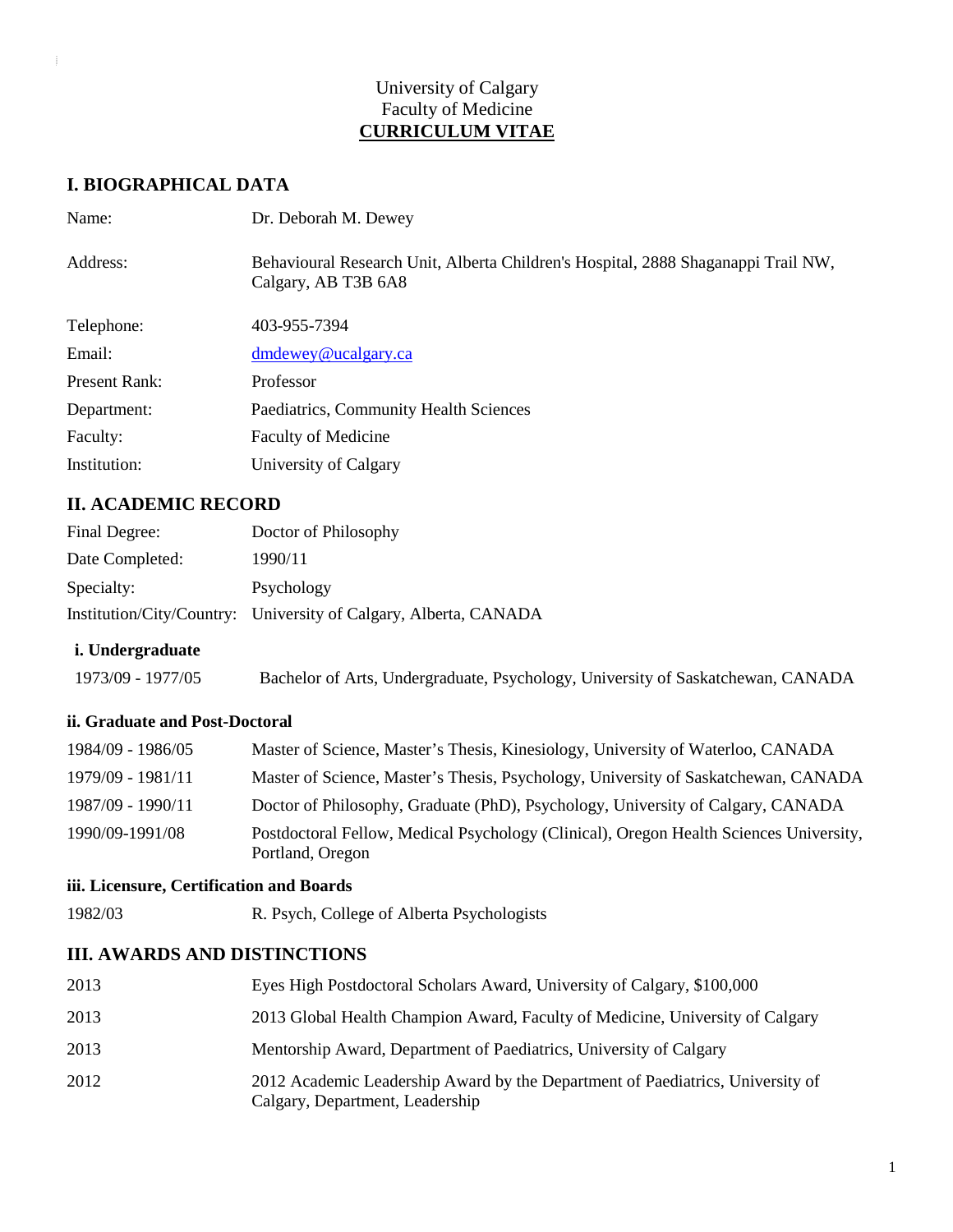| 2012      | Silver Star Award in Undergraduate Medical Education, University of<br>Calgary                                                                                                                                                                       |
|-----------|------------------------------------------------------------------------------------------------------------------------------------------------------------------------------------------------------------------------------------------------------|
| 2011      | Silver Star Award in Undergraduate Medical Education, University of<br>Calgary                                                                                                                                                                       |
| 2011      | Co-editor of a special edition of Developmental Neuropsychology: The consequences of<br>being born very early or very small                                                                                                                          |
| 2010      | Bronze Star Award in Undergraduate Medical Education, University of Calgary                                                                                                                                                                          |
| 2007-2008 | Senior author of one of the top 10 articles for J of Attention Disorders: "Crawford, SG,<br>Kaplan, BJ Dewey D (2006). Effects of coexisting disorders on cognition and behavior in<br>children with ADHD. J of Attention Disorders, 10(2), 192-199" |
| 2006      | Elected as a Fellow of the Canadian Psychological Association                                                                                                                                                                                        |
| 2000-2005 | CIHR/SSHRC/NHRDP Health Career Award                                                                                                                                                                                                                 |
| 2001-2002 | Robin K. Gray Fellowship, Department of Human Movement and Excerise Science,<br>University of Western Australia, Nedlands Australia                                                                                                                  |
| 1998      | Ray Alward Memorial Award, The Student's Union, University of Calgary                                                                                                                                                                                |
| 1991      | University of Calgary Postdoctoral Fellowship (Declined), University                                                                                                                                                                                 |
| 1991      | Alberta Heritage Foundation for Medical Research Fellowship (Declined)                                                                                                                                                                               |
| 1990      | Alberta Mental Health Advisory Committee Scholarship, Provincial                                                                                                                                                                                     |
| 1989      | Alberta Heritage Foundation for Medical Research Studentship, Provincial                                                                                                                                                                             |
| 1989      | Psychologist Association of Alberta Student Research Award, Graduate                                                                                                                                                                                 |
| 1989      | Province of Alberta Graduate Fellowship (Declined), Provincial                                                                                                                                                                                       |
| 1989      | Medical Research Council of Canada Scholarship (Declined)                                                                                                                                                                                            |
| 1989      | Alberta Mental Health Advisory Committee Scholarship                                                                                                                                                                                                 |
| 1988      | Alberta Heritage Foundation for Medical Research Studentship                                                                                                                                                                                         |
| 1987      | Ontario Graduate Scholarship (Declined)                                                                                                                                                                                                              |
| 1987      | Province of Alberta Graduate Fellowship (Declined)                                                                                                                                                                                                   |
| 1987      | Alberta Heritage Foundation for Medical Research Studentship                                                                                                                                                                                         |
| 1981      | University of Saskatchewan Graduate Scholarship, University                                                                                                                                                                                          |
| 1980      | University of Saskatchewan Graduate Scholarship, University                                                                                                                                                                                          |
| 1979      | University of Saskatchewan Graduate Scholarship, University                                                                                                                                                                                          |
| 1976      | University of Saskatchewan honours Scholarship, University                                                                                                                                                                                           |
| 1975      | Hantleman Humanities Award, Provincial, Education                                                                                                                                                                                                    |
| 1973      | Government of Saskatchewan General Proficency Award, Provincial, Education                                                                                                                                                                           |
|           |                                                                                                                                                                                                                                                      |

#### **IV. ACADEMIC APPOINTMENTS**

| 2006-present | Professor, Department of Community Health Sciences, University of Calgary, Canada |
|--------------|-----------------------------------------------------------------------------------|
| 2006-2011    | Adjunct Professor, Faculty of Kinesiology, University of Calgary, Canada          |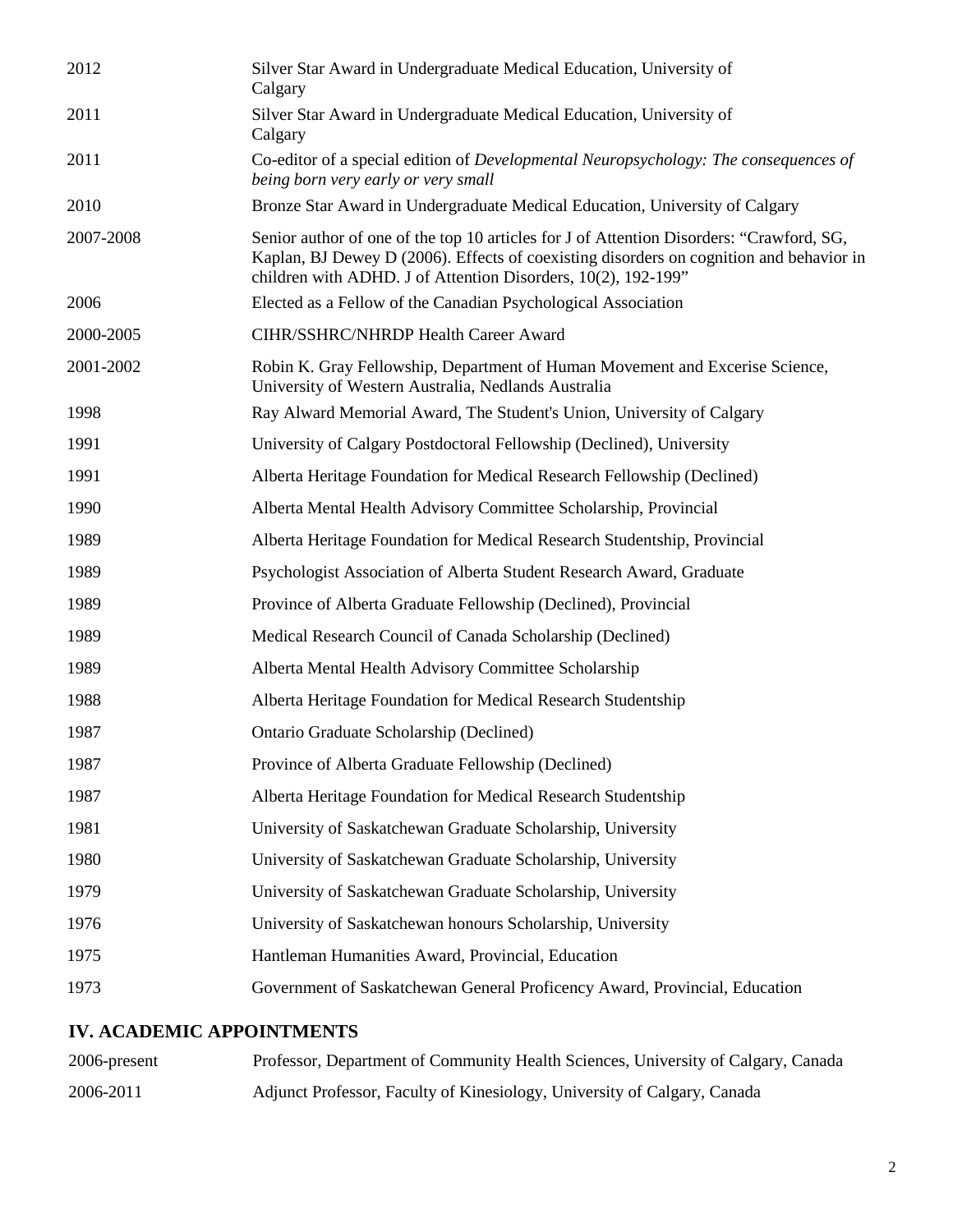| $2005$ -present | Professor, Department of Paediatrics, University of Calgary, Canada                                            |
|-----------------|----------------------------------------------------------------------------------------------------------------|
| 2002-2007       | Adjunct Associate Professor, Department of Psychology, University of Calgary, Canada                           |
| 2001-2002       | Visiting Lecturer, Human Movement and Exercise Science, University of Western<br>Australia, Australia          |
| 2001-2006       | Adjunct Associate Professor, Faculty of Kinesiology, University of Calgary, Canada                             |
| 1999-2004       | Adjunct Associate Professor, Community Rehabilitation and Disability Studies, University<br>of Calgary, Canada |
| 1998-2005       | Associate Professor, Department of Paediatrics, University of Calgary, Canada                                  |
| 1992-2002       | Adjunct Assistant Professor, Department of Psychology, University of Calgary, Canada                           |
| 1991-1998       | Assistant Professor, Paediatrics, University of Calgary, Canada                                                |

# **V. EDUCATIONAL ACTIVITY**

### **i. Undergraduate**

#### **Instructor**

| 2012          | MDSC 508, Oral Honours Thesis Exam, 4 students                                                                                                                                                                                                                                                                                                                                                                                                                                                                                                                                                                                                                                                                                                                                                                                                                                 |
|---------------|--------------------------------------------------------------------------------------------------------------------------------------------------------------------------------------------------------------------------------------------------------------------------------------------------------------------------------------------------------------------------------------------------------------------------------------------------------------------------------------------------------------------------------------------------------------------------------------------------------------------------------------------------------------------------------------------------------------------------------------------------------------------------------------------------------------------------------------------------------------------------------|
| $2011 - 2012$ | BHSC Faculty Mentor, met with 2 undergraduate students in the BHSC program to<br>discuss research, academic and lifestyle issues.                                                                                                                                                                                                                                                                                                                                                                                                                                                                                                                                                                                                                                                                                                                                              |
| 2011          | MDCN 340, Health Population, Undergraduate Medical Education, 6 small groups, 10<br>students                                                                                                                                                                                                                                                                                                                                                                                                                                                                                                                                                                                                                                                                                                                                                                                   |
| 2010          | MDCN 340, Health Population, Undergraduate Medical Education, 6 small groups, 10<br>students                                                                                                                                                                                                                                                                                                                                                                                                                                                                                                                                                                                                                                                                                                                                                                                   |
| 2009          | MDCN 340, Health Population, Undergraduate Medical Education, 4 small groups, 12<br>students                                                                                                                                                                                                                                                                                                                                                                                                                                                                                                                                                                                                                                                                                                                                                                                   |
| 2004-2006     | Research Mentor to Emily Lefkowitz, Suffern High School in New York. Project title:<br>Social adjustment of siblings of children with autism. This project received the following<br>awards:<br>National Finalist, Second place award: 2005-2006 Young Epidemiology Scholars<br>Competition (YES) http://www.collegeboard.com/yes/fs/<br>inners_0506_secondplace.html,<br>Semi-finalist: 2006 INTEL Science Talent Search<br>http://www.sciserv.org/sts/65sts/semi_ny.asp<br>3rd place: 2006 American Psychological Association Competition (APA)<br>$\overline{\phantom{a}}$<br>2 <sup>nd</sup> place (Oral Presentation) presentation: Regional Junior Science and<br>$\overline{\phantom{a}}$<br>Humanities Symposium in Albany, New York (JSHS)<br>3rd place: 2006 New York State Science and Engineering Fair (NYSSEF),<br>Behavioral and Social Sciences, INTEL Division |
| 1999          | PSYC 503.36, Issues in Learning Disabilities Research (independent study), 2 Students                                                                                                                                                                                                                                                                                                                                                                                                                                                                                                                                                                                                                                                                                                                                                                                          |
| 1999          | PSYC 451, Experimental Child Psychology: Basic Processes, 13 lectures (165)<br>min/lecture), 18 students                                                                                                                                                                                                                                                                                                                                                                                                                                                                                                                                                                                                                                                                                                                                                                       |
| 1998          | PSYC 451, Experimental Child Psychology: Basic Processes, 13 lectures (165<br>min/lecture), 22 students                                                                                                                                                                                                                                                                                                                                                                                                                                                                                                                                                                                                                                                                                                                                                                        |
| 1995          | PSYC 351, Developmental Psychology, 13 lectures (150 min/lecture), 72 students                                                                                                                                                                                                                                                                                                                                                                                                                                                                                                                                                                                                                                                                                                                                                                                                 |
| 1993          | PSYC 351, Developmental Psychology, 24 lectures (80 min/lecture), 111 students                                                                                                                                                                                                                                                                                                                                                                                                                                                                                                                                                                                                                                                                                                                                                                                                 |
|               |                                                                                                                                                                                                                                                                                                                                                                                                                                                                                                                                                                                                                                                                                                                                                                                                                                                                                |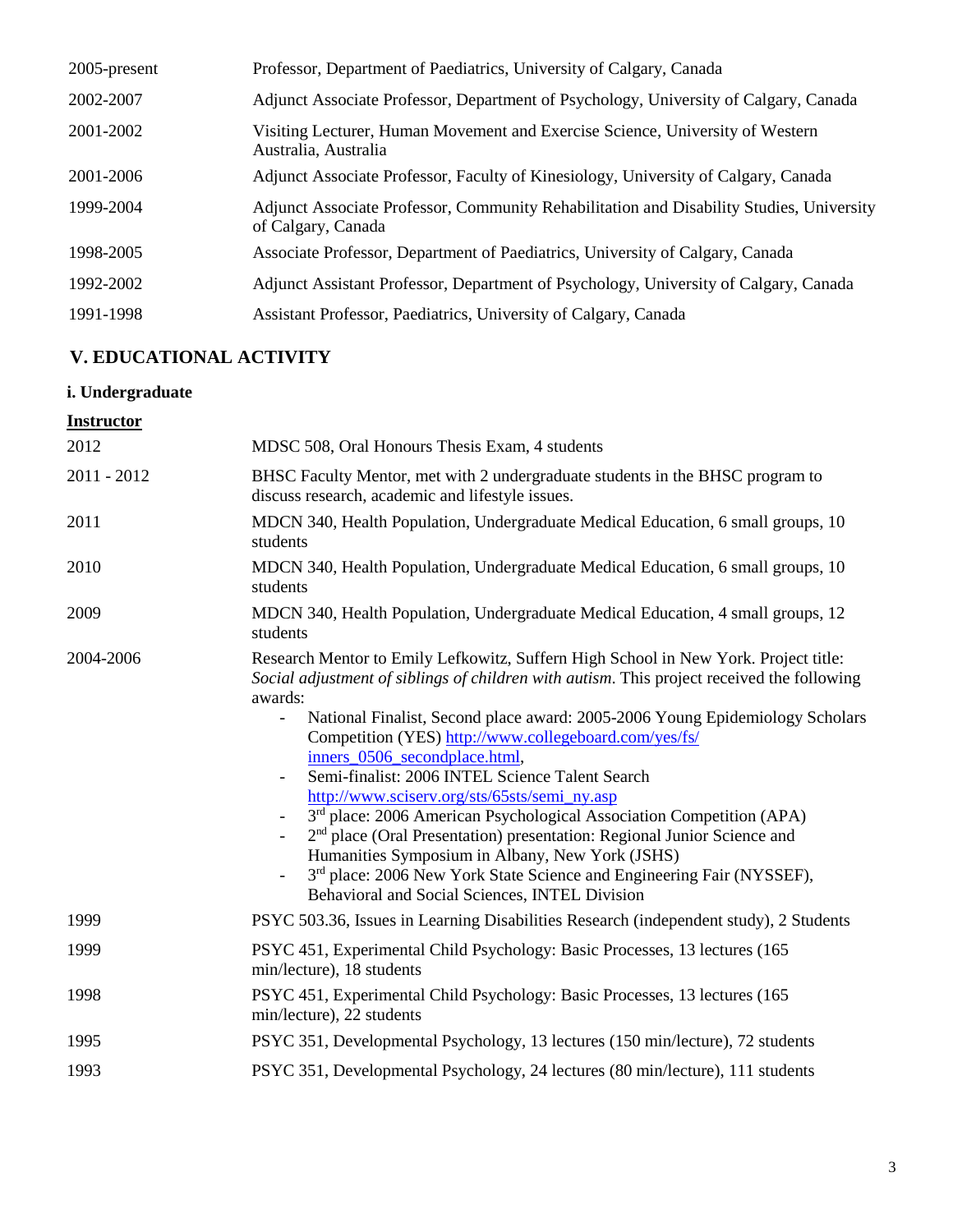### **Guest Lecturer**

| 1993                            | SOWK 311, Human Development: Childhood and Adolescence, 1 lecture (90<br>minutes), 54 students |
|---------------------------------|------------------------------------------------------------------------------------------------|
| 1992                            | PSYC 385, Abnormal Psychology, 1 lecture (90 minutes), 70 students                             |
| <b>Honors Thesis Supervisor</b> |                                                                                                |
| $2011 - 2012$                   | Primary supervisor, Anna Volkovinskaia, MDSC 508, Undergraduate Honors,                        |
| $2007 - 2008$                   | Primary supervisor, Nancy Lee, MDSC 508, Undergraduate Honors                                  |
| $2006 - 2007$                   | Primary supervisor, Michelle Gour, PSYC 598, Undergraduate Honors                              |
| $2005 - 2006$                   | Primary supervisor, Sarah Loberg, PSYC 598, Undergraduate Honors                               |
| $2005 - 2006$                   | Primary supervisor, Andrea Wilson, PSYC 598, Undergraduate Honors                              |
| $2004 - 2005$                   | Primary supervisor, Julie Bauman, PSYC 598, Undergraduate Honors                               |
| $2004 - 2005$                   | Primary supervisor, Jennifer Thomson, PSYC 598, Undergraduate Honors                           |
| $2002 - 2003$                   | Primary supervisor, Shauna Bottos, PSYC 598, Undergraduate Honors                              |
| $2000 - 2001$                   | Primary supervisor, Meghan Roy, PSYC 598, Undergraduate Honors                                 |
| 1999 - 2000                     | Primary supervisor, Eric Hawkins, PSYC 598, Undergraduate Honours                              |
| 1998 - 1999                     | Primary supervisor, Annette Henderson, PSYC 598, Undergraduate Honours                         |
|                                 | <b>Honors Thesis and Special Projects Reader</b>                                               |
| 2008                            | Katy Lin, MDSC 508, Undergraduate Honors                                                       |
| 2008                            | Jodi Branton, MDSC 508, Undergraduate Honors                                                   |
| 2000                            | Stephanie Wrinch, PSYC 504.27, Special Research Seminar                                        |
| 2000                            | Gibran Shah, PSYC 504.27, Special Research Seminar                                             |
| 1993                            | Niomi Hoffer, PSYC 598, Undergraduate Honors                                                   |
| 1992                            | Karen Colbourne, PSYC 598, Undergraduate Honors                                                |
| <b>Research Preceptor</b>       |                                                                                                |
| 2015                            | Primary supervisor, Aysha Chaudhry, Undergraduate (Biological Sciences summer<br>student)      |
| 2015                            | Primary supervisor, Siobhan Thornton, Undergraduate (Neuroscience summer student)              |
| 2014                            | Primary supervisor, Siobhan Thornton, Undergraduate (Neuroscience summer student)              |
| 2013                            | Primary supervisor, Vanessa Giesbrecht, Undergraduate (Neuroscience summer student)            |
| 2013                            | Primary supervisor, Aileen Naef, Undergraduate (Neuroscience summer student)                   |
| 2009                            | Primary supervisor, Nicole Cousins, Undergraduate (Neuroscience summer student)                |
| 2010                            | Primary supervisor, Anna Volkovinskaia, Undergraduate (Health Science summer student)          |
| 2007-2008                       | Primary supervisor, Brett Guist, MDSC 408, Health and Society                                  |
| 1997-1999                       | Primary supervisor, Mary Jetha, MDSC 340/440, Research Project                                 |
| 1997-1999                       | Primary supervisor, Sue Pedersen, MDSC 340/440, Research Project                               |
| 1996-1998                       | Primary supervisor, Yvette Leung, MDSC Science 340/440, Research Project                       |
| <b>Course Planning</b>          |                                                                                                |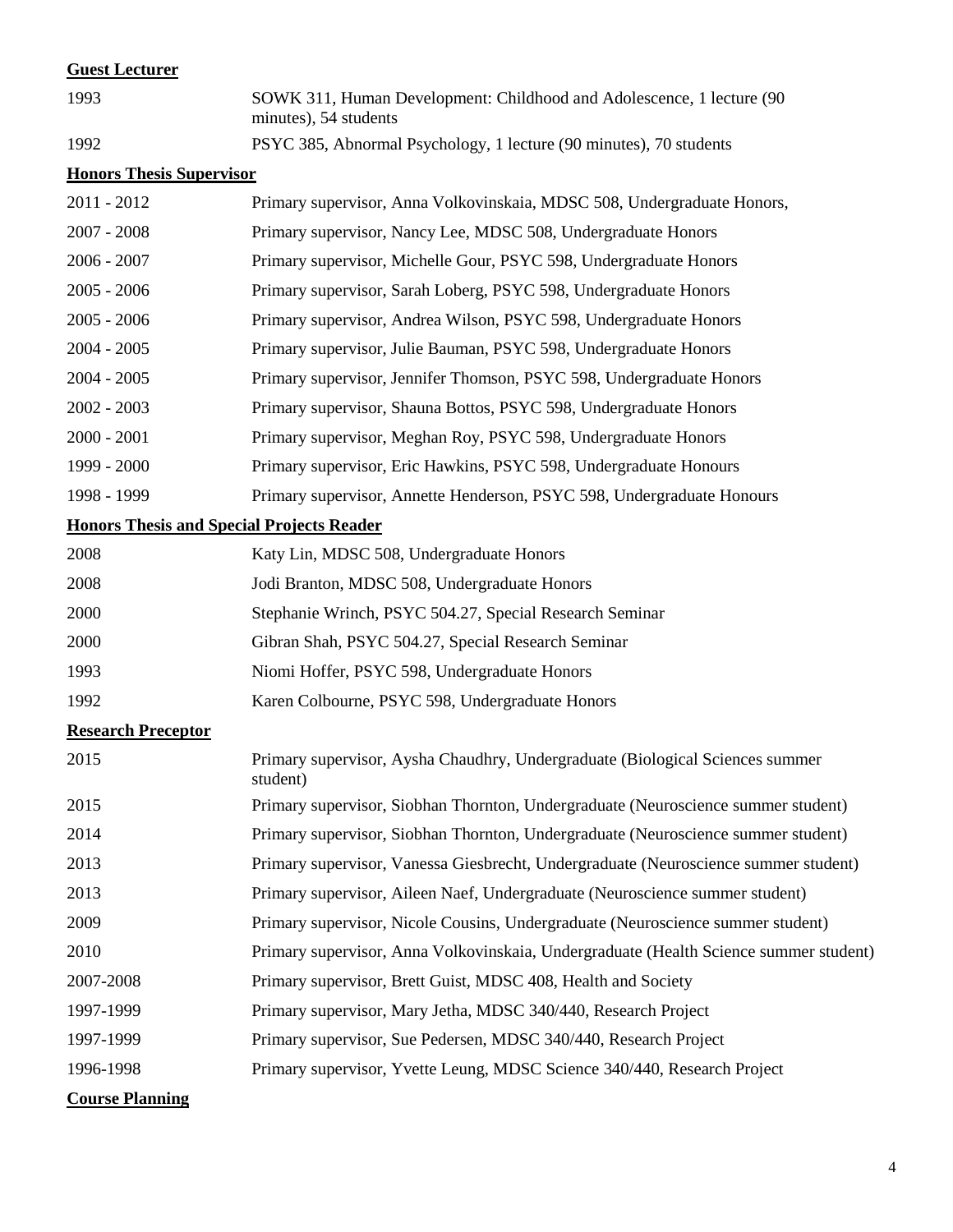# **ii. Graduate**

| <b>Instructor</b>                   |                                                                                                                                                                                                                                                                                                                                                                    |
|-------------------------------------|--------------------------------------------------------------------------------------------------------------------------------------------------------------------------------------------------------------------------------------------------------------------------------------------------------------------------------------------------------------------|
| 2014                                | MDCH 700, Directed study course with a PhD student, Course title: Impact of prenatal and<br>early childhood exposure to phthalates                                                                                                                                                                                                                                 |
| 2011-2015                           | MPH program at Catholic University of Health and Allied Sciences (CUHAS), Mwanza<br>Tanzania, BUCHS, Masters of Public Health, Mwanza, Tanzania, Two week course taught<br>on "Healthy Child Development". This program is supported through the Associate Dean<br>Int/Global Health Faculty of Medicine, University of Calgary                                    |
| 2011                                | MDSC 755, Directed study course with a Neuroscience MSc student, Course title:<br>Neuroimaging in children with development disorders                                                                                                                                                                                                                              |
| 2011                                | CAAP 619, Applied Psychology, Specialized Clinical Practicum with a Master of<br>Counseling, Counseling Psychology student                                                                                                                                                                                                                                         |
| 2006                                | CRDS 691.43, Directed study course with a Master of Disability and Community Studies<br>student, Course title: A look at the nature of Autism and Interventions                                                                                                                                                                                                    |
| 2005                                | CRDS 619.41, Directed study course with a Master of Disability and Community Studies<br>student, Course title: Fundamentals of Human Neuropsychology                                                                                                                                                                                                               |
| 1999                                | PSYC 503.36, Directed study course with two PhD students in Clinical Psychology, Course<br>Title: Issues in Learning Disabilities Research                                                                                                                                                                                                                         |
| 1998                                | PSYC 703-.02, Directed study course with two PhD students in Clinical Psychology, Course<br>Title: Introduction to Developmental Neuropsychology                                                                                                                                                                                                                   |
| 1998                                | EDPS 693.04, Directed study course with on masters student in Educational Psychology,<br>Course Title: Bayley Scales of Infant Development                                                                                                                                                                                                                         |
| <b>Guest Lecture</b>                |                                                                                                                                                                                                                                                                                                                                                                    |
| 2012-2015                           | MDSC 674.01, "Multidisciplinary Research: working together to answer important research<br>questions", 1 lecture (90 minutes), $\sim$ 30 students                                                                                                                                                                                                                  |
| 2007 (Nov)                          | "Developmental motor disorders: from behaviour to brain" presented to the Department of<br>Psychology Neuroscience Research Group                                                                                                                                                                                                                                  |
| 2006 (Mar)                          | "Studies by the Behavioural Research Unit on neurobehavioural issues in children and<br>adults" Department of Community Health Sciences Weekly Seminar series.                                                                                                                                                                                                     |
| <b>Graduate Student Supervision</b> |                                                                                                                                                                                                                                                                                                                                                                    |
| <b>Masters</b>                      |                                                                                                                                                                                                                                                                                                                                                                    |
| 2015-present                        | Kapinga, Ranier, MPH, School of Public Health, Catholic University of Health and Allied<br>Sciences (CUHAS), Tanzania. Newborn care practices among breastfeeding women in Bahi<br>District, Dodoma Region, Central Tanzania. (Co-supervisor).                                                                                                                     |
| 2015-present                        | Geni Mabelya, MPH, School of Public Health, Catholic University of Health and Allied<br>Sciences, Tanzania. Thesis: Evaluation of the Coverage and Consistent Use of Insecticide<br>Treated Mosquito Bed Nets (ITNs) in the Prevention of Malaria among Pregnant Women in<br>Artisanal and Small Scale Gold Mining Areas in North Western Tanzania (Co-Supervisor) |
| 2014-present                        | Matthew Walton, MSc, Medical Sciences, Faculty of Medicine, University of Calgary.<br>Thesis: The association between brain and language development in preschool children<br>(Committee member)                                                                                                                                                                   |
| 2012-present                        | Karin Winston, MSc, Community Health Sciences (Population and Public Health), Faculty                                                                                                                                                                                                                                                                              |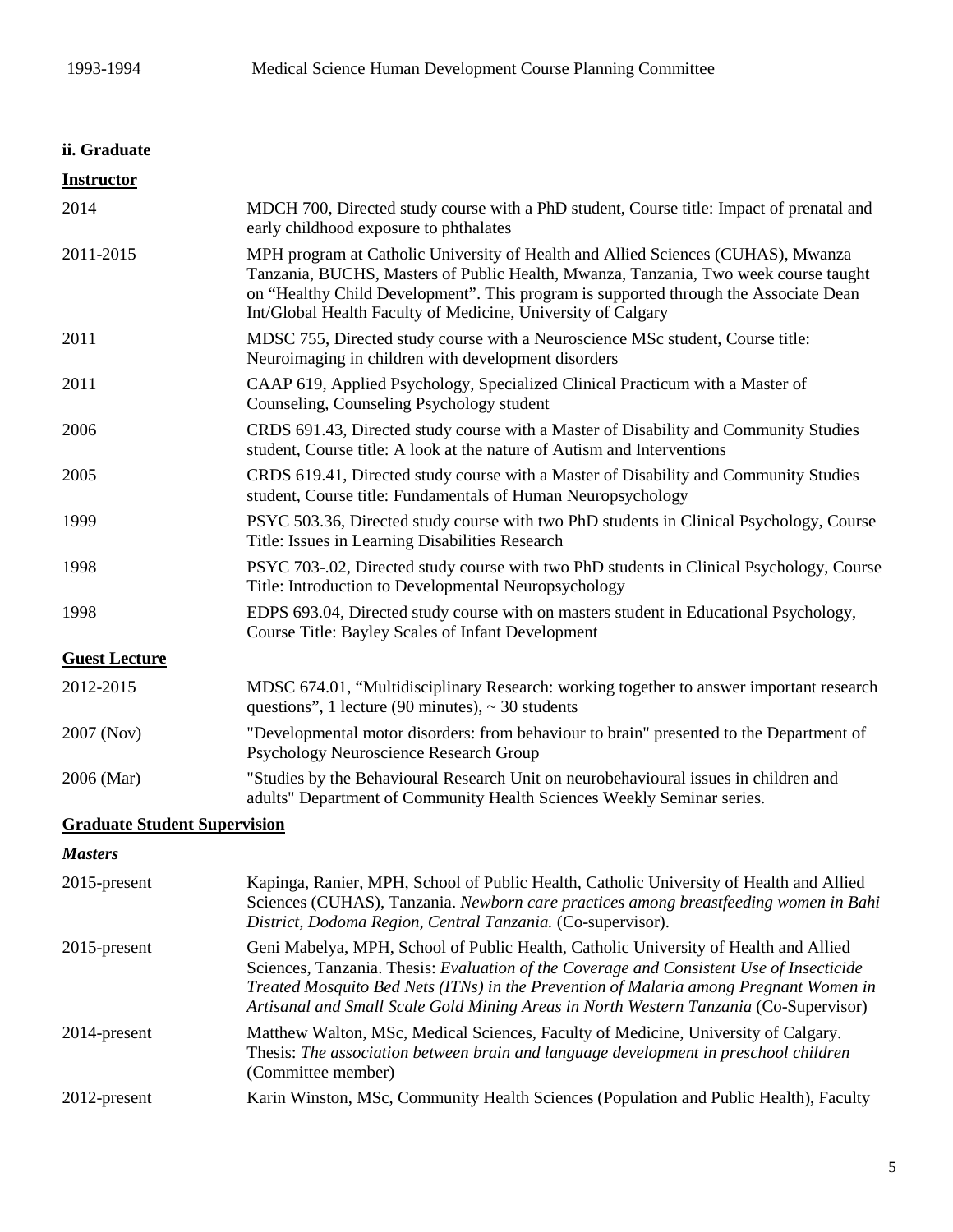|              | of Medicine, University of Calgary. Thesis: Determining the effect of a targeted video on<br>satisfaction with transition from pediatric to adult endocrine care for patients with type 1<br>diabetes mellitus (Supervisor).                                                                                         |
|--------------|----------------------------------------------------------------------------------------------------------------------------------------------------------------------------------------------------------------------------------------------------------------------------------------------------------------------|
| 2012-2014    | Benjamin Tan, MSc, Faculty of Kinesiology, University of Calgary, Thesis: Sport and<br>recreational activity participation and injury risk in elementary school children with<br>probable developmental coordination disorder or attention deficit hyperactivity disorder<br>MSc obtained June 2015 (Co-supervisor). |
| 2012-2014    | Jennifer Saunders, MSc, Neurosciences, Faculty of Medicine, University of Calgary, Thesis:<br>Understanding motor connectivity in perinatal stroke using resting-state functional magnetic<br>resonance imaging (Committee member)                                                                                   |
| 2011-2014    | Stephen Mosca, MSc, Medical Sciences, Faculty of Medicine, University of Calgary,<br>Thesis: Discovery and characterization of rare genomic copy number variants in children<br>with developmental coordination disorder. MSc obtained June 2014 (Committee member).                                                 |
| 2010-2015    | Kevin McLeod, MSc, Medical Sciences, Faculty of Medicine University of Calgary,<br>University of Calgary, Student co-supervised: Thesis: Resting state fMRI in children with<br>developmental coordination disorder and attention deficit hyperactivity disorder. MD/MSC<br>obtained May 2015 (Co-supervisor).       |
| 2010-2011    | Elias Charles Nyanza, MPH, Wiell Bugando University College of Health Sciences, St.<br>Augustine University of Tanzania, Thesis: Assessment of community risk perceptions and<br>environmental exposure to arsenic and mercury from artisanal gold mining. MPH obtained<br>November 2011 (Supervisor).               |
| 2006-2009    | Matthew Ray, MSc, Faculty of Kinesiology, University of Calgary, The Mirror Neuron<br>System and Observational Learning. MSc obtained May 2009 (Committee member).                                                                                                                                                   |
| 1997-1998    | Laura Kaminsky, MSc, Programme in Clinical Psychology, University of Calgary, Thesis:<br>Psychosocial adaptation and sibling relationships in siblings of children with autism. MSc<br>obtained November 1998 (Supervisor).                                                                                          |
| 1997-1998    | Bernadette Benson, MSc, Department of Educational Psychology, University of Calgary,<br>Thesis: Stress and the need for resources in families of children with autism. MSc obtained<br>November 1998 (Supervisor).                                                                                                   |
| 1995-1997    | Joy Hauck, MSc, Programme in Clinical Psychology, University of Calgary, Thesis: Hand<br>preference in children with autism. MSc obtained November 1997 (Supervisor)                                                                                                                                                 |
| 1995-1996    | Carolyn Oke, MSc, Programme in Clinical Psychology, University of Calgary, Thesis:<br>Social skills in children with cystic fibrosis and their siblings. MSc obtained November<br>1996. (Supervisor)                                                                                                                 |
| 1997-1999    | Ruth Kohut, MSc, Department of Community Health Sciences, Faculty of Medicine,<br>University of Calgary. Thesis: Women knowledge of prenatal ultrasound and informed<br>choice. MSc obtained November 1999 (Committee member).                                                                                       |
| 1995-1995    | Christine Grant, MSc, Programme in Clinical Psychology, University of Calgary, MSc<br>obtained November 1995 (Committee Member).                                                                                                                                                                                     |
| 1994-1995    | Julia Rucklidge, MSc, Programme in Clinical Psychology, University of Calgary. Thesis:<br>Developmental differences between same-sex and opposite-sex twins. MSc obtained June<br>1995 (Committee Member).                                                                                                           |
| 1994-1995    | Wilma Lacey, MSc, Programme in Clinical Psychology, University of Calgary, Thesis:<br>Adolescent-family and friend negotiation of moral reasoning. MSc obtained September 1995<br>(Committee Member).                                                                                                                |
| <b>PhD</b>   |                                                                                                                                                                                                                                                                                                                      |
| 2014-present | Elias Charles Nyanza, Community Health Sciences (Population and Public Health), Faculty<br>of Medicine, University of Calgary and Catholic University of Health and Allied Sciences.                                                                                                                                 |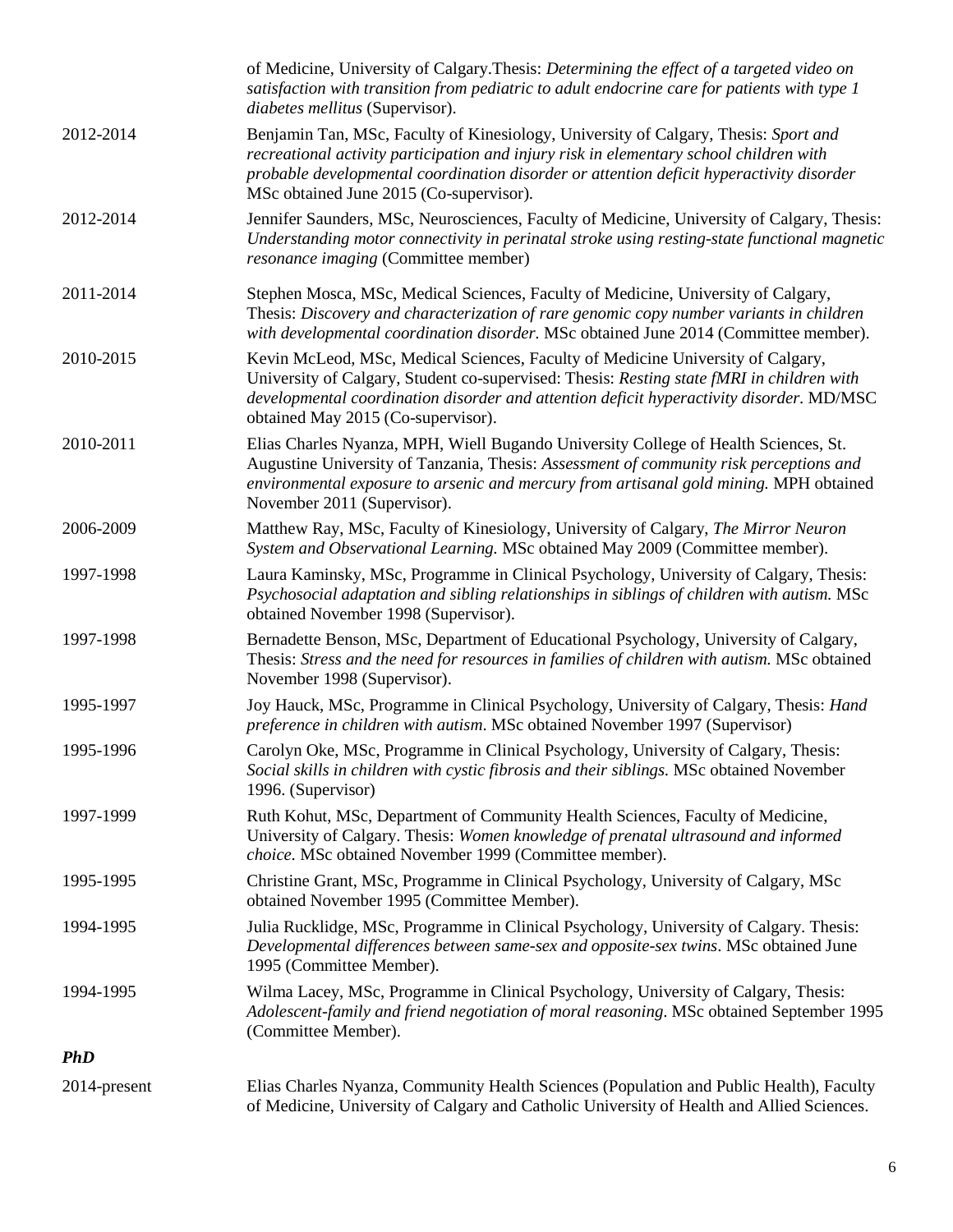|              | Thesis: Exposure to arsenic and mercury: associated pregnancy outcomes, and early infant<br>developmental outcomes in gold mining areas in Tanzania (Supervisor).                                                                                                                              |
|--------------|------------------------------------------------------------------------------------------------------------------------------------------------------------------------------------------------------------------------------------------------------------------------------------------------|
| 2014-present | Manuela Schuetze, Medical Sciences, Faculty of Medicine, University of Calgary.<br>Thesis: Reward processing in individuals with autism spectrum disorder (Committee<br>member).                                                                                                               |
| 2013-present | Jiaying Liu, Laboratory Medicine and Pathology, Faculty of Medicine, University of<br>Alberta. Thesis: The combined effect of neurotoxicants and nutrients on human<br>neurodevelopment (Committee Member).                                                                                    |
| 2013-present | Eveline Konje, Community Health Sciences (Epidemiology), Faculty of Medicine,<br>University of Calgary and Catholic University of Health and Allied Sciences. Thesis: Impact<br>of home versus hospital birth on maternal and infant outcomes in rural Tanzania<br>(Supervisor).               |
| 2012-present | Maede Ejaredar, Community Health Sciences (Epidemiology), Faculty of Medicine,<br>University of Calgary. Thesis: Neuropsychological outcomes of prenatal exposure to<br>bisphenol A and phthalate in young children: The modifying role of maternal stress<br>(Supervisor).                    |
| 2012-present | Jennifer Mitchell, Community Health Sciences (Community Rehabilitation and Disability<br>Studies), Faculty of Medicine, University of Calgary (Committee member), Thesis: Fathers'<br>experiences of leisure pursuits with their children with autism spectrum disorder (Committee<br>member). |
| 2010-present | Fariba Agajafari, Community Health Sciences (Health Services), Faculty of Medicine,<br>University of Calgary, Thesis: Vitamin D intake during pregnancy and its association with<br>maternal and neonatal outcomes (Committee member).                                                         |
| 2006-2012    | Helen Lee, Community Health Sciences (Health Economics), Faculty of Medicine,<br>University of Calgary. PhD obtained November 2012. Thesis: An economic evaluation of a<br>worksite obesity prevention program in the Calgary health region (Committee member).                                |
| 2003-2006    | Amanda Casey, Faculty of Kinesiology, University of Calgary, Thesis: A 12-week swimming<br>intervention on specific respiratory elements of speech production in adolescents with Down<br>Syndrome. PhD obtained Spetember 2006 (Committee member).                                            |
| 2000-2004    | Tracey Bank, Psychology (Clinical Psychology), Faculty of Social Sciences University of<br>Calgary, Thesis: Social skills knowledge and performance in children with ADHD: An<br>examination of interfering responses. PhD obtained November 2004 (Committee member).                          |
| 1999-2003    | Kathy Humbke, Psychology (Clinical Psychology), Faculty of Social Sciences, University of<br>Calgary, Thesis: Social Competence in very low birth weight children. PhD obtained May<br>2003 (Supervisor).                                                                                      |
| 1999-2003    | Debbie Brown, Psychology (Clinical Psychology), Faculty of Social Sciences, University of<br>Calgary, Thesis: Attachment and attributional styles in men and women with symptoms of<br>attention-deficit/hyperactivity disorder. PhD obtained February 2003 (Committee member).                |
| 1998-2001    | Laura Kaminsky, Programme in Clinical Psychology, University of Calgary, Thesis: Coping<br>and cognitive processes as predictors of adaptation in children with recurrent abdominal<br>pain. PhD obtained November 2001 (Supervisor).                                                          |
| 1997-2000    | Joy Hauck, Programme in Clinical Psychology, University of Calgary. Thesis: A<br>Longitudinal study of hand preference in children with autism. PhD obtained November<br>2000 (Supervisor).                                                                                                    |
| 1996-2000    | Carolyn Oke, Programme in Clinical Psychology, University of Calgary. Thesis: Differential<br>patterns of maternal and child adaptation to different chronic illnesses. PhD obtained May<br>2000 (Supervisor).                                                                                 |
| 1994-1997    | Kristie Kneppers, Programme in Clinical Psychology, University of Calgary, Thesis:<br>Relationship between parental characteristics and perceptions of and emotional responses                                                                                                                 |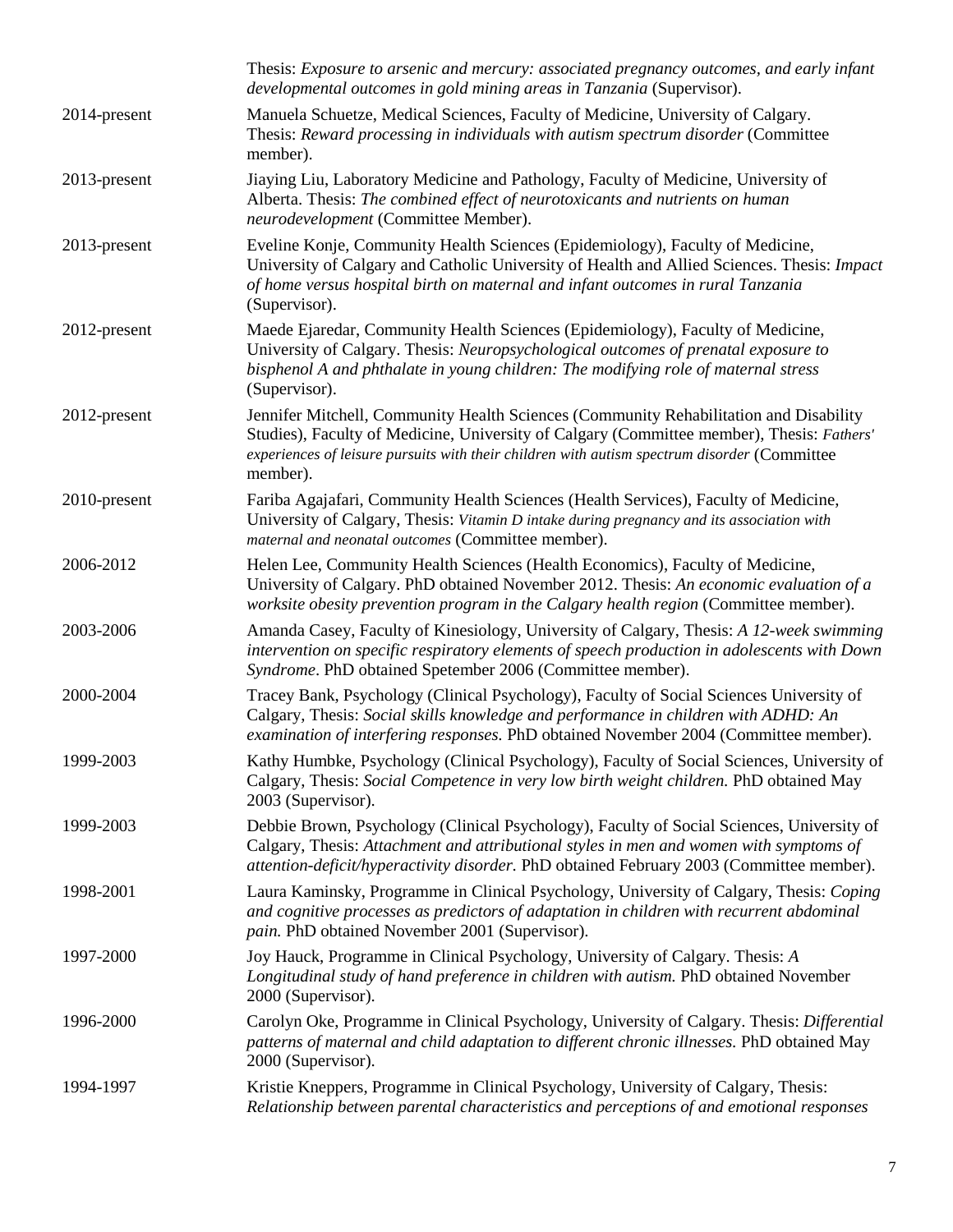# **Graduate Student Examining Committees**

| 2015 | Manuela Schuetze, PhD Candidacy Examination, Medical Sciences, University of Calgary<br>(Supervisory Committee)                                                                       |
|------|---------------------------------------------------------------------------------------------------------------------------------------------------------------------------------------|
| 2015 | Maede Ejaedar, PhD Candidacy Examination, Community Health Sciences, University of<br>Calgary (Supervisor)                                                                            |
| 2015 | Kelie Lahey, MSc Thesis Examination, Medical Sciences, University of Calgary (Neutral<br>Chair)                                                                                       |
| 2014 | Jennifer Mitchell, PhD Candidacy Examination, Community Health Sciences, University of<br>Calgary (Committee member)                                                                  |
| 2014 | Yingxuan (Ethan) Chen, MSc Thesis Examination, Medical Sciences, University of Calgary<br>(Neutral Chair)                                                                             |
| 2014 | Jiaying Lui, PhD Candidacy Examination, Laboratory Medicine and Pathology, University<br>of Alberta (Committee member)                                                                |
| 2013 | Hanna Kubas, MSc Thesis Examination, Educational Psychology, Faculty of Education,<br>University of Calgary (External examiner)                                                       |
| 2012 | Jacquie Hodge, MSc Thesis Examination, Neurosciences, Faculty of Medicine, University<br>of Calgary (External examiner)                                                               |
| 2012 | Fariba Aghajafari, PhD Candidacy Examination, Community Health Sciences, University of<br>Calgary (Committee member)                                                                  |
| 2010 | Aliyah Mawji, PhD Candidacy Examination, Community Health Sciences, University of<br>Calgary (External examiner)                                                                      |
| 2009 | Kerri Lynn Staples, Ph.D., Doctoral Thesis Examination, Department of Kinesiology and<br>Physical Education, McGill University, Montreal, QC) (External examiner)                     |
| 2007 | Helen Lee, PhD Candidacy Examination, Community Health Sciences, University of<br>Calgary (Committee member)                                                                          |
| 2006 | Josephine Ho, MSc Thesis Examination, Community Health Sciences, University of Calgary<br>(External examiner)                                                                         |
| 2006 | Jacqueline Williams, PhD Thesis Examination, Division of Psychology School of Health<br>Sciences, RMIT University, City Campus, Melbourne, Victoria, Australia (External<br>examiner) |
| 2001 | Thelma Pitcher, PhD Thesis Examiner, Department of Psychology, Curtin University of<br>Technology, Perth, Australia (External examiner)                                               |
| 2001 | Ali Nieman, MPsych Thesis Examiner, Department of Psychology, Curtin University of<br>Technology, Perth, Australia (External examiner)                                                |
| 2000 | D. Caroll, MEd Thesis Examination, Community Rehabilitation and Disability Studies<br>(External examiner)                                                                             |
| 1999 | Mary McKenna, PhD Candidacy Examination, Programme in Clinical Psychology,<br>University of Calgary (External examiner)                                                               |
| 1997 | Todd Hill, PhD Candidacy Examination, Programme in Clinical Psychology, University of<br>Calgary (External examiner)                                                                  |
| 1997 | Phyllis Prout, PhD Candidacy examination, Programme in Clinical Psychology, University<br>of Calgary (External examiner)                                                              |
| 1997 | Marlene Reimer, PhD Candidacy Examination, Community Health Sciences, Faculty of<br>Medicine, University of Calgary (External examiner)                                               |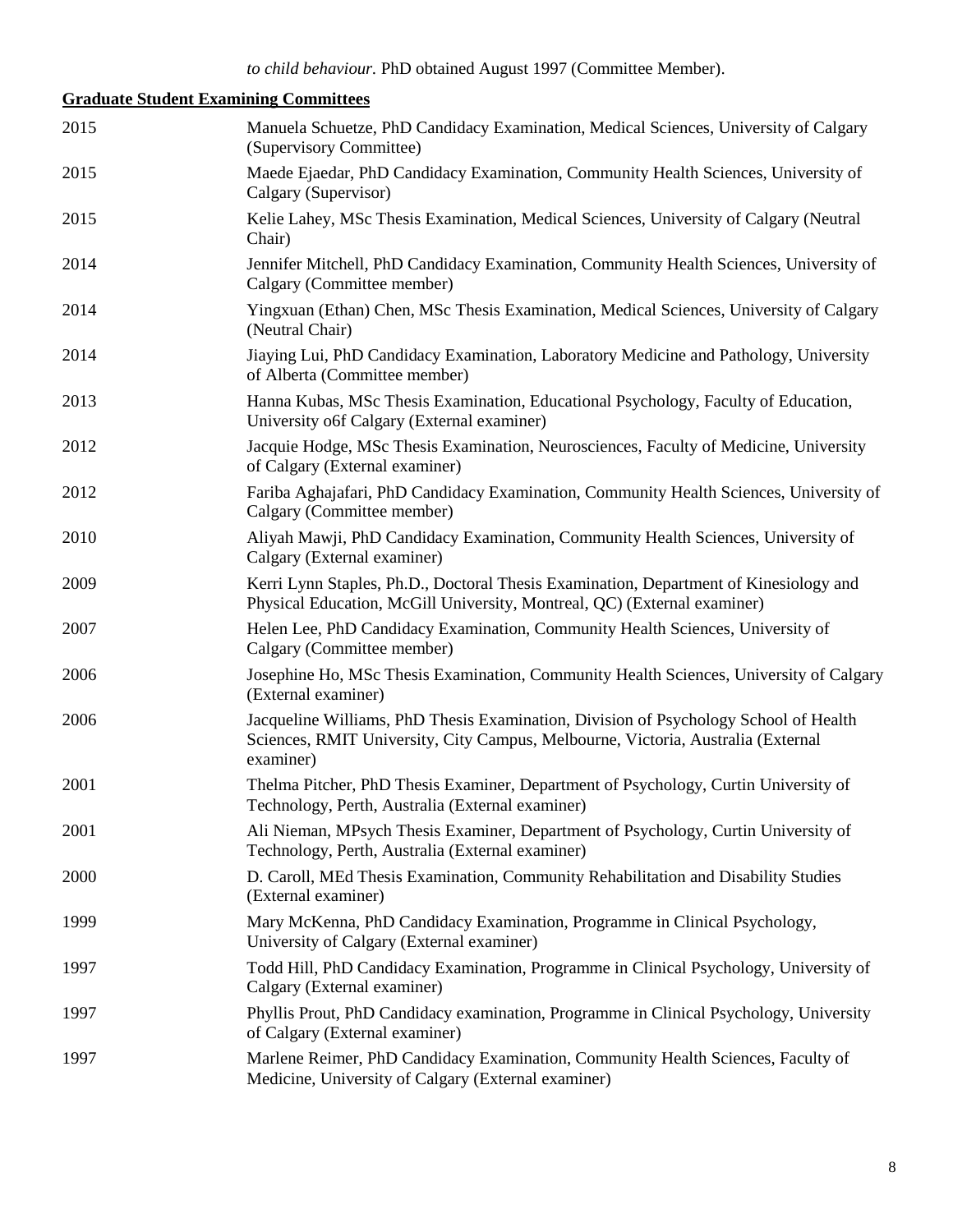#### **Evaluator**

| 2013(Mar)    | Student Poster Awards, Annual Research Symposium, Institute of Maternal and Child<br><b>Health Research</b>     |
|--------------|-----------------------------------------------------------------------------------------------------------------|
| $2013$ (Jun) | Student Poster Awards, Annual Research Symposium, Hotchkiss Brain Institute Day                                 |
| $2007$ (Mar) | Student Poster Awards, Annual Research Day, Department of Community Health Sciences                             |
| 2004(Nov)    | Student Poster Awards, Annual Research Symposium, Institute of Maternal and Child<br><b>Health Research Day</b> |

#### **iii. Post Graduate**

## **Postgraduate Education**

| 2009-2014 | Research course for Pediatric, Obstetrics and Emergency Medicine Residents and Fellows, |
|-----------|-----------------------------------------------------------------------------------------|
|           | Alberta Children's Hospital, "Writing a successful research grant", educational seminar |
| 2004-2008 | Research course for Pediatric, Obstetrics and Emergency Medicine Residents and Fellows, |
|           | Alberta Children's Hospital "How to develop a research question", educational seminar   |

### **Postgraduate Students Supervised**

| 2013-present                              | Kayla Ten Eycke, Eyes High Postdoctoral Scholar, Impact of exposure to neurotoxicant in<br>utero on the development of executive functions (Primary supervisor)                                                              |
|-------------------------------------------|------------------------------------------------------------------------------------------------------------------------------------------------------------------------------------------------------------------------------|
| 2010-2013                                 | Lisa Marie Langevin, Postdoctoral Trainee, Common structural alterations of cortical white<br>matter in motor and attention disorders (Primary supervisor)                                                                   |
| 2007-2011                                 | Jody Patrick, Pediatric Resident, Factors Influencing Assessment and counseling of growth,<br>physical activity and diet in paediatric primary care (Research project supervisor)                                            |
| 2009-2010                                 | Fiona Schulte, Postdoctoral Trainee, Bridging the gap: Parent vs. self-reports of social<br>competence outcomes among survivors of childhood cancer (Primary supervisor)                                                     |
| 2009-2012                                 | Gerald Giesbrecht, Postdoctoral Trainee: <i>Pregnancy mood and cortisol</i> (Co-supervisor)                                                                                                                                  |
| 2006-2010                                 | Carolyn Hutzal, Pediatric Resident, What can we learn from the experiences of overweight<br>children participating in a family centred healthy-lifestyle intervention? A qualitative study"<br>(Research project supervisor) |
| $2005 - 2010$                             | Christine Kennedy, Pediatric Resident, Has the Alberta Daily Physical Activity Initiative<br>been successfully implemented in Calgary schools? (Research project supervisor)                                                 |
| 1995-1996                                 | Oana Caluseriu, Genetics Resident, "Familial aggregation in children with developmental<br>coordination disorder" (Research project so-supervisor)                                                                           |
| 1995-1996                                 | Mary Bowden, Postdoctoral Research Project Supervisor' Measuring executive function in<br>children (Supervisor)                                                                                                              |
| <b>Post-graduate Clinical Supervision</b> |                                                                                                                                                                                                                              |
| 1995-1997                                 | Lee Hackney, Provisional Psychologist supervision                                                                                                                                                                            |
| 1999-2000                                 | Bernadette Benson, Provisional Psychologist supervision                                                                                                                                                                      |
| 2011-2012                                 | Ashley Marsh, Provisional Psychologist supervision                                                                                                                                                                           |
| 2013-present                              | Sally Powis, Provisional Psychologist supervision                                                                                                                                                                            |
| iv. Continuing Medical Education          |                                                                                                                                                                                                                              |
| 2014 (May)                                | "Clumsy Child: Is this Developmental Coordination Disorder", Annual Pediatric Update<br>Conference, Alberta Children's Hospital, Calgary, AB                                                                                 |
| 2008 (May)                                | "Child Health Research Office: Roles and Activities ". Neonatal Research Group,                                                                                                                                              |

Foothills Hospital, Calgary, AB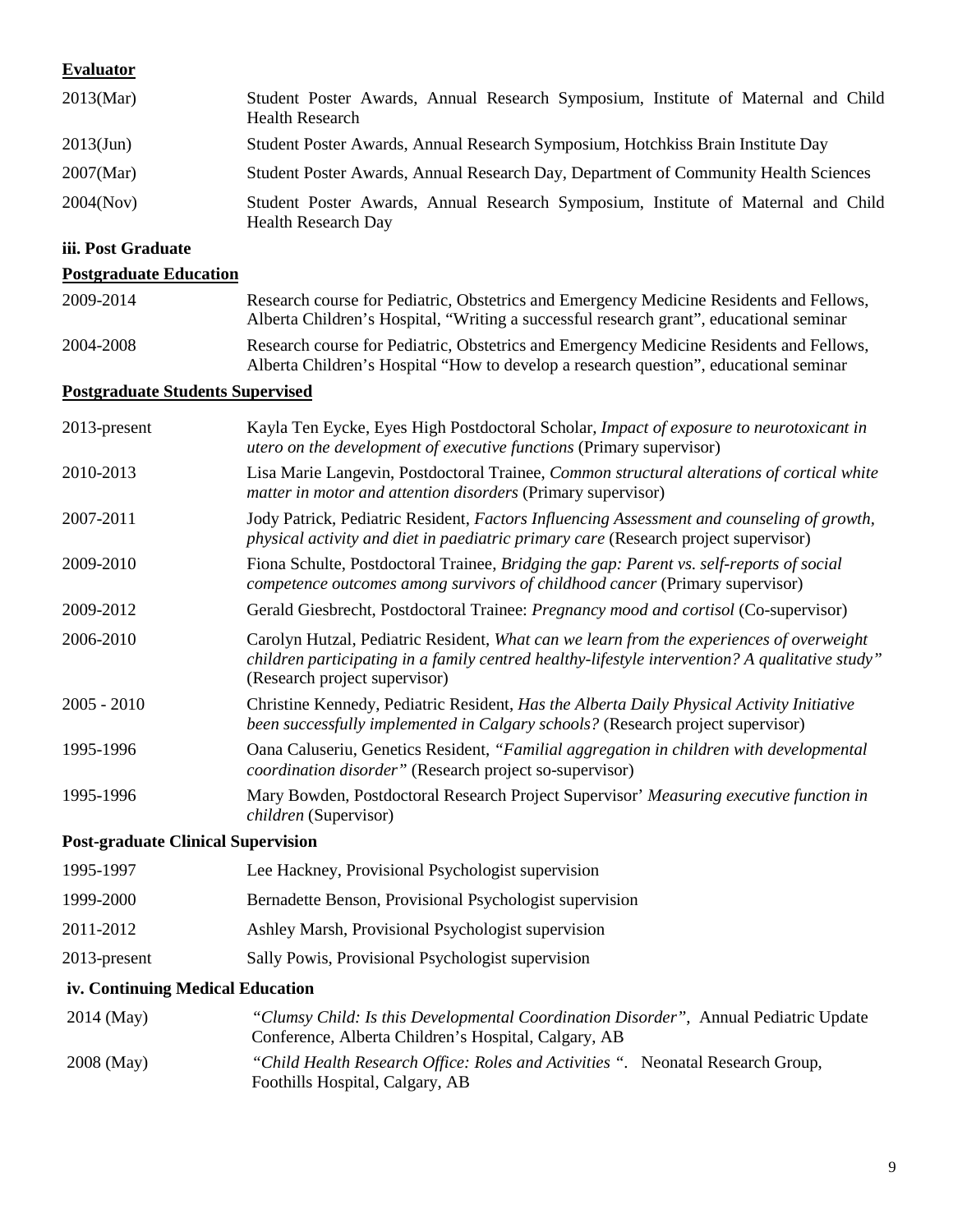# **v. Knowledge Translation/Community Education**

| 2013 (Oct)        | What have longitudinal cohorts taught us? Alberta-wide webinar funded by a Knowledge<br>Translation grant from Alberta Innovates Health Solutions.                                                                               |
|-------------------|----------------------------------------------------------------------------------------------------------------------------------------------------------------------------------------------------------------------------------|
| 2013(Oct)         | Developmental coordination disorder: From genes to behaviour. Alberta-wide webinar<br>series funded by a Knowledge Translation grant from Alberta Innovates Health Solutions.                                                    |
| 2012 (Sep)        | Alberta pregnancy outcomes and nutrition (APrON) team. Alberta Innovates Health<br>Solutions Research Network Fest, University of Calgary.                                                                                       |
| 2011 (Feb)        | APrON: Alberta Pregnancy Outcomes and Nutrition. Alberta Health and Wellness Learn<br>at Lunch, Edmonton, AB.                                                                                                                    |
| 2011 (April 15th) | Exploring the Source-Seeing the Potential. Alberta Children's Hospital Research Institute<br>Behaviour and Developing Brain Research Theme Group Symposium, Calgary, AB.                                                         |
| $2008$ (Jun)      | Developmental coordination disorder (DCD): From genes to behaviour, Calgary Health<br>Region Community Education Series presented at Alberta Children's Hospital, Calgary,<br>AB                                                 |
| 2008 (Aug)        | Children with Developmental Coordination Disorder. Providence Children's Centre,<br>Calgary, AB.                                                                                                                                 |
| 2004 (Nov)        | Developmental Coordination Disorder, Telehealth presentation to health professionals in<br>Canmore, AB.                                                                                                                          |
| $2001$ (May)      | Autism: Some guidance for teachers and therapist working with students who have autism<br>spectrum disorders. Professional development day, for teachers and therapists involved in<br>the Headwaters Student Health partnership |

# **vi. Conferences organized**

| 2012 (May 12)       | Brain, Behaviour and Neurodevelopmental Disorders. Alberta Children's Hospital<br>Research Institute Behaviour and Developing Brain Research Theme Group Symposium,<br>Calgary, AB. |
|---------------------|-------------------------------------------------------------------------------------------------------------------------------------------------------------------------------------|
| $2011$ (April 15th) | <i>Exploring the Source-Seeing the Potential. Alberta Children's Hospital Research Institute</i><br>Behaviour and Developing Brain Research Theme Group Symposium, Calgary, AB.     |

# **VI. ADMINISTRATIVE RESPONSIBILITIES**

### **i. Departmental**

| 2014         | Reviewer, Reviewed and provided input to the Department Head of Paediatrics regarding<br>eligibility for promotion of 6 faculty members                 |
|--------------|---------------------------------------------------------------------------------------------------------------------------------------------------------|
| 2014         | Reviewer, Reviewed and provided input to the Department Head of Community Health<br>Sciences regarding the eligibility for tenure of one faculty member |
| 2011-2013    | Member, Graduate Student Admission Application Review Committee, Community<br><b>Health Sciences</b>                                                    |
| 2012         | Member, Search Committee for a position in the Behavioural Research Unit, Department<br>of Paediatrics                                                  |
| 2006-Present | Director, Behavioural Research Unit, Department of Paediatrics                                                                                          |
| 2003-2004    | Member Search Committee for faculty position in Developmental Paediatrics, Department<br>of Paediatrics                                                 |
| 2002         | Member Search Committee for faculty position in Intensive Care, Department of<br>Paediatric                                                             |
| 2001         | Member Search Committee for two positions in Behavioural Research, Department of<br>Paediatrics                                                         |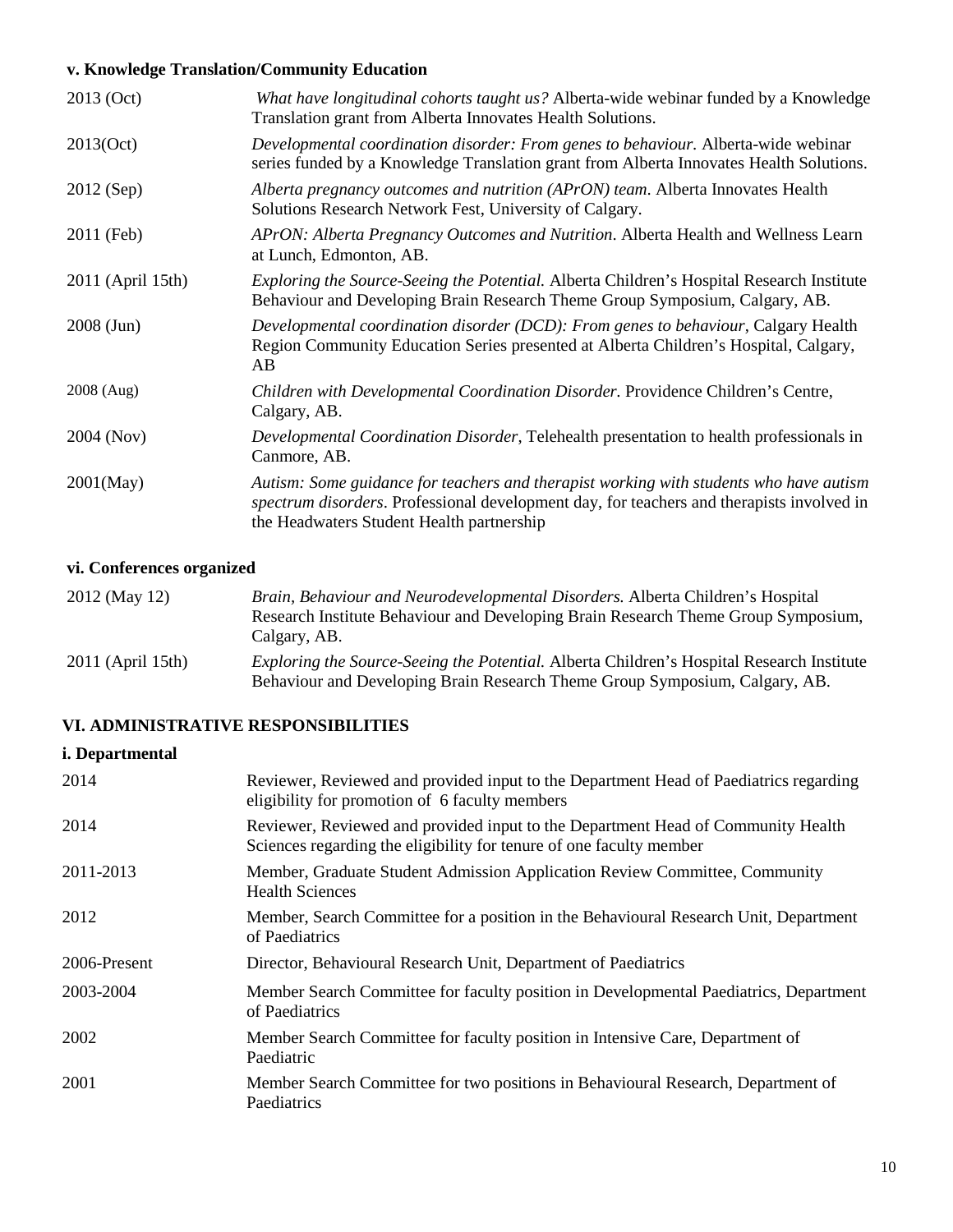| ii. Faculty      |                                                                                                                                                                                                                      |
|------------------|----------------------------------------------------------------------------------------------------------------------------------------------------------------------------------------------------------------------|
| 2014-Present     | Member, Behaviour and the Developing Brain Theme Steering Committee, Alberta<br>Children's Hospital Research Institute (ACHRI).                                                                                      |
| $2014$ – Present | Member, Medical Science Graduate Education Committee                                                                                                                                                                 |
| 2013             | Alberta Children's Hospital Institute Child and Maternal Health (ACHRI) representative<br>on the Search and Selection Committee for the Director of the Mathison Centre for Mental<br>Health Research and Education. |
| 2013             | Member, ACHRI Symposium Organizing Committee: Acquired injury in the developing<br>brain                                                                                                                             |
| 2011-Present     | Co-coordinator, Developmental Neuroscience Rounds, Alberta Children's Hospital.                                                                                                                                      |
| 2011-2012        | Chair and organizer, ACHRI Behaviour and Developing Brain Theme Group symposium<br>Brain, Development and Neurodevelopmental Disorders, which took place on May 11,<br>2012                                          |
| 2011             | Member, ACHRI Membership Committee                                                                                                                                                                                   |
| 2010-2012        | ACHRI representative, Faculty of Medicine Bridge Funding Program committee.                                                                                                                                          |
| 2009-2012        | Member, ACHRI CIHR Training Program in Genetics, Child Development and Health<br><b>Curriculum and Operations Committee</b>                                                                                          |
| 2009-present     | Member, Advisory Committee for the Cuthbertson and Fischer Chair in Paediatric Mental<br>Health, Faculty of Medicine                                                                                                 |
| 2009-2014        | Member, ACHRI Strategic Management Council                                                                                                                                                                           |
| 2009-2014        | Member, ACHRI Theme Group Leaders Council                                                                                                                                                                            |
| 2010-2011        | Chair and organizer, ACHRI Behaviour and Developing Brain Symposium Exploring the<br>Source-Seeing the Potential, which took place May 19, 2011                                                                      |
| 2008-present     | Member, Advisory Committee for the Husky Energy Chair in Child Maternal Health<br>The ACHF Chair in Pediatric Research                                                                                               |
| 2008-2009        | Member, Search Committee for the Professorship in Pediatric Rehabilition, Faculty of<br>Medicine                                                                                                                     |
| 2008-2009        | Member, Search Committee for the Cuthbertson and Fischer Chair in Paediatric Mental<br>Health, Faculty of Medicine                                                                                                   |
| 2008-2014        | Co-Theme Lead, Behaviour and the Developing Brain Theme Group, ACHRI                                                                                                                                                 |
| 2008             | Member, Undergraduate Medicine Student Admission Commitee, Faculty of Medicine                                                                                                                                       |
| 2008-2011        | Research Lead, ACHRI                                                                                                                                                                                                 |
| 2007-2008        | Member, Search Committee for the Director of ACHRI                                                                                                                                                                   |
| 2007-present     | Full Member, ACHRI                                                                                                                                                                                                   |
| 2007             | Co-chair, Child Development and Mental Health Theme Group, Institute of Maternal and<br>Child Health (IMCH)                                                                                                          |
| 2006-2010        | Member, Academic Appointment Review Committee, Faculty of Medicine                                                                                                                                                   |
| 2005             | Member, IMCH Research Day Planning Committee                                                                                                                                                                         |
| 2004             | Member, IMCH Research Day Planning Committee                                                                                                                                                                         |
| 2003-2006        | Member, IMCH Finance committee                                                                                                                                                                                       |
| 2003-2007        | Member, IMCH Steering Committee                                                                                                                                                                                      |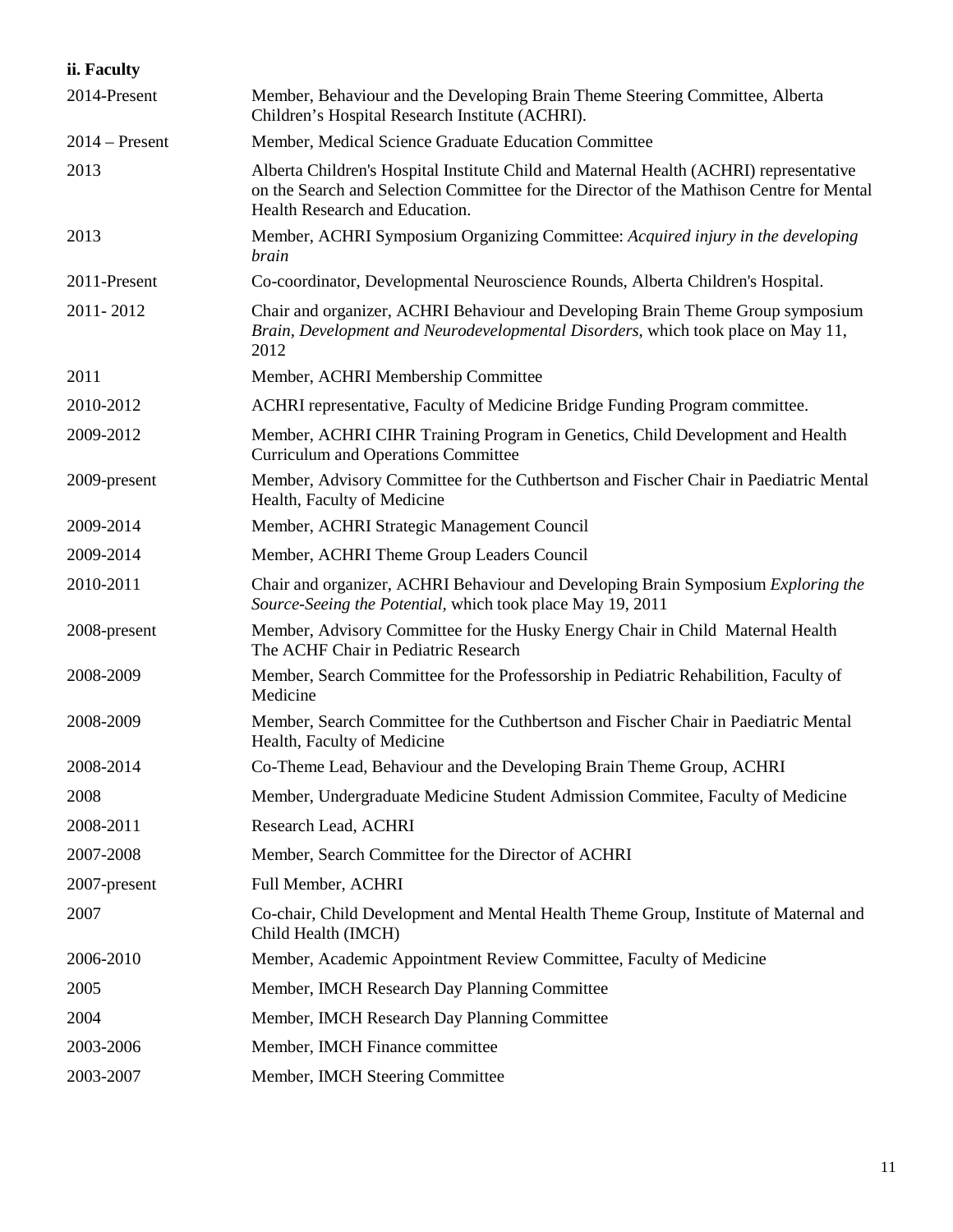| 1998 - 2000     | Member, Committee on Research, Faculty of Medicine                                                                        |
|-----------------|---------------------------------------------------------------------------------------------------------------------------|
| 1995 - 2000     | Member, Faculty of Medicine Research Projects Program Committee                                                           |
| 1995 - 1997     | Member, Student Academic Review Committee, Faculty of Medicine                                                            |
| 1993 - 2001     | Member, Medical Student Applicant Interview Committee, Faculty of Medicine                                                |
| 1992 - 1994     | Member, Medical Faculty Women's Interest Group                                                                            |
| 1991 - 1995     | Member, Neuropsychology J Club                                                                                            |
| 1991 - 1993     | Member, Motor Control Interest Group                                                                                      |
| iii. University |                                                                                                                           |
| 2010-2013       | Member, Child and Youth Initiative Committee                                                                              |
| 2010-2011       | Past Chair, Child Health Research Scientific Review Committee                                                             |
| 2007            | External Member, Search Committee for Assistant Professor, Faculty of Kinesiology                                         |
| 2007-2010       | Chair, Child Health Research Scientific Review Committee                                                                  |
| 2006-2007       | Vice Chair, Child Health Research Scientific Review Committee                                                             |
| 2005-2006       | Chair, Alberta Children's Hospital Foundation Small Research Grants Review Committee                                      |
| 1997-2007       | Member, Community Rehabilitation and Disablity Studies Program Advisory Committee<br>(Faculty of Medicine Representative) |
| 1998-2004       | Child Health Research Scientific Review Committee, University of Calgary and Calgary<br><b>Regional Health Authority</b>  |
| 1998-1999       | Member, University of Calgary Childcare Society Research Committee                                                        |
| 1994-1996       | Member, Steering Committee, Academic Women's Association                                                                  |
| 1993-1994       | Academic Women's Association Representative, Women's Council and Network,<br>University of Calgary                        |
| 1992            | Member, Development Education Advisory Committee, The International Centre                                                |
| 1992 - 1998     | Member, University of Calgary Recycling Task Force                                                                        |
| $1991 - 1998$   | Member, Academic Women's Association                                                                                      |
| $1989 - 1990$   | Chair, University of Calgary Refugee* Student Board                                                                       |

# **iv. Provincial/Regional Health**

| 2012-2013 | Member, Neurodevelopmental Working Group of the Brain Health Steering Committee,<br>Alberta Children's Hospital |
|-----------|-----------------------------------------------------------------------------------------------------------------|
| 2012-2013 | Brain Health Steering Committee, Alberta Children's Hospital                                                    |
| 2006-2008 | Member, Community Prevention of Obesity in Children Evaluation and Research Sub-<br>committee                   |
| 2006-2007 | Member, Calgary Health Region/ Early Fetal Risk Assessment Data Management and<br><b>Research Committee</b>     |
| 2004-2005 | Member, Community Prevention of Obesity in Children Surveillance Task Group                                     |
| 2003-2005 | Member, Child Health Research Executive Committee, Calgary Health Region/Alberta<br><b>Health Services</b>      |
| 1995-2000 | Member, Alberta Children's Hospital Child Health Research Unit                                                  |
| 1995-1997 | Member, Alberta Children's Hospital Library Committee                                                           |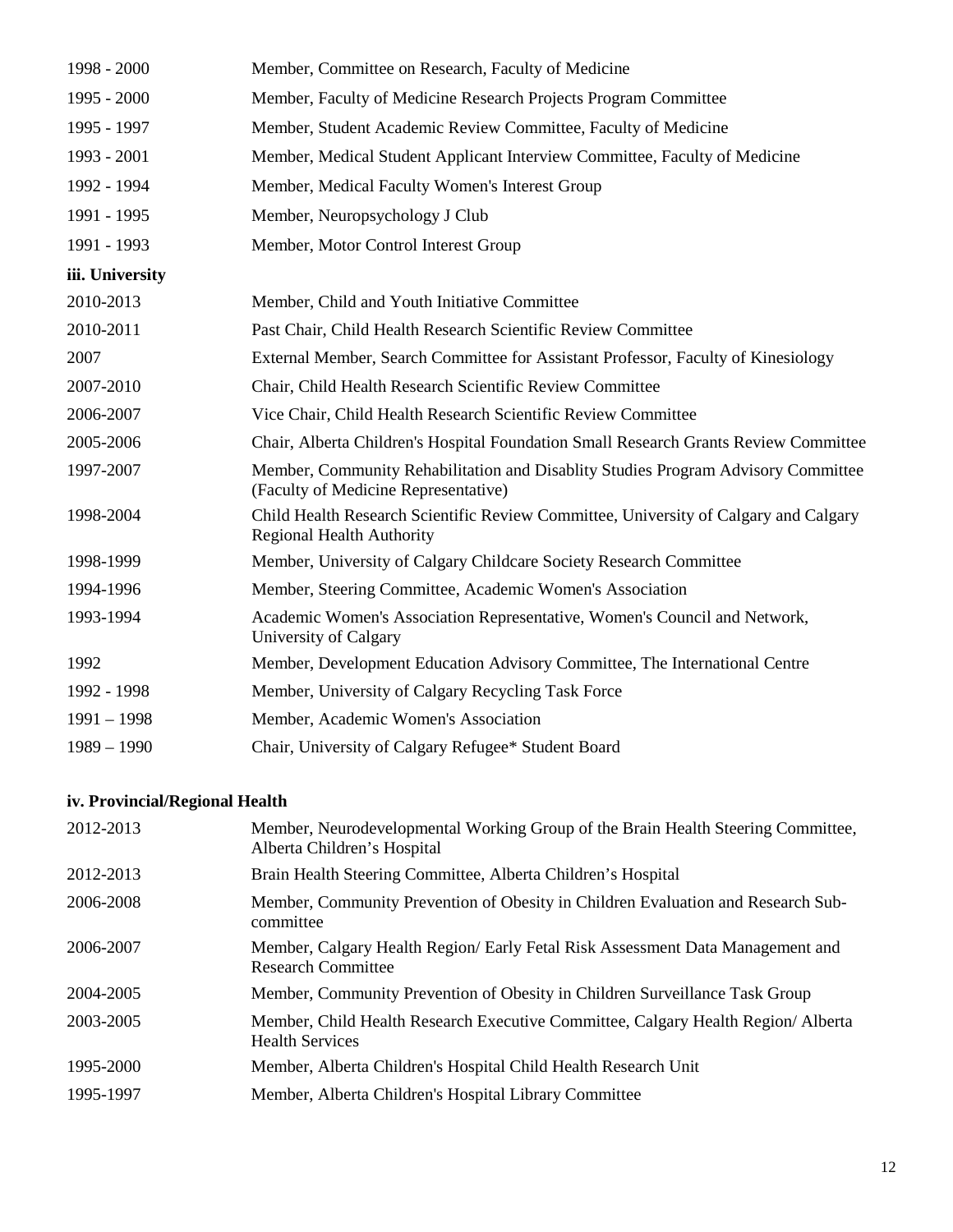| 1994-1995    | Alberta Children's Hospital Research Committee Representative, Network for Health<br>Research Editorial Board |
|--------------|---------------------------------------------------------------------------------------------------------------|
| 1993-1997    | Member, Alberta Children's Hospital Research Committee                                                        |
| 1991-Present | Member, Alberta Children's Hospital, Behavioural Research Unit                                                |

# **VII. PROFESSIONAL ACTIVITIES**

### **i. Membership in professional and learned societies**

| 1989 - Present | Member, International Neuropsychological Society |
|----------------|--------------------------------------------------|
| 1989 - Present | Member, Society of Pediatric Psychology          |
| 1987 - Present | Member, Canadian Psychological Association       |
| 1982 - Present | Member, College of Alberta Psychologists         |

# **ii. Professional service**

### **Grant Review Panel**

| 2014                 | <b>CIHR Foundation Scheme Stage 1 Review Panel</b>                                                                                                 |
|----------------------|----------------------------------------------------------------------------------------------------------------------------------------------------|
| 2013                 | Grand Challenges Canada - Saving Brains                                                                                                            |
| 2009-2011            | Chair, ACHRI Research Grants                                                                                                                       |
| 2010-2015            | Member, CIHR Peer Review Committee, Social Developmental Aspects of Children's<br>Youth's Health                                                   |
| 2009                 | Member, Alberta Children's Hospital Allied Health and Shaikh Family Research Awards<br><b>Research Review Committee</b>                            |
| 2006-2009            | Alberta Children's Hospital Fellowship Review Committee                                                                                            |
| 2005-2010            | Alberta Children's Hospital Allied Health and Shaikh Family Research Awards                                                                        |
| 2005                 | Alberta Children's Hospital Foundation Small Research Grants Review Panel                                                                          |
| 2003-2009            | <b>Scottish Rite Charitable Foundation Grant Review Panel</b>                                                                                      |
| 2003-2005            | Canadian Institutes of Health Research Salary A Panel                                                                                              |
| 2001                 | Canadian Institutes of Health Research New Investigator Awards                                                                                     |
| 2001                 | Calgary Regional Health Authority Perinatal Funding Competition                                                                                    |
| 1999                 | Children's Health Foundation of Northern Alberta                                                                                                   |
| $1993 - 2006$        | Alberta Children's Hospital Foundation                                                                                                             |
| <b>Grant reviews</b> |                                                                                                                                                    |
| 2014                 | External Reviewer, LOI that was submitted to the CIHR DOHAD competition                                                                            |
| 2014                 | External Reviewer, PSI Foundation, Ontario                                                                                                         |
| 2010                 | External Reviewer, CIHR Peer Review Committee, Social Developmental Aspects of<br>Children's and Youth's Health                                    |
| 2009                 | External Reviewer, NHMRC Research Fellowship, Dr. Peter Anderson, School of<br>Behavioural Science, University of Melbourne, Melbourne, Australia. |
| 2009                 | External Reviewer, Health Research Board of Ireland                                                                                                |
| 2007                 | Independent Reviewer, NHMRC (Australia), Graduate Scholarship Award for Michelle<br>Wilson-Ching.                                                  |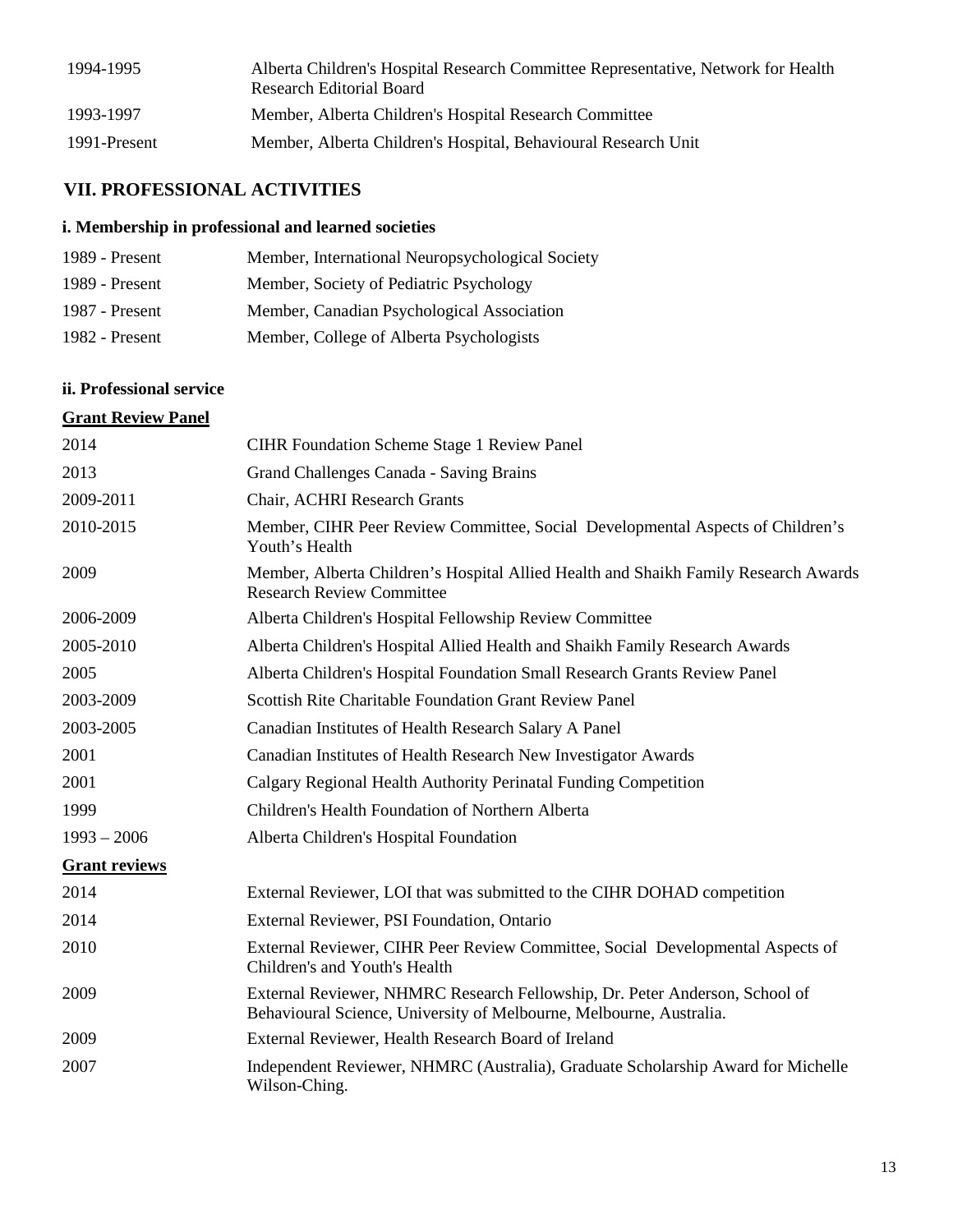| 2007                                       | External Reviewer, Medical Research Council (United Kingdom, New Investigator<br><b>Research Grant</b> )                                                                                                                                                                                                                                                                                                                                                                                                                                                                                                                                                                                                                                                                              |
|--------------------------------------------|---------------------------------------------------------------------------------------------------------------------------------------------------------------------------------------------------------------------------------------------------------------------------------------------------------------------------------------------------------------------------------------------------------------------------------------------------------------------------------------------------------------------------------------------------------------------------------------------------------------------------------------------------------------------------------------------------------------------------------------------------------------------------------------|
| 2006                                       | External Reviewer, The Hospital for Sick Children Foundation                                                                                                                                                                                                                                                                                                                                                                                                                                                                                                                                                                                                                                                                                                                          |
| $2002 - 2004$                              | External Reviewer, Canadian Institutes of Health Research                                                                                                                                                                                                                                                                                                                                                                                                                                                                                                                                                                                                                                                                                                                             |
| 2002                                       | External Reviewer, Health Research Board of Ireland                                                                                                                                                                                                                                                                                                                                                                                                                                                                                                                                                                                                                                                                                                                                   |
| 2001                                       | External Reviewer, The IWK Grace Health Centre Research Investigator Program                                                                                                                                                                                                                                                                                                                                                                                                                                                                                                                                                                                                                                                                                                          |
| 2000                                       | External Reviewer, Social Sciences and Humanities Research Council of Canada                                                                                                                                                                                                                                                                                                                                                                                                                                                                                                                                                                                                                                                                                                          |
| 1999                                       | External Reviewer, Children's Health Foundation of Northern Alberta                                                                                                                                                                                                                                                                                                                                                                                                                                                                                                                                                                                                                                                                                                                   |
| 1999                                       | External Reviewer, The Hospital for Sick Children Foundation                                                                                                                                                                                                                                                                                                                                                                                                                                                                                                                                                                                                                                                                                                                          |
| 1998                                       | External Reviewer, The Hospital for Sick Children Foundation                                                                                                                                                                                                                                                                                                                                                                                                                                                                                                                                                                                                                                                                                                                          |
| 1998                                       | External Reviewer, Janeway Research Advisory Committee                                                                                                                                                                                                                                                                                                                                                                                                                                                                                                                                                                                                                                                                                                                                |
| 1998-2006                                  | Internal Reviewer, Child Health Research Scientific Review Committee                                                                                                                                                                                                                                                                                                                                                                                                                                                                                                                                                                                                                                                                                                                  |
| 1997                                       | External Reviewer, Medical Research Council of Canada                                                                                                                                                                                                                                                                                                                                                                                                                                                                                                                                                                                                                                                                                                                                 |
| 1993-1997                                  | Internal Reviewer, Alberta Children's Hospital Research Committee                                                                                                                                                                                                                                                                                                                                                                                                                                                                                                                                                                                                                                                                                                                     |
| <b>Journal reviews</b>                     |                                                                                                                                                                                                                                                                                                                                                                                                                                                                                                                                                                                                                                                                                                                                                                                       |
| $1991 -$ Present                           | Reviewed manuscripts for academic journals: Acta Paediatrica, Adapted Physical Activity<br>Quarterly, Autism, Brain, Brain and Behavior Research, BMC Health Services Research,<br>Canadian Journal of Public Health, Canadian Psychology, Child: Care, Health and<br>Development, Developmental Medicine and Child Neurology, Developmental<br>Neuropsychology, Human Movement Science, International Journal of Disability,<br>Community and Rehabilitation, Journal of Autism and Developmental Disorders, Journal<br>of Child Clinical and Adolescent Psychology, Journal of Child Psychology and Psychiatry,<br>Journal of Pediatric Psychology, Journal of the International Neuropsychological Society,<br>Neuropsychology, Pediatrics, Research in Developmental Disabilities |
| <b>Editorial board</b>                     |                                                                                                                                                                                                                                                                                                                                                                                                                                                                                                                                                                                                                                                                                                                                                                                       |
| $2009$ – present                           | Member; Editorial Board, Developmental Neuropsychology                                                                                                                                                                                                                                                                                                                                                                                                                                                                                                                                                                                                                                                                                                                                |
| <b>Faculty of Medicine Internal Review</b> |                                                                                                                                                                                                                                                                                                                                                                                                                                                                                                                                                                                                                                                                                                                                                                                       |
| $2014 - 2015$                              | Reviewer, CIHR Foundation Scheme grant prepared by Keith Yeates entitled "Pediatric<br>Mild TBI"                                                                                                                                                                                                                                                                                                                                                                                                                                                                                                                                                                                                                                                                                      |
| 2014, 2015                                 | Reviewer, CIHR grant prepared by Antonia Stang entitled "PainED: A multi-center,<br>prospective cohort study on the pain experience of children with limb injury before, during<br>and after a visit to a pediatric emergency department".                                                                                                                                                                                                                                                                                                                                                                                                                                                                                                                                            |
| 2013                                       | ACHRI review committee for a grant prepared by Shahirose Premji for submission to<br>CIHR.                                                                                                                                                                                                                                                                                                                                                                                                                                                                                                                                                                                                                                                                                            |
| $2011 - 2012$                              | Reviewed 3 grants submitted by University of Calgary faculty members in Education and<br>Nursing to CIHR.                                                                                                                                                                                                                                                                                                                                                                                                                                                                                                                                                                                                                                                                             |
| <b>Other</b>                               |                                                                                                                                                                                                                                                                                                                                                                                                                                                                                                                                                                                                                                                                                                                                                                                       |
| 2014-2015                                  | CIHR-Institute of Genetics Sounding Board for the GE3LS Health Services and Policy<br><b>Research Conference</b>                                                                                                                                                                                                                                                                                                                                                                                                                                                                                                                                                                                                                                                                      |
| 2014                                       | Invited Presentation at a town hall meeting "Get Science Right" sponsored by the Canadian<br>Association of University Teachers April 29, 2014.                                                                                                                                                                                                                                                                                                                                                                                                                                                                                                                                                                                                                                       |
| 2013                                       | Presented on my research on developmental disorders at a community event sponsored by<br>the Alberta Children's Hospital Foundation                                                                                                                                                                                                                                                                                                                                                                                                                                                                                                                                                                                                                                                   |
| 2012                                       | External Reviewer for the reappointment of Dr. Maureen Dennis to the position of Senior                                                                                                                                                                                                                                                                                                                                                                                                                                                                                                                                                                                                                                                                                               |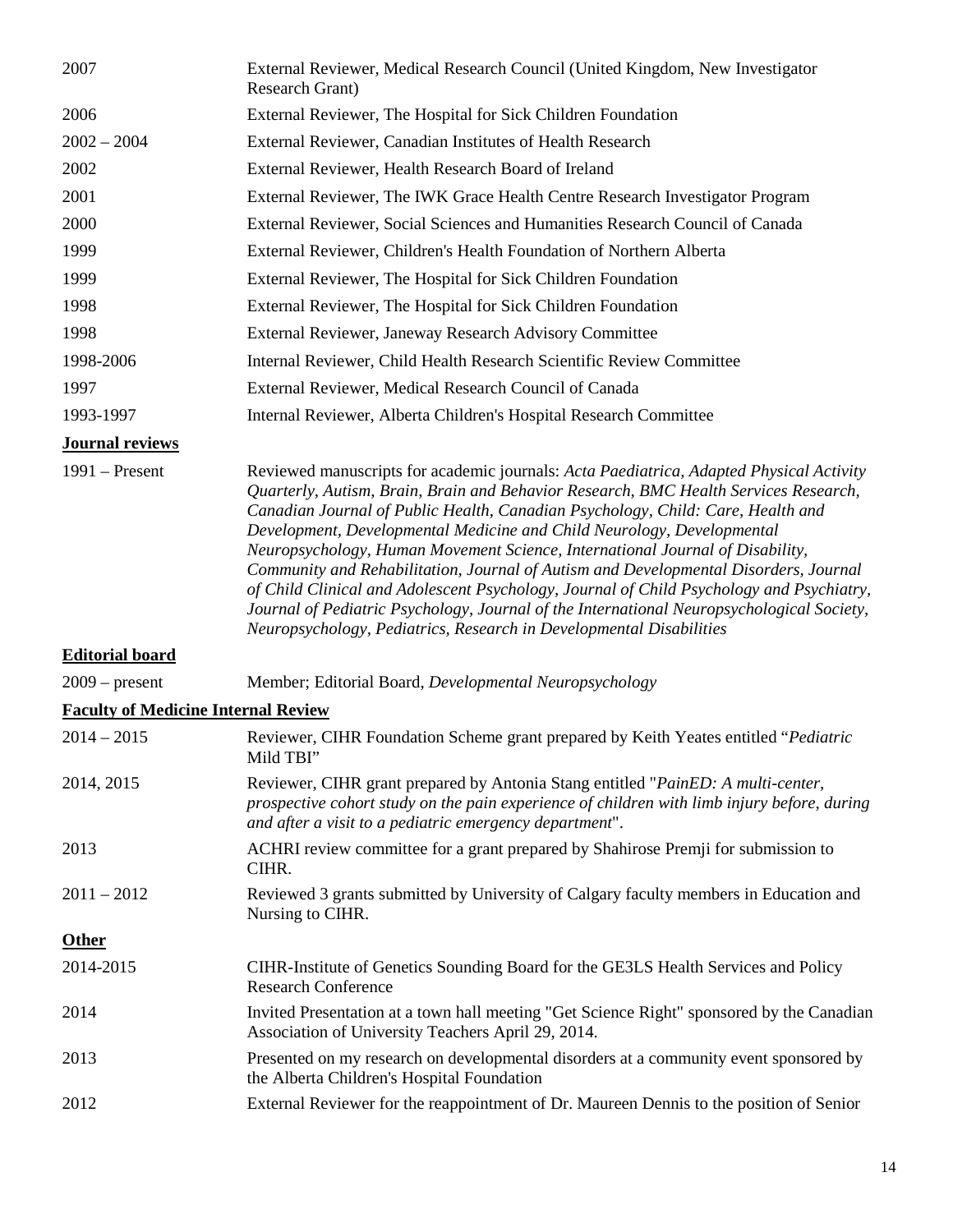|      | Scientist, SickKids Research Institute.                                                                                         |
|------|---------------------------------------------------------------------------------------------------------------------------------|
| 2011 | External Reviewer for faculty promotion of Dr. Sara Rosenblum, University of Haifa,<br>Haifa, Israel                            |
| 2009 | Scientific Review Committee for the DCD VIIII Conference June 2009, Baltimore, MD,<br><b>USA</b>                                |
| 2008 | External Reviewer for faculty promotion of Dr. David Tupper, University of Minnesota<br>Medical School, Minneapolis, MN, U.S.A. |
| 2006 | External Reviewer for faculty promotion of Dr. Peter Wilson, RMIT University,<br>Melbourne, Victoria, Australia                 |
| 2003 | External Reviewer for faculty promotion of Dr. Peter Wilson, RMIT University,<br>Melbourne, Victoria, Australia                 |
| 2000 | Reviewer, <i>Chapter 4: Praxis</i> , in the book entitled Sensory Integration-Theory Practice                                   |
| 1996 | Conference Abstract Reviewer, Society for Research in Child Development                                                         |
|      |                                                                                                                                 |

# **VIII. RESEARCH SUPPORT**

### **i. Investigator Award**

|                   | Neurobehavioral and psychosocial outcomes of children at risk    |           |
|-------------------|------------------------------------------------------------------|-----------|
| Jan 2001-Dec 2005 | Canadian Institutes of Health Research Career Investigator Award | \$350,000 |

# **ii. Research Grants-Current**

| Jul 2015 - June 2019  | <b>Canadian Institutes of Health Research</b><br>Bringing together the nutritional and glucocorticoid hypotheses of fetal<br>programming: Does nutrition buffer the effects of stress?<br>Principal Investigator: Gerald Giesbrecht<br>Co-investigator: Deborah Dewey                                                                                      | \$618,656   |
|-----------------------|------------------------------------------------------------------------------------------------------------------------------------------------------------------------------------------------------------------------------------------------------------------------------------------------------------------------------------------------------------|-------------|
| July 2015 – June 2016 | <b>Canadian Institutes of Health Research</b><br>Neuroimaging of visual-spatial attention development in early childhood<br>Principal Investigator: Signe Bray<br>Co-investigator: Deborah Dewey                                                                                                                                                           | \$100,000   |
| Apr 2015 – Mar 2020   | Alberta Children's Hospital Foundation<br>Alberta Birth Common Dataset (ABCD): Revealing the Origins of<br><b>Child Development</b><br>Principal Investigators: Suzanne Tough, Nicole Letourneau, Gerald Giesbrecht,<br>Sheila McDonald, Xinjie Cui<br>Co-Investigator: Deborah Dewey                                                                      | \$2,000,000 |
| Apr 2015 – Mar 2018   | Child and Adolescent Imaging Research (CAIR) Program of the<br>Alberta Children's Hospital Research Institute<br><b>Mock MRI Scanner Training and its Effect on Rates of General</b><br><b>Anesthesia Use for Diagnostic Imaging</b><br>Principal Investigator: Catherine Lebel<br>Co-Investigator: Deborah Dewey                                          | \$121,650   |
| Apr 2015 – Mar 2016   | Alberta Centre for Child, Family and Community Research<br>Building parenting capacity in families of children with disabilities<br>Phase 2: Understanding and resourcing fathers of children with ASD<br>From diverse socio-economic and cultural backgrounds<br>Principal Investigator: Bonnie Lashewicz, Beth Parrott<br>Co-investigator: Deborah Dewey | \$40,000    |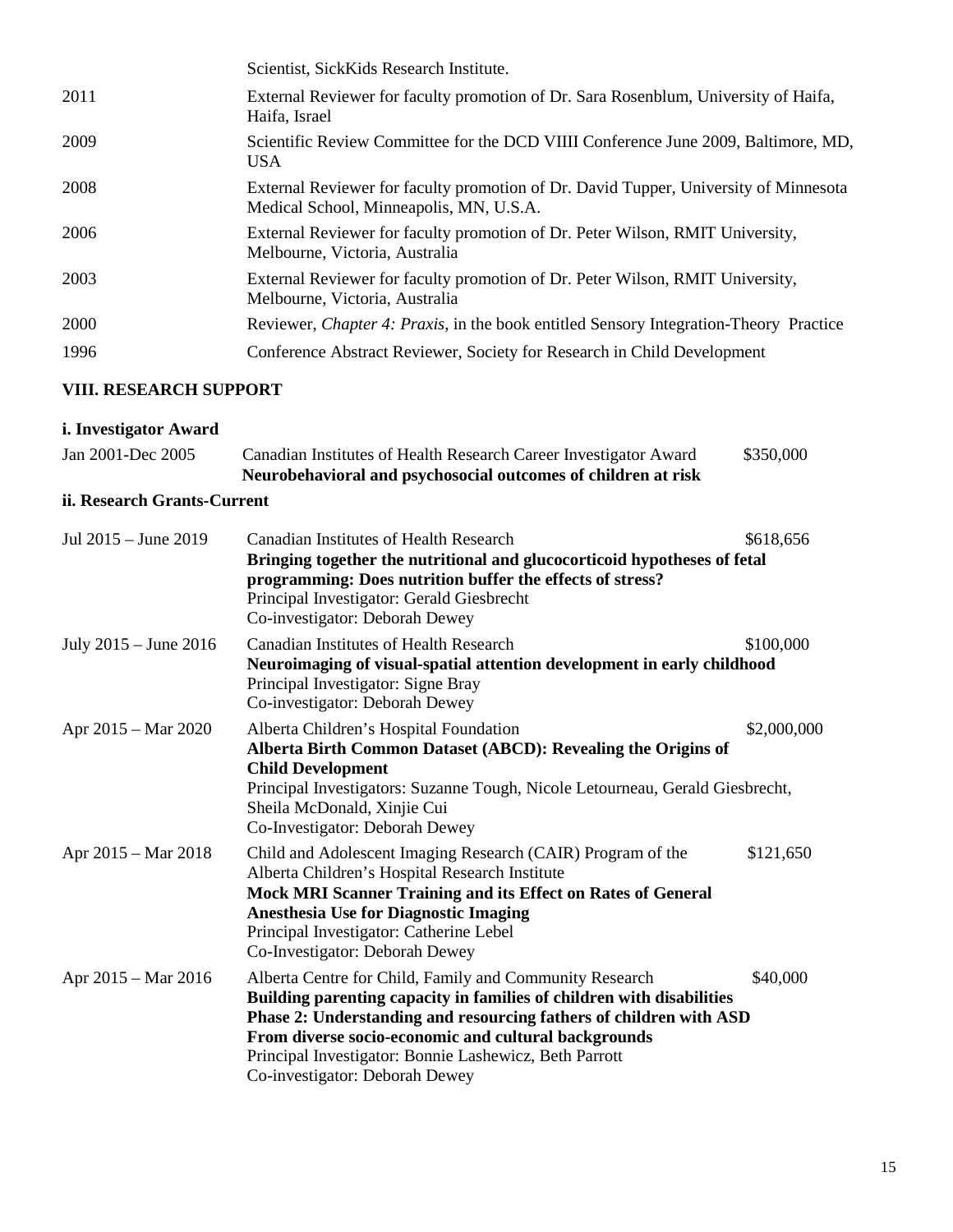| Apr $2015 -$ Apr $2016$ | University of Calgary, Faculty of Nursing Bridge Funding<br>Parenting Research on Mental Illness, Stress & Epi/Genetics<br>(PROMISE): Proof of concept.<br>Principal Investigator: Nicole Letourneau<br>Co-investigator: Deborah Dewey                                                                                                                      | \$25,000    |
|-------------------------|-------------------------------------------------------------------------------------------------------------------------------------------------------------------------------------------------------------------------------------------------------------------------------------------------------------------------------------------------------------|-------------|
| Jan 2015 - Jan 2016     | University of Calgary<br>Exposure to arsenic and mercury, associated pregnancy outcomes,<br>and early infant developmental outcomes in gold mining area in Tanzania<br>Principal Investigator: Deborah Dewey                                                                                                                                                | \$15,000    |
| Jul 2014 - Jun 2019     | Canadian Institutes of Health Research<br>Language ability and structural brain development in preschool<br>children: Predictors of reading readiness<br>Principal Investigator: Catherine Lebel<br>Co-Principal Investigator: Deborah Dewey                                                                                                                | \$991,469   |
| Mar 2014 – Feb 2016     | <b>KCC Chair in Pediatric Oncology Grant Competition</b><br>An Innovative Approach to the Implementation of Screening for<br><b>Distress in a Pediatric Oncology Program</b><br>Principal Investigator: Fiona Schulte<br>Co-Investigator: Deborah Dewey                                                                                                     | \$49,288    |
| Dec 2013- Dec 2015      | University of Calgary, Eyes High Postdoctoral Fellowship<br>Impact of exposure to neurotoxicant in utero on the development<br>of executive functions<br>Principal Investigator: Deborah Dewey                                                                                                                                                              | \$100,000   |
| Mar 2013-Feb 2018       | Canadian Institutes of Health Research<br>Post-concussion Syndrome affecting Youth: GABAergic effects of Melatonin<br>Principal Investigator: Karen Barlow<br>Co-Principal Investigator: Deborah Dewey                                                                                                                                                      | \$875,392   |
| Jul 2012-Oct 2017       | <b>Canadian Institutes of Health Research</b><br>Neurodevelopment of preschoolers exposed perinatally to bisphenol A and<br>phathalates: Interactions with diet and neurotoxicant co-exposures<br>Principal Investigator: Jon Martin (University of Alberta, Canada)<br>Principal Investigator Calgary Site: Deborah Dewey                                  | \$1,271,880 |
| May 2012-Apr 2015       | National Institute of Environmental Health Sciences<br><b>Alberta Pregnancy Outcomes and Nutrition (APrON) - Toxicant -</b><br>diet interactions on neurodevelopment of children<br>Principal Investigator: Jon Martin (University of Alberta, Canada)<br>Principal Investigator Calgary Site: Deborah Dewey<br><b>Study Co-Investigator: Deborah Dewey</b> | \$323,025   |
| April 2010-March 2016   | <b>Canadian Institutes of Health Research</b><br>Efficacy and safety of methlyxanthlines in very low birthweight infants<br>Principal Investigator: Barbara Schmidt<br>Co-Principal Investigator: Deborah Dewey                                                                                                                                             | \$2,038,135 |
| May 2008-Apr 2016       | Canadian Institutes of Health Research Training Program                                                                                                                                                                                                                                                                                                     | \$1,950,000 |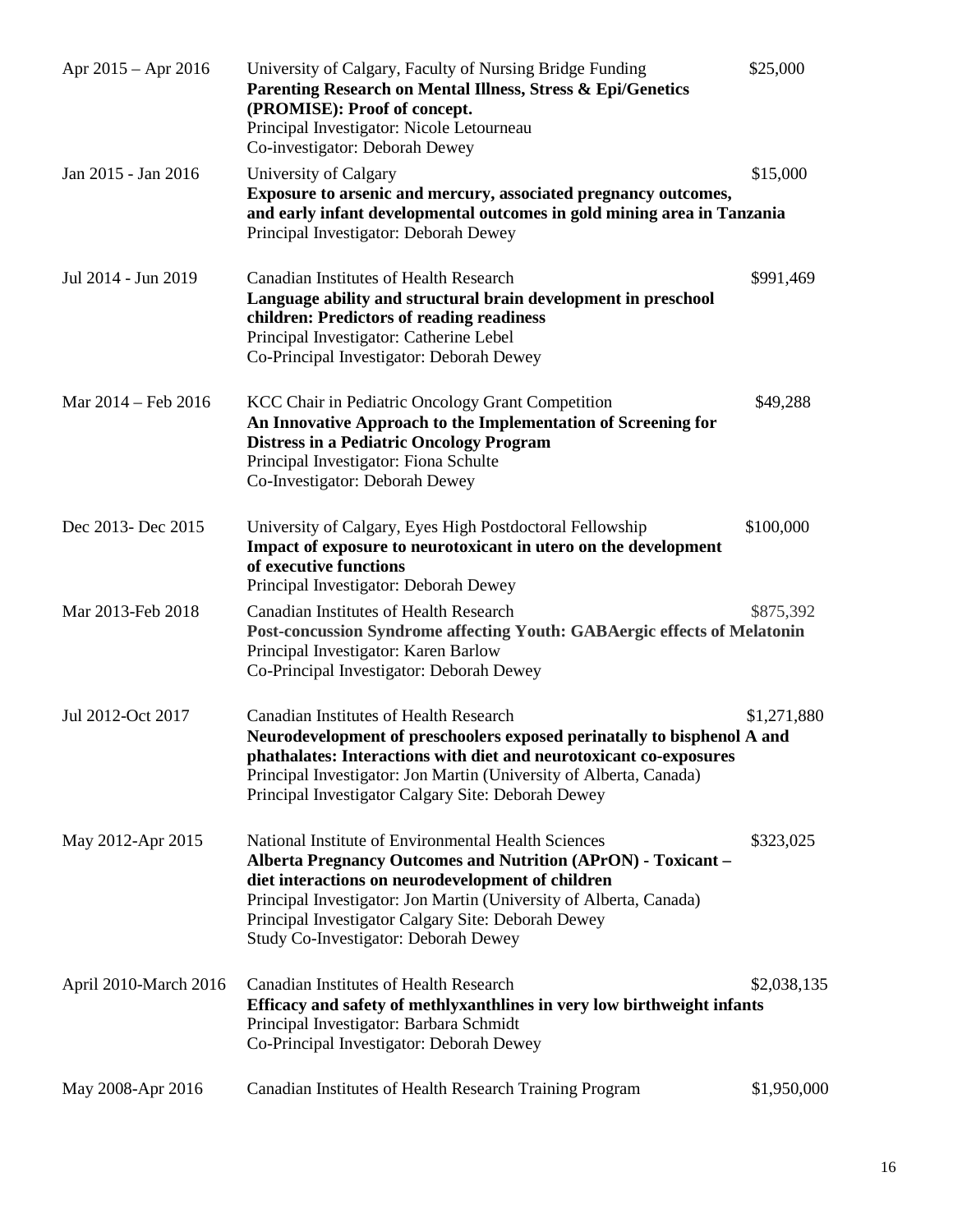#### **Genetics, Child Development and Health** Principal Investigator: Roy Gravel Co-Investigator: Deborah Dewey

### **iii. Research Grants – Completed**

| Mar 2013 - Mar 2015   | Alberta Children's Hospital Foundation<br><b>Development of Imaging Protocols for Preschool Children</b><br>Principal Investigator: Deborah Dewey<br>Co-Principal Investigator: Catherine Lebel                                                                                                                                                               | \$25,000  |
|-----------------------|---------------------------------------------------------------------------------------------------------------------------------------------------------------------------------------------------------------------------------------------------------------------------------------------------------------------------------------------------------------|-----------|
| Mar 2014 – Feb 2015   | <b>Canadian Institutes of Health Research</b><br>Language and structural brain development in preschool children<br>Principal Investigator: Catherine Lebel<br>Co-Principal Investigator: Deborah Dewey                                                                                                                                                       | \$100,000 |
| Jan 2014-Dec 2014     | Norlien Foundation and Alberta Family Wellness<br>Initiative (AFWI) and the Alberta Centre for Child,<br>Family and Community Research<br>Action team on triadic attachment and child health (ATTACH):<br>Developing and testing a reflective function attachment intervention<br>Principal Investigator: Nicole Letourneau<br>Co-Investigator: Deborah Dewey | \$29,737  |
| April 2012-March 2015 | The Heart and Stroke Foundation<br>Enhancement of developmental motor plasticity in perinatal stroke<br>with transcranial direct current stimulation<br>Principal Investigator: Adam Kirton<br>Co-Investigator: Deborah Dewey                                                                                                                                 | \$270,000 |
| Aug 2012- Jul 2014    | M.S.I. Foundation<br>Is internet data collection superior to traditional methods in retaining<br>participants in longitudinal research?<br>Principal Investigator: Gerald Giesbrecht<br>Co-investigator: Deborah Dewey                                                                                                                                        | \$96,000  |
| Apr 2012 – Mar 2013   | Alberta Children's Hospital Foundation<br>Neurodevelopment of children perinatally exposed to environmental<br>neurotoxicants: A pilot project in support of a CIHR proposal<br>Principal Investigator: Gerald Giesbrecht<br>Co-investigator: Deborah Dewey                                                                                                   | \$3,000   |
| Feb 2012-Jan 2013     | Genome Alberta: Planning Grant<br><b>Finding "Omics" Biomarkers to Improve the Neurodevelopmental</b><br><b>Health and Outcomes of Newborns</b><br>Principal Investigator: Bonnie Kaplan<br>Co-principal Investigator: Deborah Dewey                                                                                                                          | \$3,000   |
| Jan 2012-Dec 2012     | <b>CIHR: Planning Grant</b>                                                                                                                                                                                                                                                                                                                                   | \$21,260  |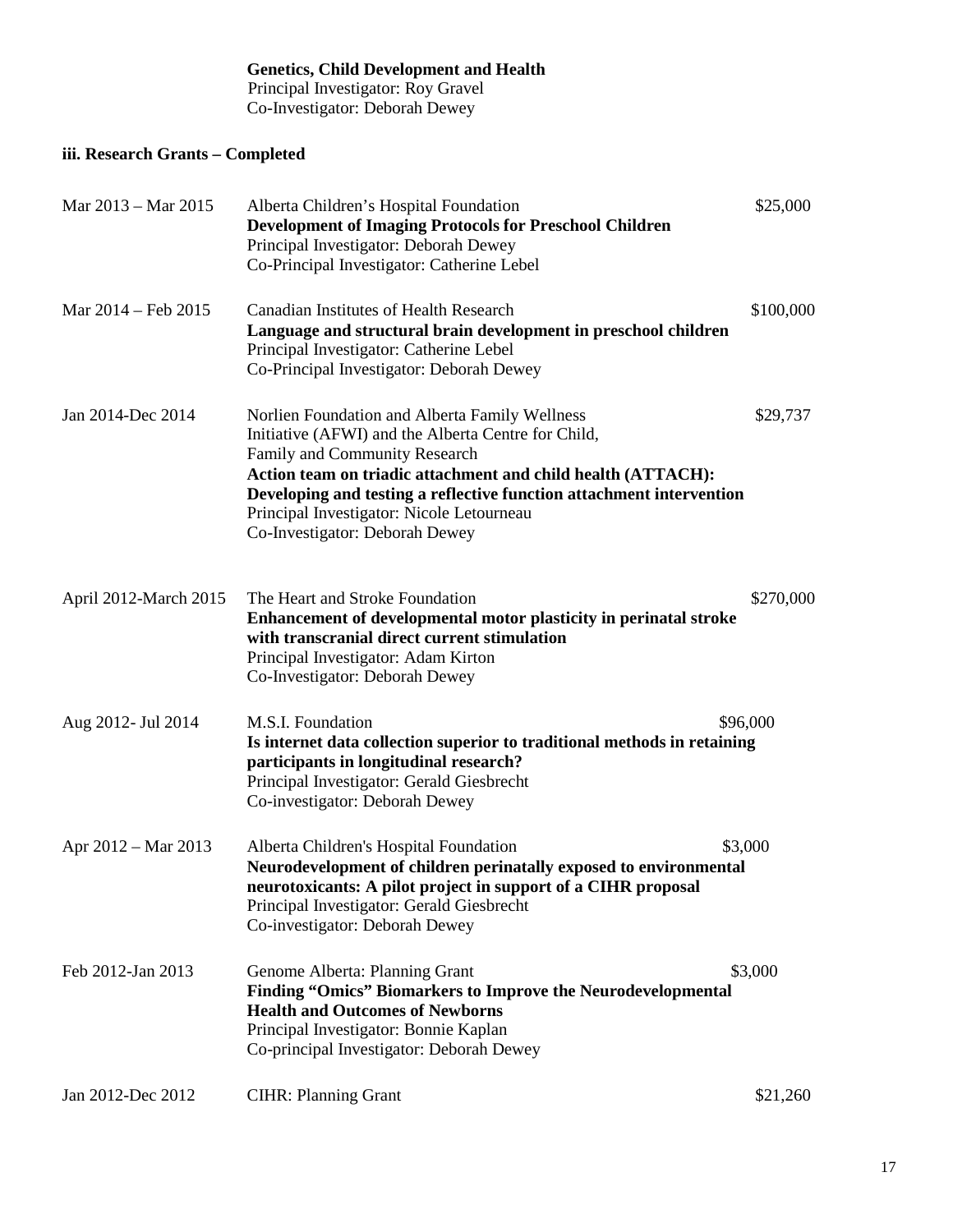|                     | Behavioural and developmental outcomes in children receiving early<br>exposure to procedural sedation and analgesia in the pediatric emergency<br>department: Planning a longitudinal Canadian cohort study<br>Principal Investigator: Maala Bhatt<br>Co-investigator: Deborah Dewey                                                      |          |
|---------------------|-------------------------------------------------------------------------------------------------------------------------------------------------------------------------------------------------------------------------------------------------------------------------------------------------------------------------------------------|----------|
| Sep 2011-Aug 2012   | Alberta Children's Hospital Foundation<br>The psychosocial and cognitive assessment of allogeneic transplant patients,<br>sibling donors and parents as intervention at the Alberta Children's Hospital,<br><b>Hematology, Oncology and Transplant Program</b><br>Principal Investigator: Fiona Schulte<br>Co-investigator: Deborah Dewey | \$9,954  |
| Jun 2011-May 2012   | Alberta Centre for Child, Family and Community Research<br>Building parenting capacity in families of children with disabilities:<br>Understanding and resourcing fathers of children with ASD<br>Principal Investigator: Bonnie Lashewicz<br>Co-investigator: Deborah Dewey                                                              | \$40,000 |
| Apr 2011 - Mar 2013 | Alberta Innovates - Health Solutions<br>A KT Initiative for Policymakers on the Importance of Cohort Research<br>Principal Investigator: Bonnie Kaplan, Brenda Leung<br>Co-investigator: Deborah Dewey                                                                                                                                    | \$25,000 |
| Jan 2011-Dec 2011   | Alberta Children's Hospital Foundation<br>Screening for psychosocial distress in pediatric cancer patients and their families<br>Principal Investigator: Fiona Schulte<br>Co-investigator: Deborah Dewey                                                                                                                                  | \$37,333 |
| Jan 2010-Dec 2011   | Alberta Children's Hospital Foundation Small Grant<br>Bridging the gap: Parent vs. self-reports of social competence outcomes<br>among survivors of childhood cancer<br>Principal Investigator: Deborah Dewey<br>Co-principal Investigator: Fiona Schulte                                                                                 | \$2,992  |
| Jul 2008-Jun 2009   | Alberta Children's Hospital Foundation Small Grant<br>A cross-sectional study to investigate the long-term outcome of children<br>attending a tertiary care neurological clinic with daily headache<br>Principal Investigator: Karen Barlow<br>Co-Investigator: Deborah Dewey                                                             | \$2,944  |
| Jul 2008-Jun 2009   | Alberta Children's Hospital Foundation Small Grant<br>What can we learn from the experiences of overweight children participating in a<br>family-centered healthy lifestyle intervention in their community? A qualitative study<br>Principal Investigator: Deborah Dewey                                                                 | \$2,940  |
| Apr 2008-Mar 2009   | Alberta Children's Hospital Foundation Small Grant<br>The effect of metabolic control of type 1 diabetes on school performance<br>and daily activity in children                                                                                                                                                                          | \$2,600  |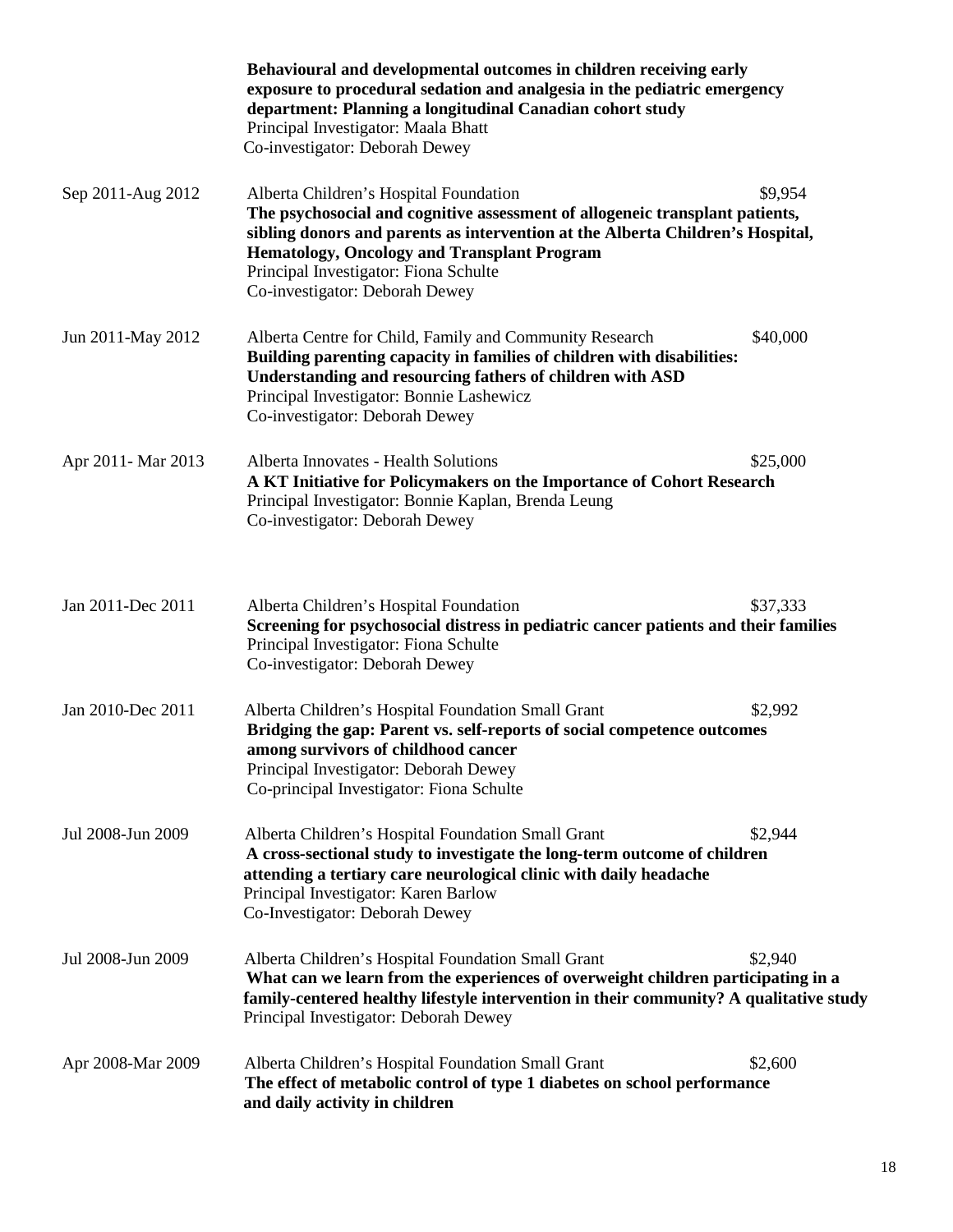|                   | Principal Investigator: Daniele Pacaud<br>Co-Investigator: Deborah Dewey                                                                                                                                                                                                                        |             |
|-------------------|-------------------------------------------------------------------------------------------------------------------------------------------------------------------------------------------------------------------------------------------------------------------------------------------------|-------------|
| Apr 2008-Mar 2009 | CIHR Emerging Team Development Grant: Children with Disabilities<br>Developmental motor disorders: From genes to behaviour and beyond<br>Principal Investigator: Deborah Dewey                                                                                                                  | \$9,170     |
| Jan 2008-Mar 2013 | Alberta Innovates - Health Solutions Team Grant<br>The impact of maternal nutrient status during pregnancy on<br>maternal mental health and child development<br>Principal Investigator: Bonnie Kaplan<br>Co-principal Investigator: Deborah Dewey                                              | \$5,000,000 |
| Jan 2008-Mar 2013 | <b>Canadian Institutes of Health Research</b><br>Developmental coordination disorder: From genes to behaviour<br>Principal Investigator: Deborah Dewey                                                                                                                                          | \$1,135,866 |
| Jul 2007-Jun 2008 | Calgary Health Region Perinatal Funding Competition<br>Stress and adaptation in parents of very low birth weight infants: Follow-up<br>Principal Investigator: Deborah Dewey                                                                                                                    | \$40,312    |
| Feb 2007-Jan 2008 | Alberta Children's Hospital Foundation Small Grant<br>Principals' perceptions of whether the Alberta daily physical activity<br>initiative is being implemented in Calgary elementary schools<br>Principal Investigator: Deborah Dewey                                                          | \$1,835     |
| Jul 2006-May 2007 | Hotchkiss Brain Institute, University of Calgary, New Initiative Program \$76,667<br><b>Obesity: A Brain Disorder</b><br>Principal Investigator: Keith Sharkey<br>Co-investigator: Deborah Dewey                                                                                                |             |
| Jun 2006-May 2007 | Alberta Children's Hospital Foundation<br>Physical activity in pre-school aged children<br>Principal Investigator: Marja Cantell<br>Co-investigator: Deborah Dewey                                                                                                                              | \$11,239    |
| Jun 2006-May 2007 | Alberta Children's Hospital Foundation<br>Familial aggregation in children with developmental coordination disorder<br>Principal Investigator: Francois Bernier<br>Co-investigator: Deborah Dewey                                                                                               | \$26,620    |
| Jan 2006-Dec 2011 | <b>Canadian Institutes of Health Research</b><br>National epidemiologic database for the study of autism in<br>Canada (NEDSAC): Phase II: Refining approaches for prevalence<br>and incidence determinations<br>Principal Investigator: Helen Ouellette-Kuntz<br>Co-investigator: Deborah Dewey | \$610,895   |
| Jan 2006-Dec 2006 | Alberta Children's Hospital Foundation<br>Familial aggregation in children with developmental coordination disorder                                                                                                                                                                             | \$9,987     |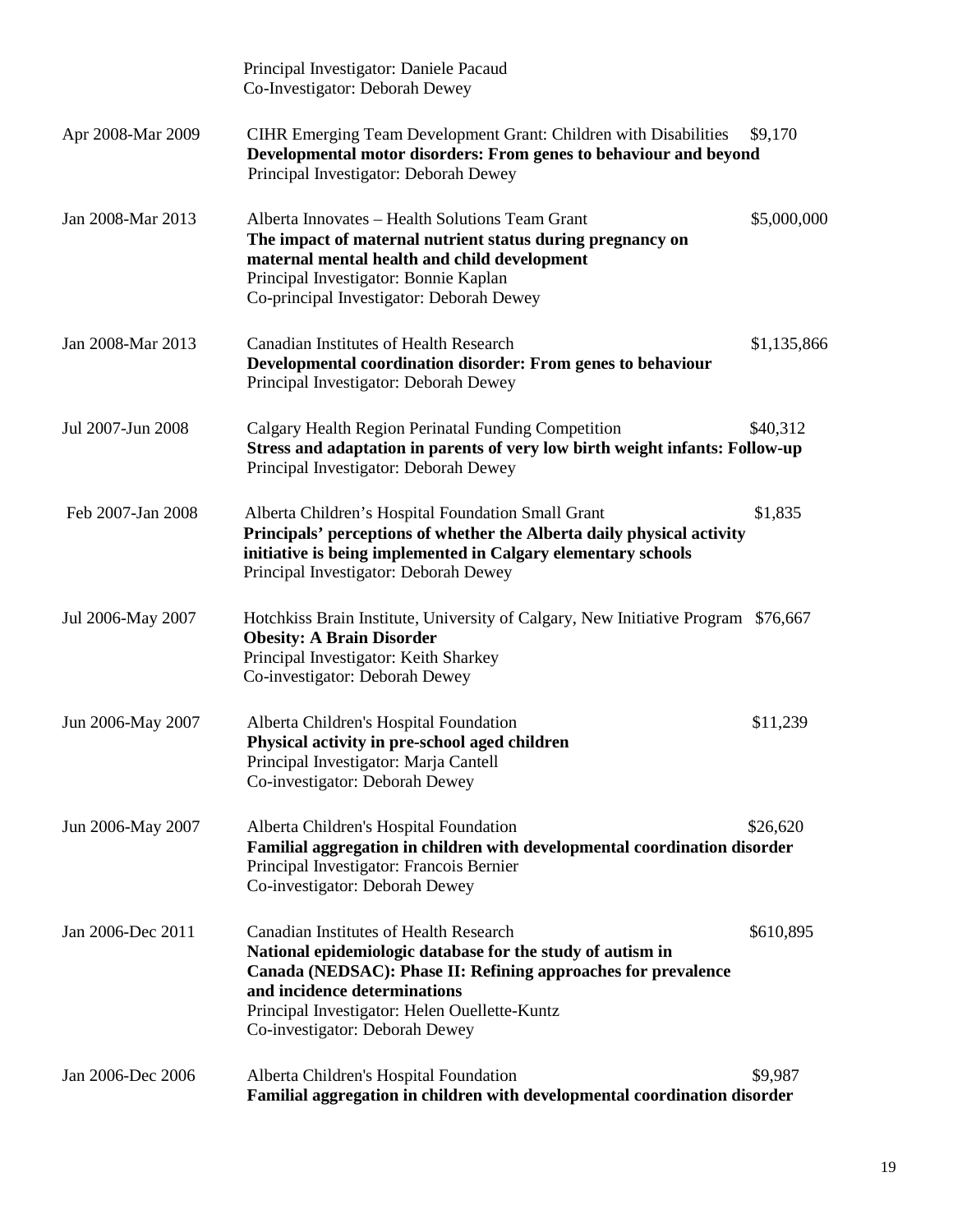|                    | Principal Investigator: Francois Bernier<br>Co-investigator: Deborah Dewey                                                                                                                                                                                                                                       |          |
|--------------------|------------------------------------------------------------------------------------------------------------------------------------------------------------------------------------------------------------------------------------------------------------------------------------------------------------------|----------|
| Jun 2005-May 2006  | Alberta Children's Hospital Foundation<br>Why do children with refractory epilepsy have more sleep disturbances?<br>Principal Investigator: Elaine Wirrell<br>Co-investigator: Deborah Dewey                                                                                                                     | \$44,987 |
| Jun 2005-May 2006  | Alberta Children's Hospital Foundation<br>An epidemiological study of post-concussion syndrome and the use<br>of magnetic source imaging to demonstrate subtle brain dysfunction<br>in persistent post-concussion syndrome in children<br>Principal Investigator: Karen Barlow<br>Co-investigator: Deborah Dewey | \$45,000 |
| June 2004-May 2005 | Alberta Children's Hospital Foundation<br>A pilot study on psychosocial related issues related to the use of<br>assisted ventilation services in children with neuromuscular disease<br>Principal Investigator: Jean Mah<br>Co-investigator: Deborah Dewey                                                       | \$28,679 |

| Jun 2004-May 2006 | Alberta Heritage Foundation for Medical Research<br><b>Health Research Fund</b>                                                                                                                                                                                                                 | \$100,000   |
|-------------------|-------------------------------------------------------------------------------------------------------------------------------------------------------------------------------------------------------------------------------------------------------------------------------------------------|-------------|
|                   | Assessment of the consequences of maternal severe hypoglycemia during<br>pregnancy in women with type 1 diabetes on offspring's neuropsychological<br>functioning<br>Principal Investigator: Daniele Pacaud<br>Co-Principal investigator: Deborah Dewey                                         |             |
| Apr 2004-Mar 2005 | Calgary Health Region Perinatal Funding Competition<br>Stress and adaptation in parents of very low birth weight infants<br>Principal Investigator: Deborah Dewey                                                                                                                               | \$19,168    |
| Jan 2004-Mar 2009 | Canadian Institutes of Health Research<br>Caffeine for apnea of prematurity<br>Principal Investigator: Barbara Schmidt<br>Co-investigator: Deborah Dewey                                                                                                                                        | \$1,744,740 |
| Sep 2003-Aug 2004 | Robertson Fund for Cerebral Palsy Research<br>The use of dance/ developmental movement as a complementary tool<br>to assess motor ability in children with cerebral palsy and<br>developmental coordination disorder<br>Principal Investigator: Marja Cantell<br>Co-investigator: Deborah Dewey | \$21,600    |
| Jul 2003-Jun 2004 | Alberta Children's Hospital Foundation<br>Assessment of consequences of maternal sever hypoglycemia                                                                                                                                                                                             | \$41,500    |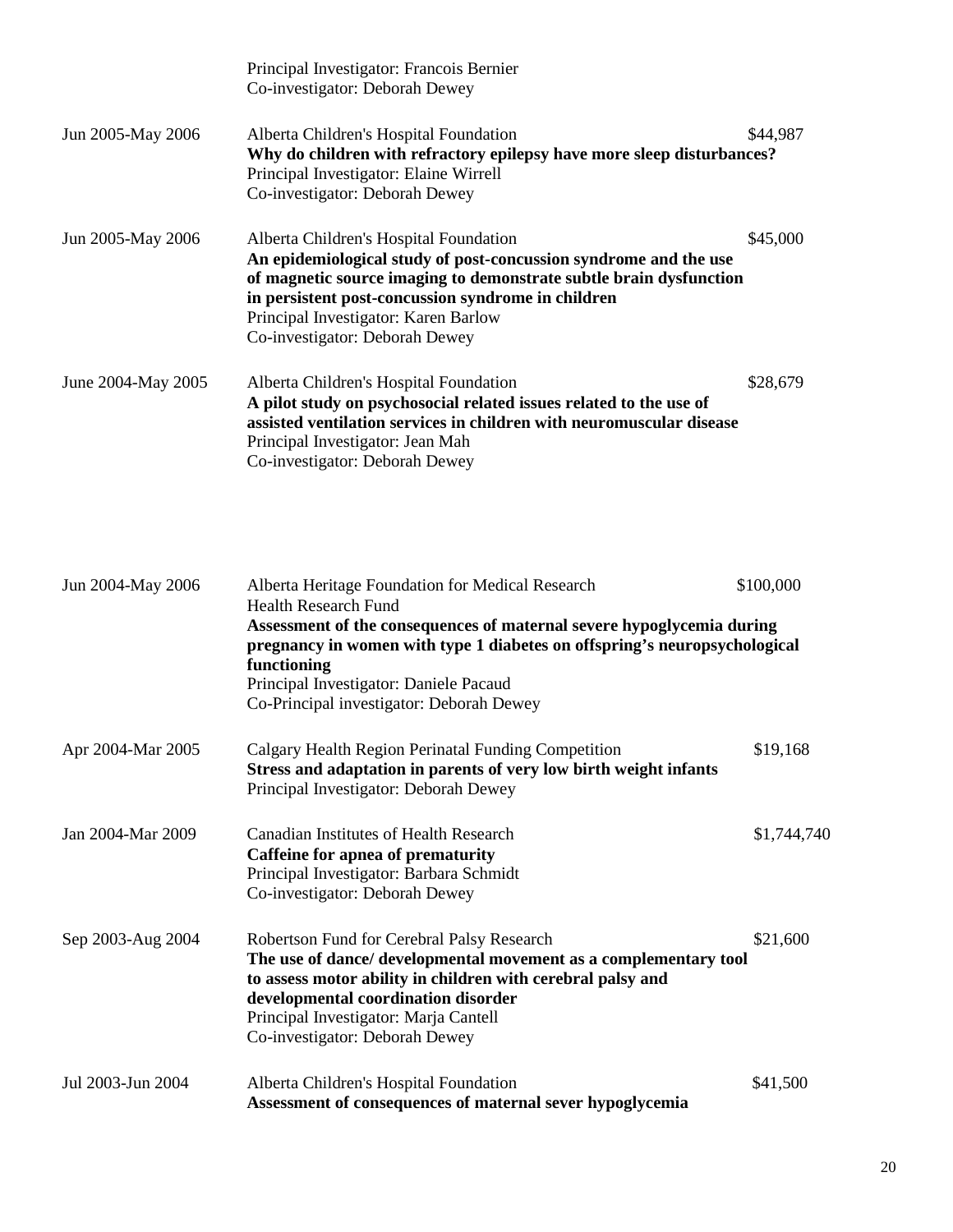|                   | during pregnancy in women with type 1 diabetes on offspring's<br>neuropsychological functioning<br>Principal Investigator: Daniele Pacaud<br>Co-principal Investigator: Deborah Dewey                                                                                                                |                |
|-------------------|------------------------------------------------------------------------------------------------------------------------------------------------------------------------------------------------------------------------------------------------------------------------------------------------------|----------------|
| Jul 2003-Jun 2004 | Alberta Children's Hospital Foundation<br>Physical activity in pre-school aged children<br>Principal Investigator: Marja Cantell<br>Co-investigator: Deborah Dewey                                                                                                                                   | \$44,136       |
| Jul 2002-Jun2003  | Curtin University of Technology<br>Measuring the performance of activities of daily living in children<br>with developmental coordination disorder<br>Principal Investigator: Janet Summers<br>Co-investigator: Deborah Dewey                                                                        | \$8,500(AUS\$) |
| Apr 2002-May 2003 | Robertson Fund for Cerebral Palsy Research<br>Development of a measure to assess the performance of activities<br>of daily living in children with cerebral palsy<br>and developmental coordination disorder<br>Principal Investigator: Deborah Dewey                                                | \$15,000       |
| Apr 2002-Mar 2003 | <b>Canadian Institutes of Health Research</b><br>Assessment of consequences of maternal severe hypoglycemia during<br>pregnancy in women with type 1 diabetes on offspring's<br>neuropsychological functioning<br>Principal Investigator: Daniele Pacaud<br>Co-Principal Investigator: Deborah Dewey | \$84,121       |
| Mar 2002-Feb 2003 | Calgary Regional Health Authority Perinatal Funding Competition<br>Social competence in very low birth weight children<br>Principal Investigator: Deborah Dewey                                                                                                                                      | \$4,250        |
| Mar 2001-Feb 2002 | Canadian Institutes of Health Research Planning Grant<br>The management of young children with common respiratory<br>emergencies: Can we do better?<br>Principal Investigator: David Johnson<br>Co-investigator: Deborah Dewey                                                                       | \$29,740       |
| Jul 2001-Jun 2002 | Alberta Children's Hospital Foundation<br>Detection of motor, visual-motor and perceptual problems in<br><b>ELBW</b> infants at age 5<br>Principal Investigator: Deborah Dewey                                                                                                                       | \$40,119       |
| Apr 2001-Mar 2002 | Canadian Institutes of Health Research Equipment Grant<br>Unravelling the mystery of autism: From genotyping to phenotyping<br>to early identification and prevention<br>Principal Investigator: Jeanette Holden                                                                                     | \$100,000      |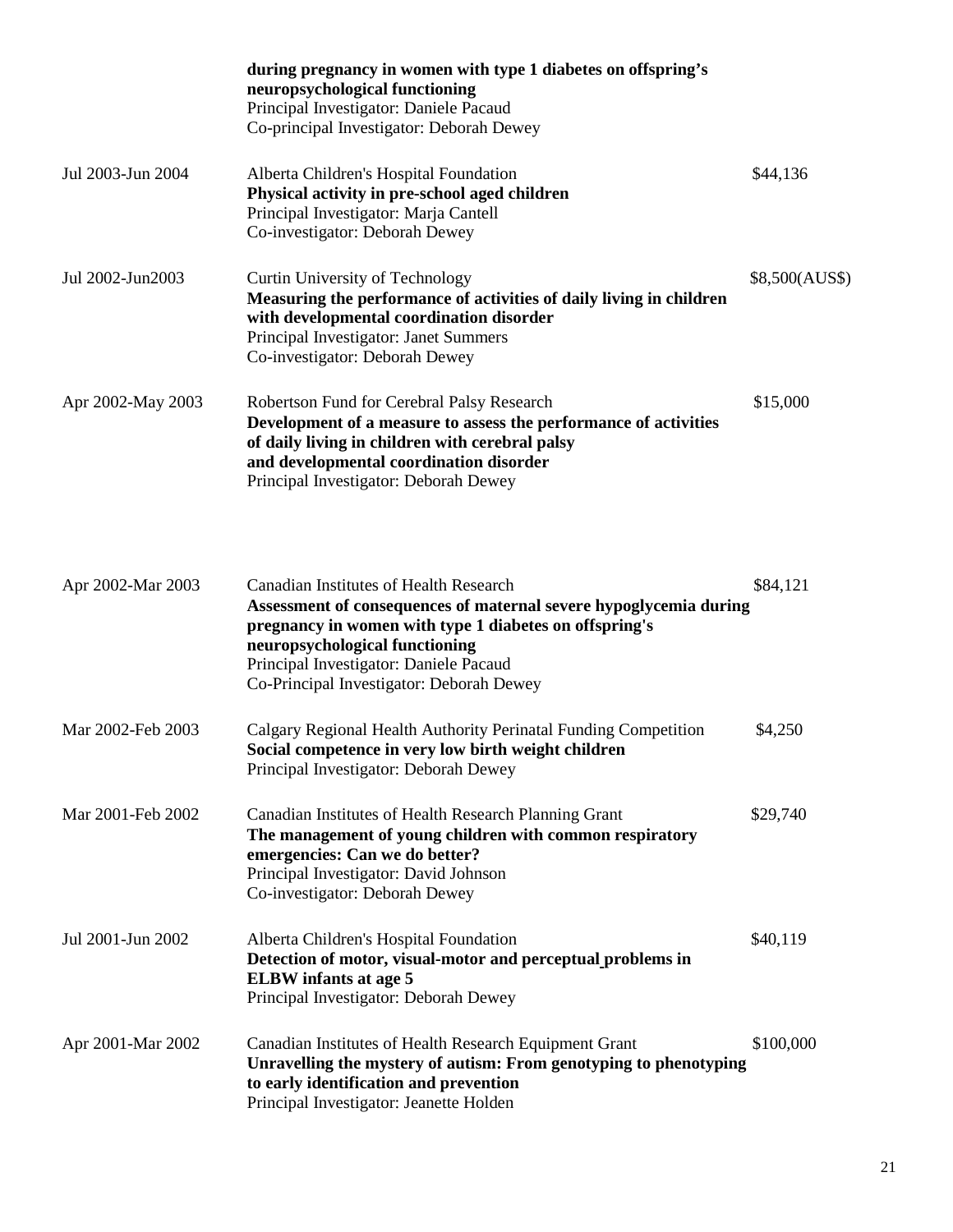|                   | Co-investigator: Deborah Dewey                                                                                                                                                                                                                                                |               |
|-------------------|-------------------------------------------------------------------------------------------------------------------------------------------------------------------------------------------------------------------------------------------------------------------------------|---------------|
| Apr 2001-Mar 2006 | Canadian Institutes of Health Research-<br>Interdisciplinary Health Research Team<br>Unravelling the mystery of autism: From genotyping to phenotyping<br>to early identification and prevention<br>Principal Investigator: Jeanette Holden<br>Co-investigator: Deborah Dewey | \$4,1701,603  |
| Jun 2001-May 2002 | Alberta Heritage Foundation for Medical Research-Conference Grant<br>Mechanisms, Measurement and Management of DCD<br>Principal investigator: Deborah Dewey                                                                                                                   | \$5,000       |
| Jun 2001-May2002  | Canadian Institutes of Health Research-Conference Grant<br><b>Mechanisms, Measurement and Management</b><br>Principal investigator: Deborah Dewey                                                                                                                             | \$10,000      |
| Jun 1999-May 2000 | Alberta Children's Hospital Foundation<br>Psychosocial maturation in young adults<br>Principal Investigator: Daniele Pacaud<br>Co-Investigator: Deborah Dewey                                                                                                                 | \$14,000      |
| Jun 1999-May 2001 | Juvenile Diabetes Foundation International<br>Effect of insulin-dependent diabetes on psychosocial<br>maturation in young adults<br>Principal Investigator: Daniele Pacaud<br>Co-Investigator: Deborah Dewey                                                                  | $$15,197(US\$ |
| Apr 1999-Mar 2002 | Social Sciences and Humanities Research Council<br>Adult ADHD: Perceptions childhood, attributional styles, and<br>psychologic function in men identified in adulthood<br>Principal Investigator: Bonnie Kaplan<br>Co-Investigator: Deborah Dewey                             | \$50,000      |
| Apr 1999-Mar 2001 | Alberta Heritage Foundation for Medical Research<br>Developmental outcome of children who had choroid plexus cysts<br>detected antenatally<br>Principle Investigator: Francois Bernier<br>Co-Investigator: Deborah Dewey                                                      | \$66,258      |
| Jan 1999-Dec 2002 | The Scottish Rite Charitable Foundation of Canada<br>The development abilities in children with autism<br>Principal Investigator: Deborah Dewey                                                                                                                               | \$98,000      |
| Jun 1998-May 1999 | Faculty of Medicine Endowment Award University of Calgary<br>Examination of motor functioning in children with developmental<br>coordination disorder<br>Principal Investigator: Deborah Dewey                                                                                | \$7,000       |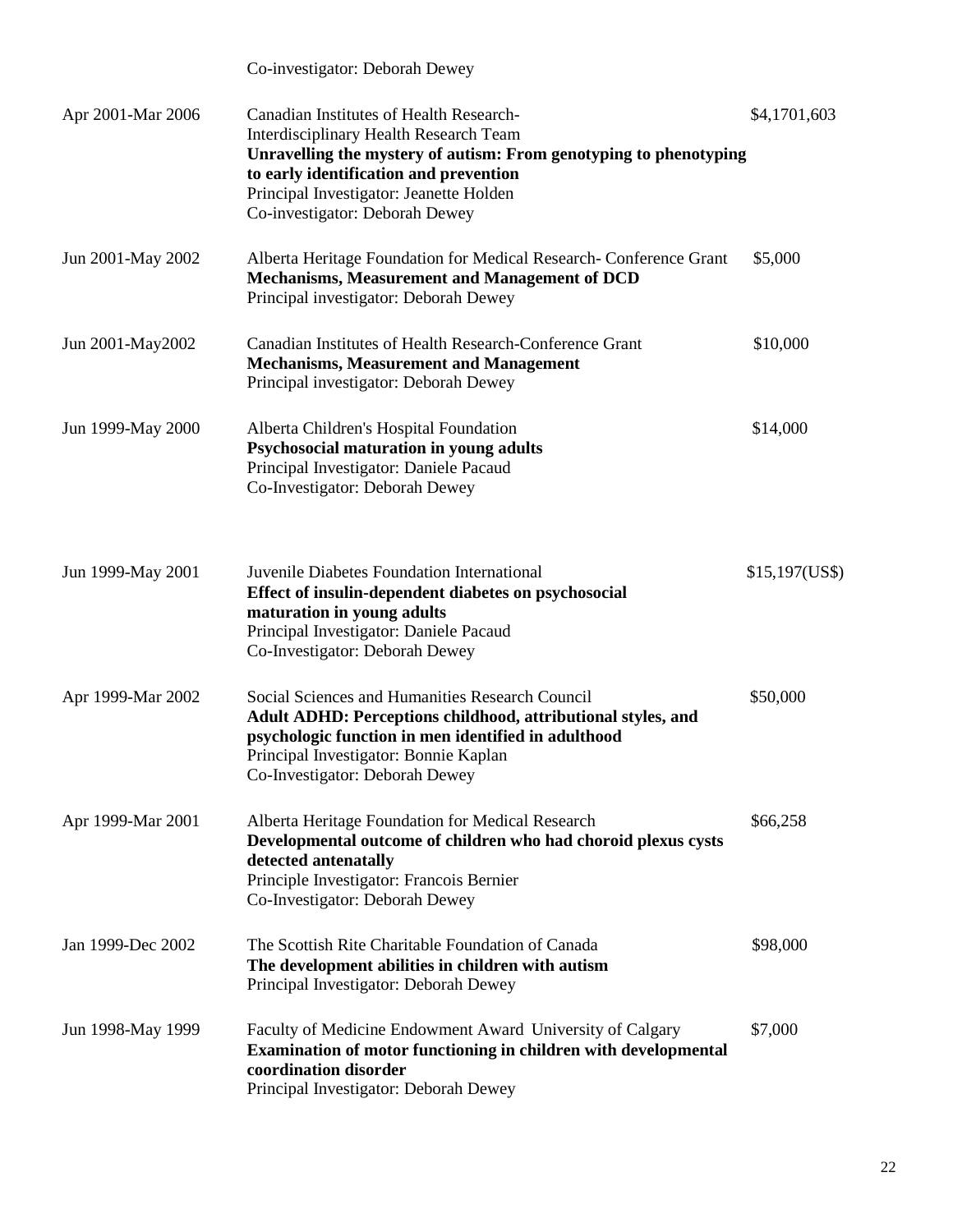| Apr 1998-Mar 1999  | Calgary Regional Health Authority Perinatal Funding Competition<br>Prediction of perceptual attention difficulties at 5 years from cognitive<br>assessments at 3 years in extreme low birth weight infants<br>Principal Investigator: Deborah Dewey | \$14,946    |
|--------------------|-----------------------------------------------------------------------------------------------------------------------------------------------------------------------------------------------------------------------------------------------------|-------------|
| Apr 1997-Mar 1999  | Alberta Heritage Foundation for Medical Research<br>Executive function in children with attention deficit hyperactivity disorder<br>Principal Investigator: Deborah Dewey                                                                           | \$50,000    |
| Apr 1995-Mar 1998  | National Health Research Development Program<br>Is information processing ability predictive of later cognitive skills in<br>children who have experienced perinatal difficulties?<br>Principal Investigator: Deborah Dewey                         | \$123,503   |
| Sep 1994-Aug 1995  | Evergreen Technologies<br>Development of objective handwriting measurement tools<br>Principal Investigator: David Roeltgen<br>Co-investigator: Deborah Dewey                                                                                        | \$3,000     |
| May 1993- Apr 1994 | Alberta Children's Hospital Foundation<br>Risk and resistance factors in the adaptation of parents of children<br>with chronic illness<br>Principal Investigator: Deborah Dewey                                                                     | \$10,862    |
| Apr 1993- Mar 1996 | Social Sciences and Humanities Research Council<br>Adaptive functioning of children with head injuries and their families<br>Principal Investigator: Deborah Dewey                                                                                  | \$58,000    |
| Jul 1992-Jun 1997  | Alberta Mental Health, 5-year Mental Health Research Unit Award<br>Developmentally disabled children (learning and<br>attention-disordered and their families.<br>Principal Investigator: Bonnie Kaplan<br>Co-investigator: Deborah Dewey           | \$1,250,000 |
| May 1992-Apr 1994  | University of Calgary Research Grants Committee<br>Motor, language, and memory skills in children who have experienced<br>perinatal difficulties<br>Principal Investigator: Deborah Dewey                                                           | \$9,992     |
| Mar 1991-Aug 1991  | Oregon Health Sciences University Child<br>Development and Rehabilitation Center Research Grant<br>The relationship among deficits in praxis, language and memory in children<br>Principal Investigator: Deborah Dewey                              | \$1,500     |

### **iv. Research Grants as Mentor**

| May $2015 - Aug\ 2015$ | Alberta Innovates-Health Solutions Studentship                        | \$6,000 |
|------------------------|-----------------------------------------------------------------------|---------|
|                        | Functional connectivity in children with motor and attention problems |         |
|                        | Student Investigator: Siobhan Thornton                                |         |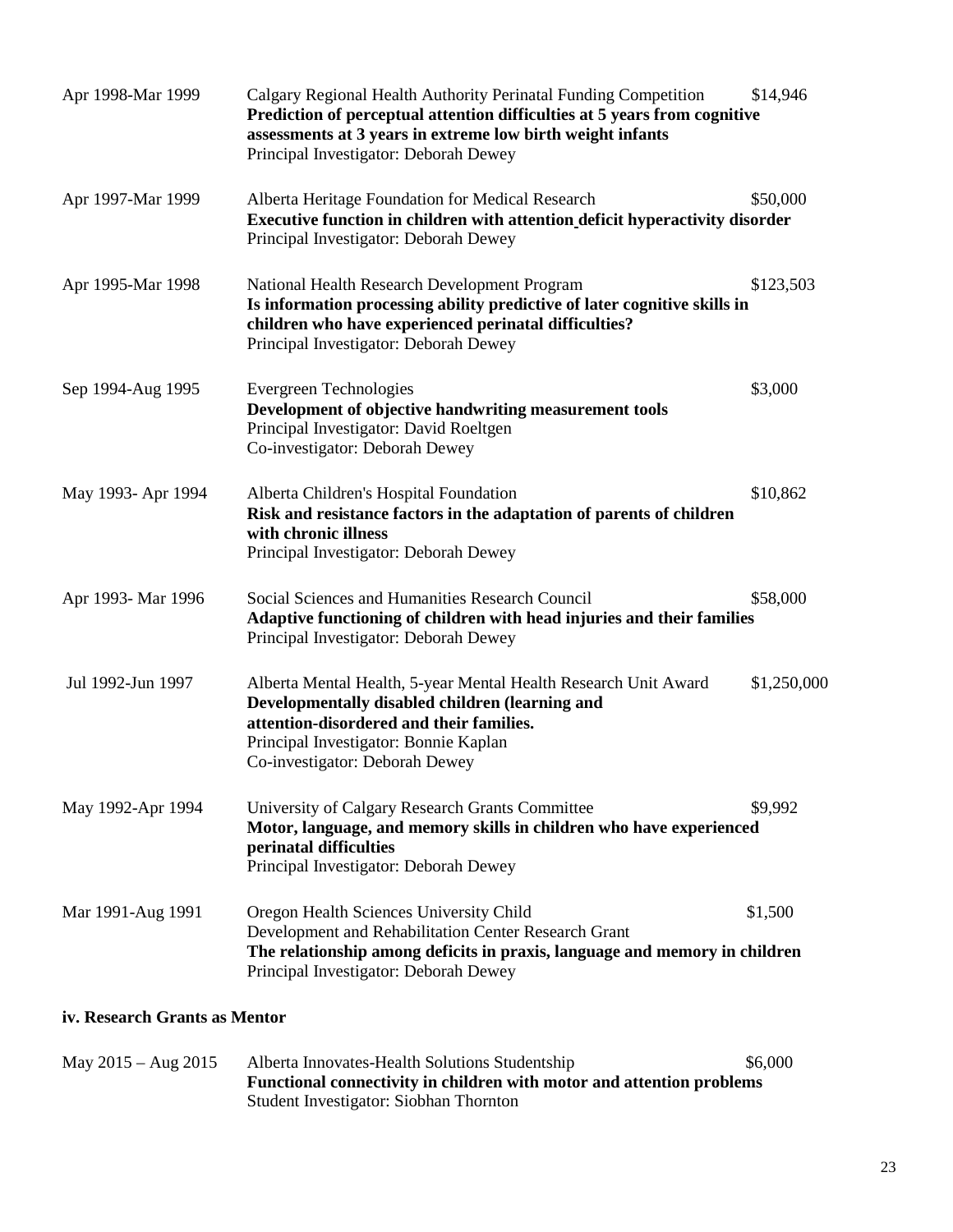| May 2014 – Aug 2014     | University of Calgary Neuroscience Summer Studentship<br>Functional brain correlates of motor inhibition in children with<br>Motor and attention problems.<br>Student Investigator: Siobhan Thornton<br>Mentor: Deborah Dewey                                                                                                                    | \$5,600   |
|-------------------------|--------------------------------------------------------------------------------------------------------------------------------------------------------------------------------------------------------------------------------------------------------------------------------------------------------------------------------------------------|-----------|
| Jul 2014 - Jun 2018     | New Investigator Research Grant SickKids<br>Foundation and CIHR - Institute of Human Development, Child<br>and Youth Health (IHDCYH)<br>Effects of prenatal distress and nutrition on neurodevelopment<br>and neuroendocrine function in preschoolers.<br>Principal Investigator: Gerald Giesbrecht<br>Mentor and Co-Investigator: Deborah Dewey | \$140,000 |
| Sep 2014-Aug 2017       | <b>SickKids Foundation New Investigator Grant</b><br>Effects of prenatal distress and nutrition on neurodevelopmental<br>and neuroendocrine function in preschoolers.<br>Principal Investigator: Gerald Giesbrecht<br>Mentor and Co-Investigator: Deborah Dewey                                                                                  | \$299,454 |
| May $2014 -$ Sep $2014$ | Undergraduate Neuroscience Research Award<br>Brain activation associated with motor performance in children<br>with developmental coordination disorder<br>Student Investigator: Siobhan Thornton<br>Mentor: Deborah Dewey                                                                                                                       | \$5,600   |
| Sep 2013-Aug 2016       | <b>SickKids Foundation New Investigator Grant</b><br>Learning and reinforcement in adolescents with<br>autism spectrum disorder<br>Principal Investigator: Signe Bray<br>Mentor and Co-investigator: Deborah Dewey                                                                                                                               | \$296,080 |
| Jun 2013- Dec 2014      | University of Calgary Seed Grant<br>Psychological distress and cortisol among pregnant women<br>with inflammatory bowel disease.<br>Principal Investigator: Gerald Giesbrecht<br>Mentor and Co-investigator: Deborah Dewey                                                                                                                       | \$17,897  |
| Jun 2013- Dec 2014      | University of Calgary Research Grant: Seed Grant<br>Learning and reinforcement in adolescents with<br>autism spectrum disorder<br>Principal Investigator: Signe Bray<br>Mentor and Co-Investigator: Deborah Dewey                                                                                                                                | \$17,439  |
| Sep 2013 - Aug 2014     | Queen Elizabeth Scholarship<br>Determining the effect of a targeted video on satisfaction with transition<br>from pediatric to adult endocrine care for patients with type 1 diabetes mellitus.<br>Student Investigator: Karin Winston<br>Mentor: Deborah Dewey                                                                                  | \$10,000  |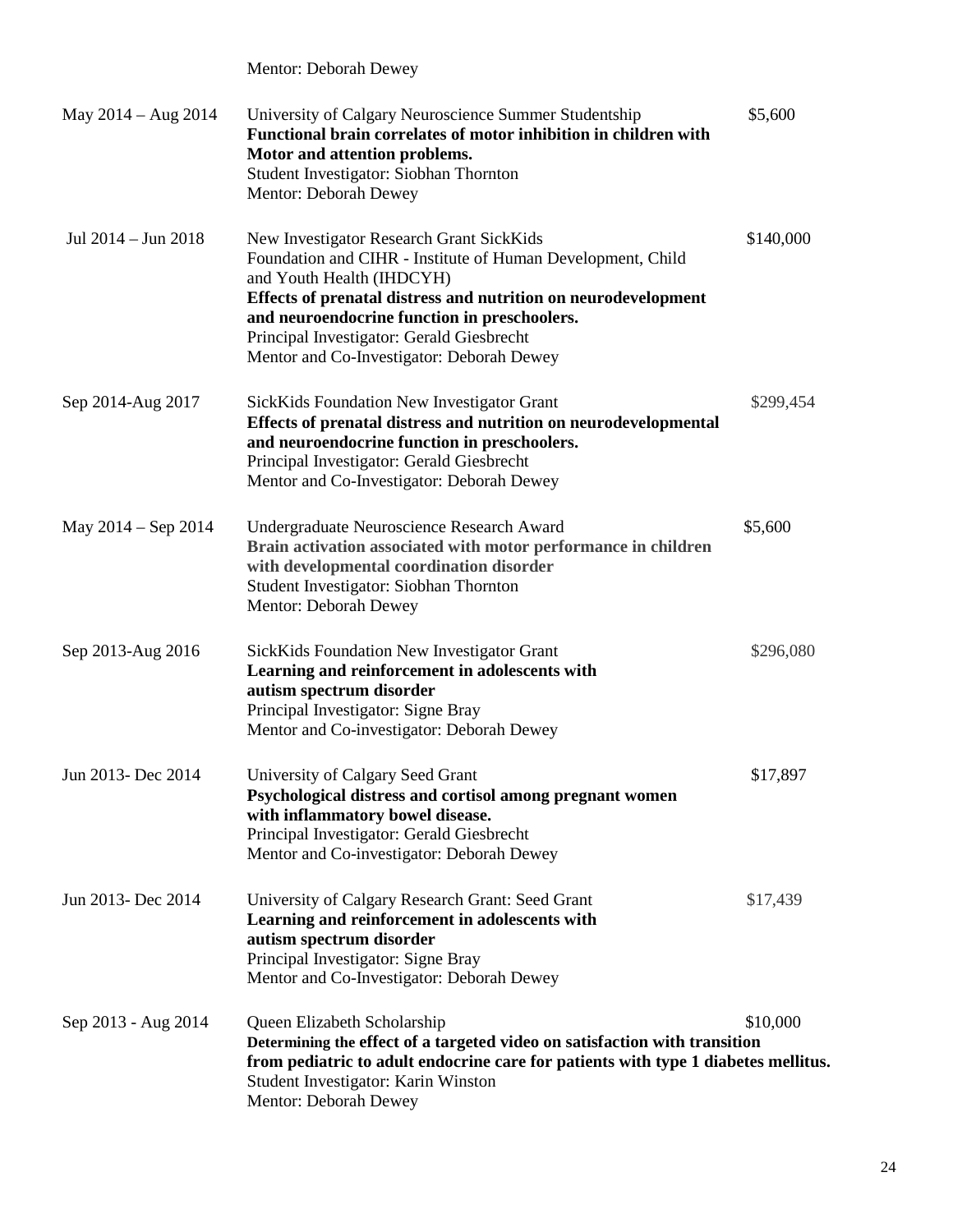| May 2013-Sep 2013 | Undergraduate Neuroscience Research Award<br><b>Conjoint and Unique Effects of Parental Anxiety During Pregnancy on Infant</b><br><b>Temperament</b><br>Student Investigator: Aileen Naef<br>Mentor: Deborah Dewey                                                    | \$5,600  |
|-------------------|-----------------------------------------------------------------------------------------------------------------------------------------------------------------------------------------------------------------------------------------------------------------------|----------|
| May 2013-Sep 2013 | Alberta Innovates-Health Solutions Studentship<br>White matter alterations in children with motor and<br>attention problems<br>Student Investigator: Vanessa Giesbrecht<br>Mentor: Deborah Dewey                                                                      | \$5,600  |
| Sep 2011-Aug 2012 | Alberta Children's Hospital Research Institute Studentship<br>Fronto-striatal network dysfunction in children with attention/deficit<br>Hyperactivity disorder and developmental coordination disorder<br>Student Investigator: Kevin McLeod<br>Mentor: Deborah Dewey | \$20,000 |
| Jan 1999-Aug 2000 | Alberta Heritage Foundation for Medical Research<br>Graduate Studentship<br>Coping and cognitive processes as predictors of adaptation in<br>children with recurrent abdominal pain<br>Student Investigator: Laura Kaminsky<br>Mentor: Deborah Dewey                  | \$19,000 |
| Jan 1998-Dec1998  | Alberta Heritage Foundation for Medical Research<br>Graduate Studentship<br>Loneliness and social support in siblings of children<br>and adolescents with autism<br>Student Investigator: Laura Kaminsky<br>Mentor: Deborah Dewey                                     | \$16,500 |
| Mar 1997-Aug 1999 | Alberta Heritage Foundation for Medical Research Studentship<br>Hand preference in children with autism<br>Student Investigator: Joy Hauck<br>Mentor: Deborah Dewey                                                                                                   | \$41,250 |

### **IX. INVITED ADDRESSES/CONFERENCE PRESENTATIONS**

### **i. Invited Addresses** 2015/07/02 Toulouse, France. Invited Keynote address at the 11<sup>th</sup> International Conference on Developmental Coordination Disorder. "Rethinking Developmental Coordination Disorder and other Neurodevelopmental Disorders". 2015/06/19 Calgary, AB. Owerko Family Endowed Lecture in Developmental Neurosciences. Invited. "Proceed with caution? Rethinking ADHD (and Neurodevelopmental Disorders)." 2015/06/19 Calgary, AB. Inaugural Owerko Keynote at the Owerko Centre Conference on Children's Neurodevelopment and Mental Health. Invited. "Co-occurrence of Neurodevelopmental Disorders is the Rule Rather than the Exception: A Journey from Genes through to Behaviour" 2015/04/21 Calgary, AB, Neonatal Grant Rounds. Invited Presentation. "Motor Outcomes in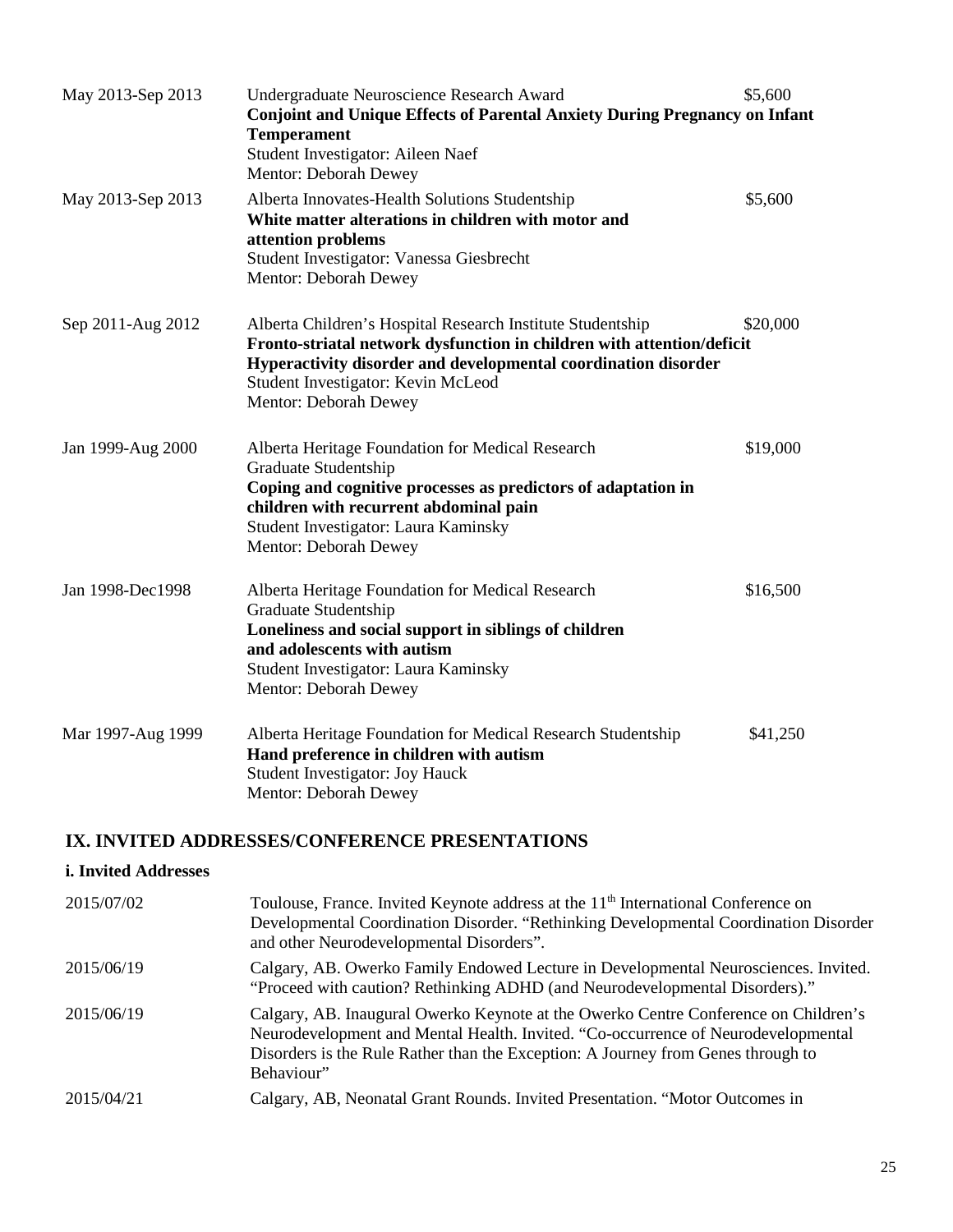|            | Premature Infants".                                                                                                                                                                                                                                                                      |
|------------|------------------------------------------------------------------------------------------------------------------------------------------------------------------------------------------------------------------------------------------------------------------------------------------|
| 2015/04/13 | Calgary, AB, Developmental Neuroscience Grand Rounds. "Developmental Neuroscience<br>in Low Income Countries: Opportunities and Challenges".                                                                                                                                             |
| 2015/02/06 | Denver, CO. International Neuropsychological Society.222 Symposium. "Developmental<br>Motor Disorders: From Genes to Brains to Behaviour"                                                                                                                                                |
| 2015/02/06 | Denver, CO. International Neuropsychological Society. Invited Presentation<br>"Developmental brain dysfunction: Co-occurrence is associated with impaired<br>neuropsychological dysfunction"                                                                                             |
| 2014/11/13 | Calgary, AB. O'Brien Institute of Public Health Fall 2014 Members' Forum. Invited<br>Presentation. "Impact on maternal and child health of environmental toxins in artisanal<br>mining in Tanzania"                                                                                      |
| 2013/04/04 | Fremantle, Australia: Notre Dame University, Institute for Health and Rehabilitation<br>Research. Invited Presentation: "Developmental Coordination Disorder: An integrated<br>research approach"                                                                                        |
| 2012/09/24 | Calgary, AB. Alberta Innovates-Health Solutions Research Network Fest. Invited<br>Presentation: "APrON: Alberta Pregnancy Outcome and Nutrition."                                                                                                                                        |
| 2011/11/02 | Melbourne, Australia: Murdoch Children's Research Institute. Invited Presentation:<br>"Developmental coordination disorder: From genes to brain to behaviour"                                                                                                                            |
| 2011/10/19 | Fremantle, Australia: University of Notre Dame, Institute of Health and Rehabilitation<br>Research. Invited Presentation: "Developmental motor disorders: From genes to<br>behaviour"                                                                                                    |
| 2011/09/26 | Calgary, AB. Alberta Children's Hospital, Developmental Neuroscience Rounds. Invited<br>Presentation: "Developmental coordination disorder: From behaviour to brain."                                                                                                                    |
| 2011/06/21 | Vancouver, BC: NeuroDevNet's 2nd Annual Brain Development Conference. Invited<br>Presentation: "Unravelling the web that surrounds developmental motor disorders in<br>children."                                                                                                        |
| 2011/04/18 | Calgary, AB. Alberta Research Institute for Child and Maternal Health Research<br>Symposium, Optimizing health Outcomes through the Transitions from Conception<br>through Adulthood. Invited Presentation: "Unravelling the web that surrounds<br>developmental disorders in children." |
| 2011/04/01 | Vuokatti, Finland: International Congress of Enhancement of Physical Activity of<br>Children and Youth. Platform Presentation: "Physical activity patterns in preschool aged<br>children and their parents."                                                                             |
| 2011/02/18 | Edmonton, AB. Alberta Health and Wellness Learn at Lunch. Invited Presentation:<br>"APrON: Alberta Pregnancy Outcomes and Nutrition."                                                                                                                                                    |
| 2011/01/24 | Calgary, AB. University of Calgary Faculty of Medicine Progress Rounds in Human<br>Subjects Research, Invited Presentation). Neural systems and Behaviour.                                                                                                                               |
| 2011/01/19 | Calgary, AB. The Potential for Integrating Child and Maternal Health Clinical Research<br>and Human Genomics Capacity in Alberta, Invited Presentation: "Developmental motor<br>disorders: From brain to behaviour."                                                                     |
| 2011/01/15 | Calgary, AB. Alberta Children's Hospital research visits by General Electric in support of<br>3T MR Purchase, Invited Presentation: "Examining the commonalities of brain<br>development and function in children with developmental disabilities."                                      |
| 2010/11/09 | Ottawa, ON: Health Canada MIREC Follow-up Workshop, Invited (Oral Presentation:<br>"An Alberta Innovates – Health Solutions Interdisciplinary Team: The Alberta Pregnancy<br>Outcomes and Nutrition Study (APrON)."                                                                      |
| 2010/10/15 | Calgary, AB. Richmond Road Diagnostic Treatment Centre Diabetes in Pregnancy                                                                                                                                                                                                             |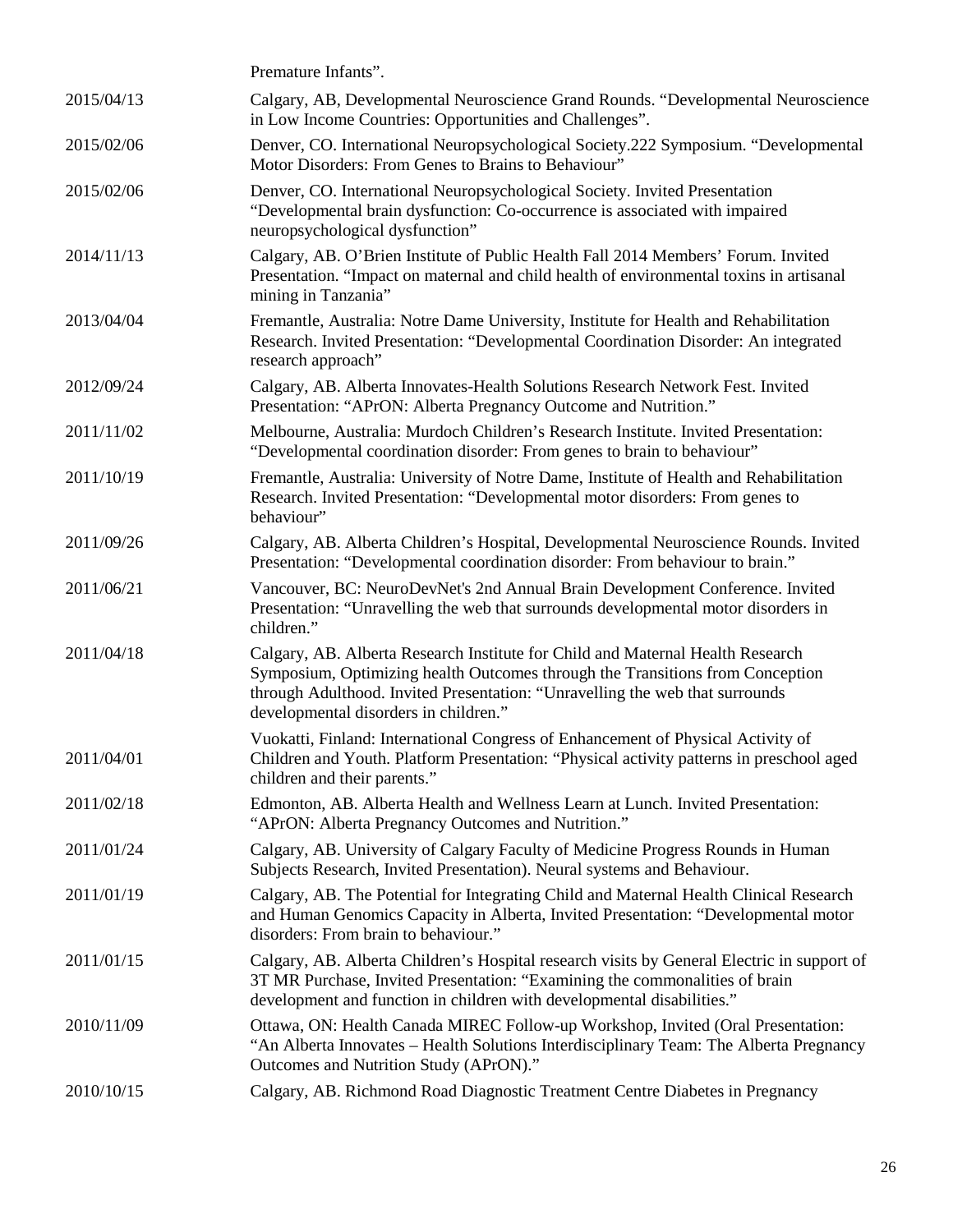|            | Educators, Invited Presentation: "Outcomes of children born to mothers with Type 1<br>diabetes."                                                                                                                                |
|------------|---------------------------------------------------------------------------------------------------------------------------------------------------------------------------------------------------------------------------------|
| 2010/06/01 | Calgary, AB. Alberta Children's Hospital research visits in support of 3T MR Purchase.<br>Invited Presentation). "Pediatric neuroimaging: Child development."                                                                   |
| 2009/10/15 | Calgary, AB. Aga Khan Education Board for Canada. Invited Presentation: The science<br>behind early child development."                                                                                                         |
| 2009/06/23 | San Diego, CA: American Academy of Clinical Neuropsychology. Invited Workshop<br>Presenter: "Developmental coordination disorder: From brain to behaviour."                                                                     |
| 2009/01/15 | Calgary, AB. Child Development Centre. Invited Presentation: "Developmental<br>coordination disorder: Diagnostic challenges and research opportunities."                                                                        |
| 2008/11/10 | Calgary, AB. Alberta Children's Hospital Child Health Research Rounds. Invited<br>Presentation: "Adolescents with type 1 diabetes: Predictors of healthy functioning."                                                          |
| 2008/11/04 | Calgary, AB. Developmental Pediatrics Community Pediatrics Rounds, Invited<br>Presentation: "Active Body, Active Mind: Physical activity, learning and mental health<br>from childhood to adulthood."                           |
| 2008/11/01 | Calgary, AB. Foothills Hospital Neonatology Research Group, Invited Presentation: "The<br>child health research office."                                                                                                        |
| 2008/08/11 | Calgary, AB. Providence Children's Centre, Invited Presentation: "Children with<br>Developmental Coordination Disorder."                                                                                                        |
| 2008/04/10 | Calgary, AB. Community Education Service of the Southern Alberta Child and Youth<br>Network, Invited Presenter: "Developmental Coordination Disorder: From genes to<br>behaviour."                                              |
| 2008/02/12 | Calgary, AB. Zero to Twelve Conference 2008: Celebrating Families, Calgary, Alberta.<br>Invited Presentation: "Children with developmental coordination disorder."                                                              |
| 2007/12/18 | Calgary, AB. Developmental Pediatrics and Community Pediatrics Rounds, Invited<br>Presentation: "Meeting Criteria for DCD? That is the question,"                                                                               |
| 2007/11/19 | Edmonton, AB. Alberta Centre for Child, Family and Community Research, Many Faces<br>of Childhood Well-Being: The Early Years (Two to Six), Invited Presentation). "Early<br>identification of children at risk."               |
| 2007/06/23 | Calgary, AB. Alberta Children's Hospital Child Health Research Rounds Invited<br>Presentation: "How quantitative and qualitative research inform each other: Examples<br>from research on developmental coordination disorder.' |
| 2007/03/11 | Calgary, AB. University of Calgary Department of Psychology Neuroscience Research<br>Group, Invited Presentation: "Developmental motor disorders: From behaviour to brain."                                                     |
| 2007/02/23 | Melbourne, Australia: Murdoch Childrens Research Institute, Invited Presentation:<br>"Developmental motor deficits: From behaviour to brain."                                                                                   |
| 2007/02/14 | Melbourne, Australia: DCD VII, Invited Keynote: "Meeting criteria for DCDThat is the<br>question."                                                                                                                              |
| 2007/01/30 | Calgary, AB. Biomedical Approaches to Autism Spectrum and Neurodevelopmental<br>Disorders Conference, Invited Presentation: "Children with autism spectrum disorders and<br>their families."                                    |
| 2006/05/16 | Calgary, AB. Alberta Children's Hospital Child Health Research Rounds, Invited<br>Presentation: "Methodological challenges in conducting longitudinal studies in children<br>and their families."                               |
| 2006/05/05 | Calgary, AB. Foothills Medical Centre IMCH Research Rounds, Invited Presentation:<br>"Physical activity and the preschool child."                                                                                               |
| 2006/05/01 | Kananaskis Village AB. Alberta Obesity Summit, Invited Presentation: "Behavioural and                                                                                                                                           |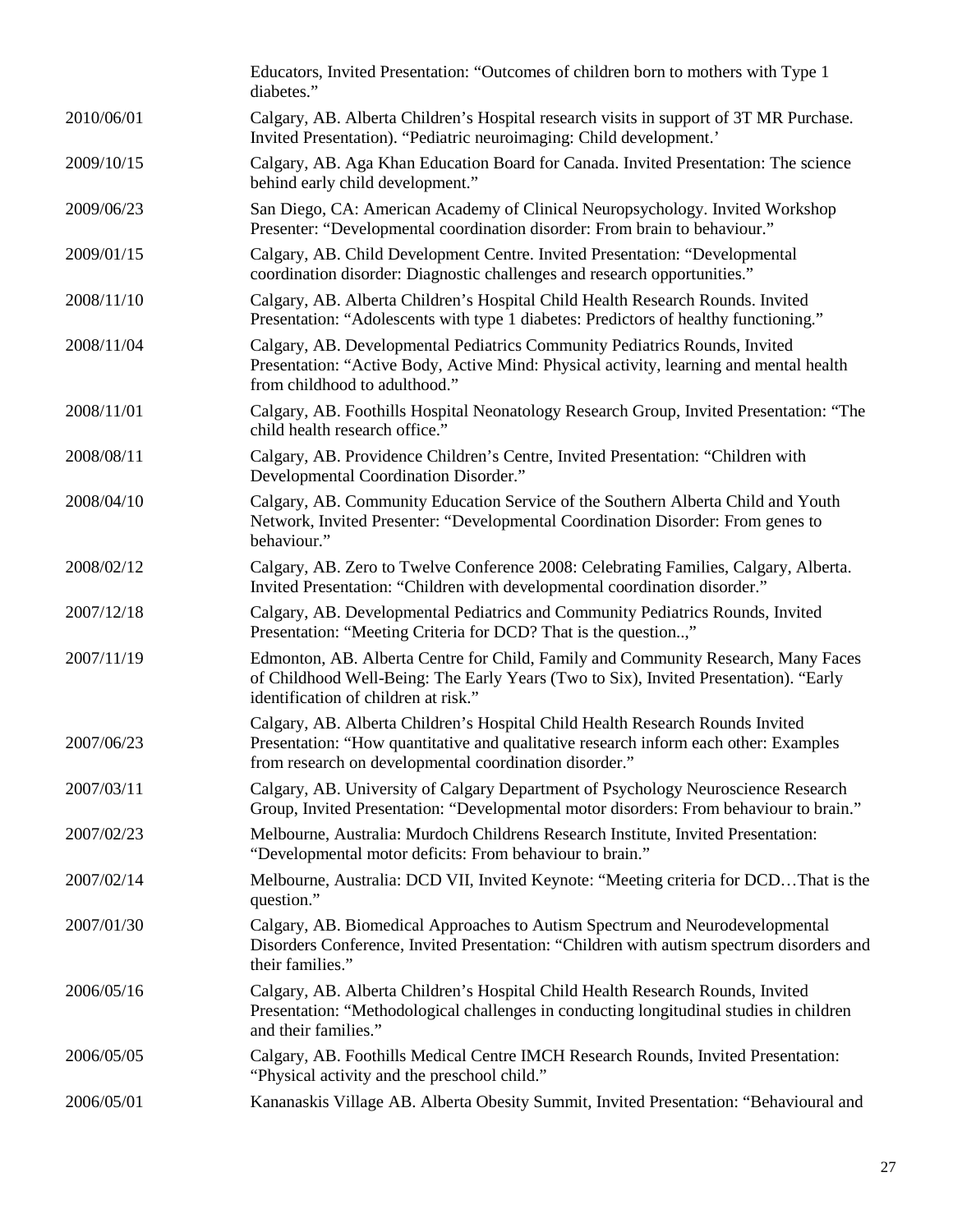|            | environmental determinants of physical activity in preschool aged children and their<br>families: How are these related to obesity?"                                                                                   |
|------------|------------------------------------------------------------------------------------------------------------------------------------------------------------------------------------------------------------------------|
| 2006/02/22 | Fremantle, Australia: Notre Dame University, Faculty of Health Sciences, Invited<br>Presentation: "Physical activity and the preschool child."                                                                         |
| 2005/10/01 | Calgary, AB. University of Calgary Faculty of Kinesiology Human Performance Lab<br>Seminar, Invited Presentation: "What do we know about developmental motor disorders?                                                |
| 2005/04/16 | Calgary, AB. Alberta Children's Hospital Child Health Research Symposium Focus Day<br>on Childhood Obesity, Invited Presentation: "Physical activity in preschool children."                                           |
| 2004/10/15 | Calgary, AB. Alberta Children's Hospital Grand Rounds, Invited Presentation: "What do<br>we know about developmental motor disorders?"                                                                                 |
| 2004/03/22 | Calgary, AB. Alberta Children's Hospital Grand Rounds, Invited Presentation: "Outcomes<br>of siblings and families of children with autism."                                                                           |
| 2004/02/23 | Calgary, AB. Mount Royal College Power of Play Conference, Invited Presentation:<br>"How to measure physical activity in preschool children and their families?"                                                       |
| 2003/12/02 | Calgary, AB. University of Calgary Child Development and Health Research Day, Invited<br>Presentation: "Childhood developmental disorder: Behavior-brain relationships"                                                |
| 2003/11/14 | Calgary, AB. Alberta Children's Hospital Grand Rounds, Invited Presentation: "What do<br>we know about developmental motor problems?"                                                                                  |
| 2003/06/01 | Calgary, AB. Alberta Children's Hospital Grand Rounds, Invited Presentation: "Mental<br>retardation: A Practical Review."                                                                                              |
| 2003/05/16 | Calgary, AB. Faculty of Medicine, University of Calgary 14th Annual Clara Christie<br>Research Day, Invited Presentation: "Social competence in very low birth weight<br>children."                                    |
| 2003/04/01 | Calgary, AB. Alberta Children's Hospital Ninth Annual Child Health Research<br>Symposium. Invited Presentation: "The <1000g Infants at School Entry."                                                                  |
| 2003/01/15 | Calgary, AB. Autism Calgary Association, Invited Presentation: "Autism research in<br>Canada: Canadian-American research consortium".                                                                                  |
| 2002/09/22 | Calgary, AB. Alberta Children's Hospital Grand Rounds, Invited Presentation: "Is<br>Comorbidity a valid term in developmental behavioural disorders."                                                                  |
| 2002/09/01 | Calgary, AB. Alberta Children's Hospital Professional Development Day on Autism<br>Spectrum Disorders, Invited Speaker: "Autism spectrum disorders: Canadian-American<br>research consortium."                         |
| 2002/06/14 | Melbourne, Australia. Royal Melbourne Children's Hospital Neuropsychology Research<br>Group, Invited Presentation: "Paediatric neuropsychological research at Alberta Children's<br>Hospital."                         |
| 2002/06/03 | Perth, Australia. Developmental Occupational Therapists, Invited Presentation:<br>"Psychosocial, learning and attention problems in children with developmental<br>coordination disorder."                             |
| 2002/06/02 | Perth, Australia. State Child Development Centre, Invited Presentation: "Children with<br>autism and their families."                                                                                                  |
| 2002/05/30 | Calgary, AB. University of Calgary, Faculty Medicine 13th Annual Clara Christie<br>Research Day. Invited Presentation: "Learning problems in extreme low birth weight<br>(ELBW) children."                             |
| 2002/05/22 | Perth, Australia. TVW Telethon Institute for Child Health Research. Invited Presentation).<br>"Cognitive outcomes of very low birth weight children without sensorineural impairments:<br>Data from a Canadian sample. |
| 2002/05/11 | Nedlands, Australia. R.G. Gray Lecture University of Western, Australia, School of                                                                                                                                     |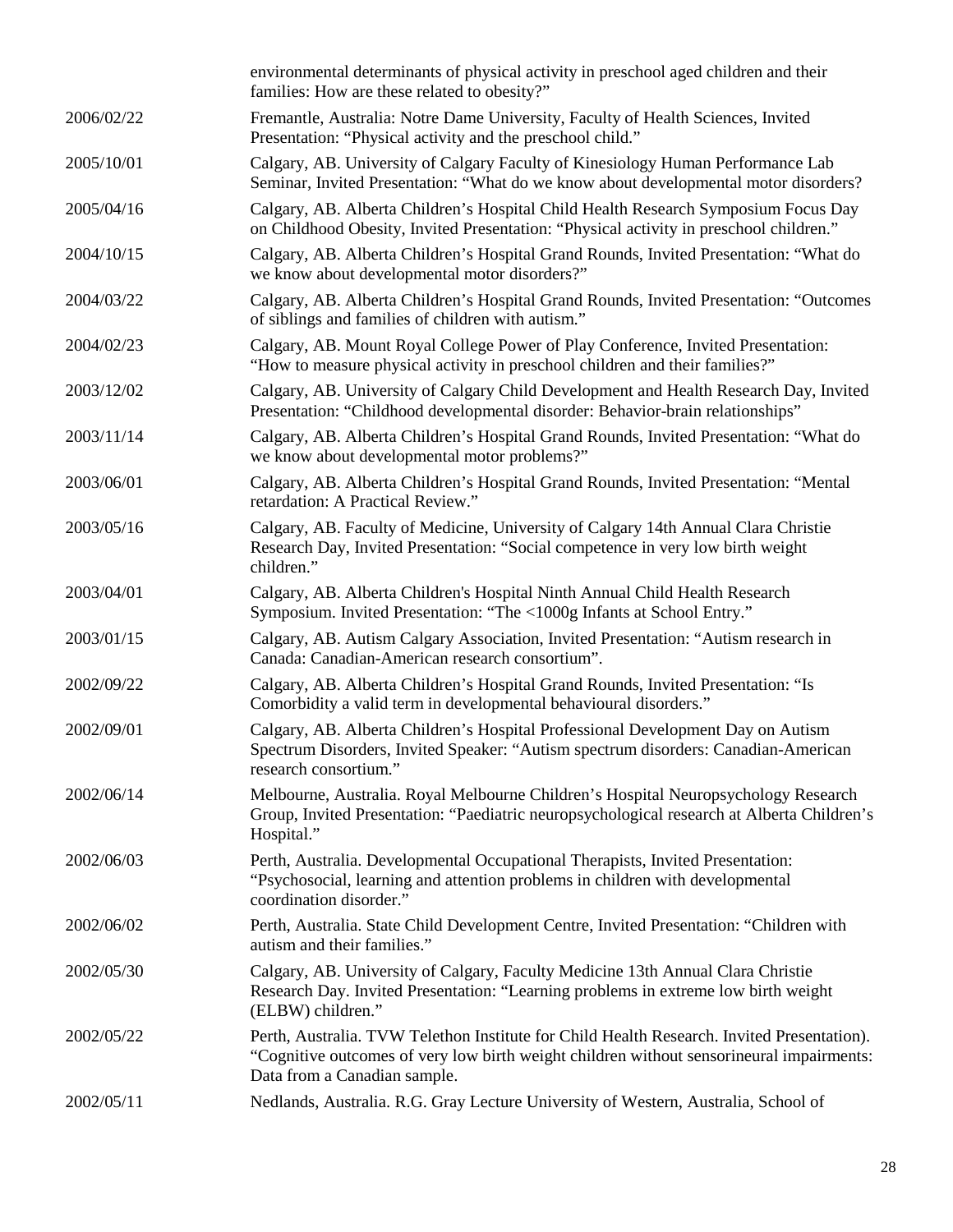|            | Human Movement and Exercise Science, Invited Keynote: "What do we know about<br>developmental motor problems?"                                                                                                                                                           |
|------------|--------------------------------------------------------------------------------------------------------------------------------------------------------------------------------------------------------------------------------------------------------------------------|
| 2002/05/01 | Nedlands, Australia. University of Western Australia, Schools of Human Movement and<br>Exercise Science, Invited Presentation: "Autism: What is it?                                                                                                                      |
| 2002/04/13 | Perth, Australia. Curtin University of Technology Psychology Department Research<br>Seminar, Invited Presentation: "Autism: The children and their families."                                                                                                            |
| 2001/12/05 | Fremantle, Australia. Sixth Biennial Motor Control Workshop, Keynote Address:<br>"Developmental coordination disorder: What do we know and directions for future<br>research?"                                                                                           |
| 2001/12/04 | Fremantle, Australia, Australian Association for Research in Education, Invited<br>Presentation: "Subtypes of developmental coordination disorder: Educational<br>implications."                                                                                         |
| 2001/11/17 | Nedlands, Australia. The University of Western Australia Graduate School of Education<br>Fourth Annual Conference on Child and Adolescent Disorders, Invited Presentation:<br>"Issues related to comorbidity in children with learning disorders."                       |
| 2001/06/01 | Calgary, AB. Alberta Children's Hospital Grand Rounds, Invited Presentation:<br>"Neurocognitive outcomes of children with hypoglycemia."                                                                                                                                 |
| 2001/05/01 | Calgary, AB. University of Calgary, Faculty of Kinesiology Human Performance Lab<br>Research Seminar, Invited Presentation: "Developmental coordination disorder: What do<br>we know and where should we go?"                                                            |
| 2001/03/01 | High River, AB. Dewey D, Hauck J, Kostaras, D. Professional Development Day<br>Workshop for the Headwaters Student Health Partnership, Invited Presentation: "Some<br>guidance for teachers and therapists working with students who have autism spectrum<br>disorders." |
| 1999/11/07 | Calgary, AB. Learning Disabilities Association of Alberta LD > 2000 Conference, Invited<br>Presentation: "Head injuries: Outcomes and effects.                                                                                                                           |
| 1999/10/22 | Groningen, The Netherlands. Developmental Coordination Disorder: From Research to<br>Diagnostics and Intervention, Invited Presentation: "Are developmental coordination<br>disorder and developmental dyspraxia the same or different disorders of motor function?"     |
| 1999/10/22 | Groningen, The Netherlands. Developmental Coordination Disorder: From Research to<br>Diagnostics and Intervention, Invited Presentation: "Development of a parent<br>questionnaire to identify DCD."                                                                     |
| 1999/07/16 | Calgary AB. University of Calgary Celebrating Diverse Approaches to Community<br>Rehabilitation, Invited Presentation: "Outcomes of very low birth weight children."                                                                                                     |
| 1999/06/01 | Calgary AB. Alberta Children's Hospital Child Health Research Rounds, Invited Speaker:<br>"The 5-year outcomes of infants who weighed less than 1000g at birth: A study in<br>progress."                                                                                 |
| 1999/04/11 | Calgary, AB. Alberta Children's Hospital Fifth Annual Child Health Research<br>Symposium, ADHD Focus Day, Invited Presentation: "Overlap of ADHD with other<br>developmental problems."                                                                                  |
| 1999/03/01 | Calgary, AB. Calgary Multiple Births Association, Invited Presentation: "Long -term<br>outcomes of very low birth weight infants."                                                                                                                                       |
| 1998/10/06 | London, UK. Novaritis Foundation Discussion Meeting. Invited Presentation: "DCD:<br>What is it, and how can we measure it?"                                                                                                                                              |
| 1997/12/15 | London, UK. Royal Society of Medicine MacKeith Meetings on Developmental<br>Dyspraxia, Invited Presentation: "DCD, SDDMF, and Developmental Dyspraxia: Are they<br>the Same Thing?"                                                                                      |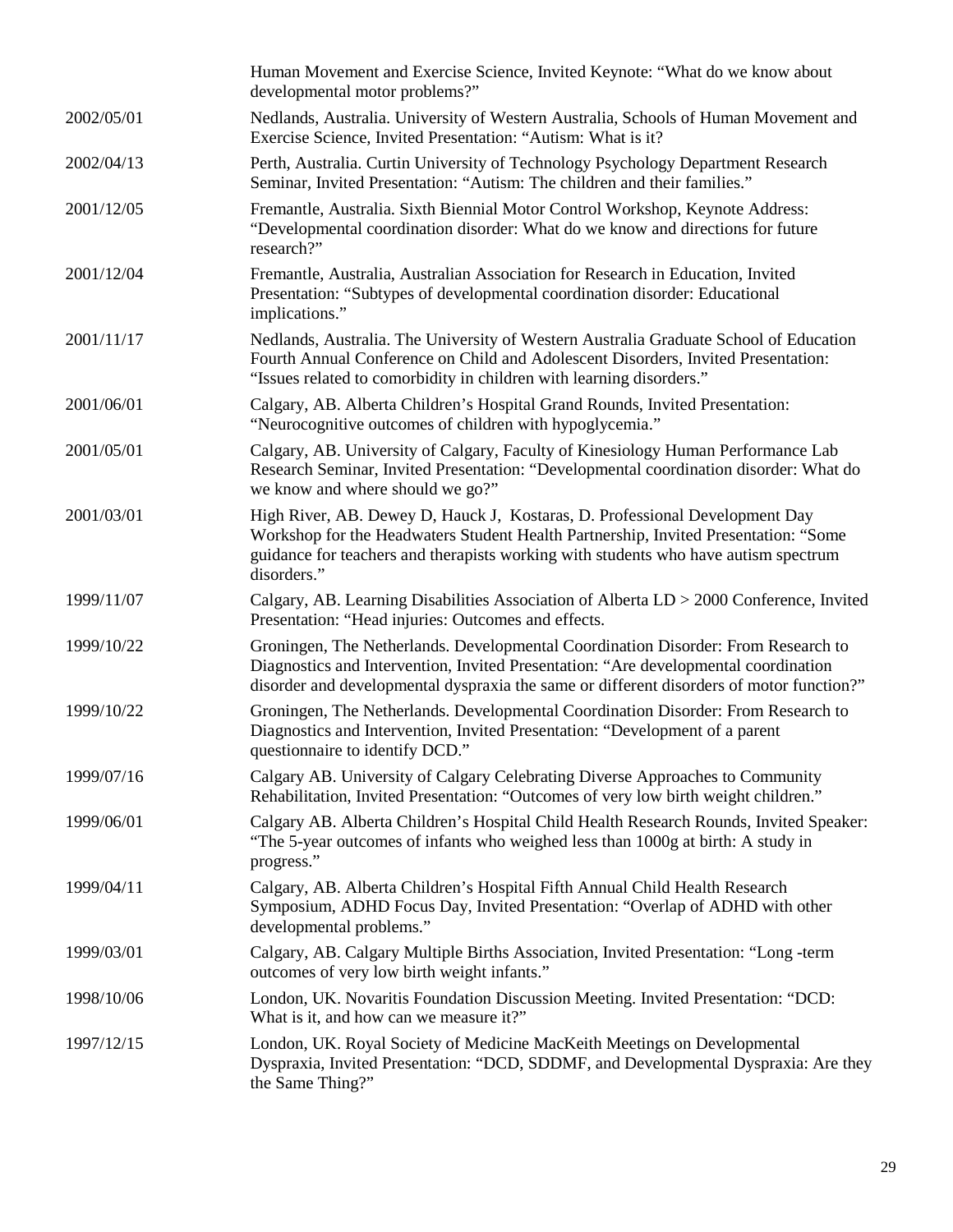| 1997/10/02 | Edmonton, AB. Glenrose Rehabilitation Hospital Research Conference, Invited<br>Presentation: "Myths about ADHD."                                                                                                                           |
|------------|--------------------------------------------------------------------------------------------------------------------------------------------------------------------------------------------------------------------------------------------|
| 1997/09/01 | Calgary, AB. Alberta Children's Hospital Grand Rounds, Invited Presentation: "Cognitive<br>and motor outcomes in very low birth weight children seen at ACH."                                                                              |
| 1997/05/15 | Calgary, AB. Alberta Children's Hospital Trauma Rounds, Invited Presentation:<br>"Outcomes of children with head injuries."                                                                                                                |
| 1997/04/25 | Calgary, AB. Alberta Children's Hospital Child Health Research Unit Rounds, Invited<br>Presentation: "Outcomes of families of children with head injury."                                                                                  |
| 1997/05/01 | Cardiff, UK. Developmental Coordination Disorder III, Invited Presentation: "DCD is<br>simply one manifestation of atypical brain development."                                                                                            |
| 1996/04/01 | Calgary, AB. Alberta Children's Hospital Child Health Research Rounds, Invited<br>Presentation: "Cognitive function in very low birth weight infants and the validity of<br>parent reports."                                               |
| 1995/12/01 | Calgary, AB. Alberta Children's Hospital Child Health Research Rounds, Invited<br>Presentation: "Having a child with a chronic illness: How do families cope?"                                                                             |
| 1995/07/01 | Burwood, Australia. Deakin University School of Studies in Disability, Invited<br>Presentation: "Developmental dyspraxia - what is it and how is it assessed?"                                                                             |
| 1994/09/01 | Canmore, AB. Alberta Children's Hospital Perinatal Clinic Follow-up Retreat, Invited<br>Presentation: "Is information processing ability predictive of later cognitive skills in<br>children who have experienced perinatal difficulties?" |
| 1994/10/05 | London, ON. International Consensus Building Meeting on Children and Clumsiness: A<br>Disability in Search of a Definition, Invited Presentation: "The genetic basis of<br>clumsiness, and its overlap with other disorders."              |
| 1994/10/01 | London, ON. International Consensus Building Meeting on Children and Clumsiness: A<br>Disability in Search of a Definition, Invited Presentation: "What is developmental<br>dyspraxia?"                                                    |
| 1993/10/03 | Waterloo, ON. University of Waterloo Department of Kinesiology and the Centre for<br>Habilitation Education and Research, Invited Presentation: "What is developmental<br>dyspraxia?"                                                      |
| 1993/09/25 | Calgary, AB. Alberta Children's Hospital Behavioural and Developmental Paediatrics<br>Interest Group, Invited Presentation: "Issues in the assessment of children with<br>developmental motor disorders."                                  |
| 1993/09/10 | Calgary, AB. Cystic Fibrosis Foundation of Calgary Monthly Meeting. Invited Presenter:<br>"Having a child with a chronic illness: What are the demands and how do families cope?"                                                          |
| 1992/04/02 | Saskatoon, SK. Kinsman Children's Centre, Invited Presentation: "How do we define<br>developmental dyspraxia?"                                                                                                                             |
| 1992/04/01 | Saskatoon, SK. University of Saskatchewan Neuropsychology Research Group, Invited<br>Presentation: "Developmental motor deficits - what are they?"                                                                                         |
| 1991/11/01 | London, ON. Canadian Society for Psychomotor Learning and Sport Psychology, Invited<br>Presentation: "Are there different subtypes of developmental motor deficits?"                                                                       |
| 1991/10/01 | Waterloo, ON. University of Waterloo Department of Kinesiology, Invited Presentation:<br>"Clumsy children: Cognitive, memory and academic skills."                                                                                         |
| 1991/06/01 | Vancouver, WA. Washington Teachers Association, Invited Workshop Presentation:<br>"Tourette syndrome."                                                                                                                                     |
| 1991/05/01 | Eugene, OR. University of Oregon Motor Control Research Group. Invited Presentation:<br>"Different patterns of motor deficits evidenced by children with developmental motor<br>problems."                                                 |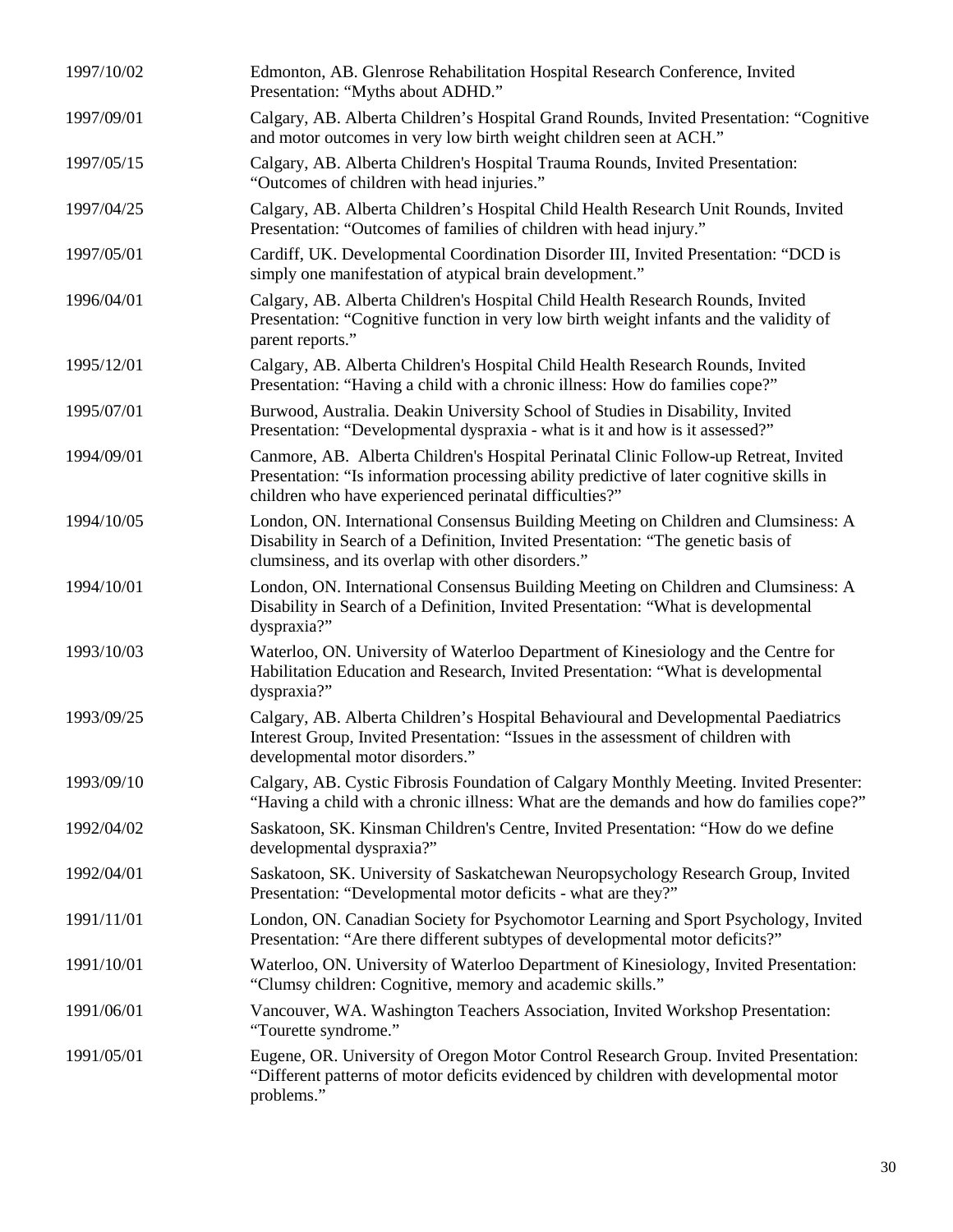| 1991/04/01                   | Medford, OR. Early Intervention Specialists for the State of Oregon, Invited Workshop<br>Presentation: "The home-school partnership: Working with families of drug-affected<br>children."                                                                                                                                                                                                                                 |
|------------------------------|---------------------------------------------------------------------------------------------------------------------------------------------------------------------------------------------------------------------------------------------------------------------------------------------------------------------------------------------------------------------------------------------------------------------------|
| 1991/01/15                   | Everitt, WA. Early Intervention Specialists for the State of Washington, Invited Workshop<br>Presentation: "Working with drug-affected children in the classroom."                                                                                                                                                                                                                                                        |
| 1991/01/05                   | Bethesda, MD. National Institute of Mental Health Child Psychiatry Branch, Invited<br>Presentation: "Clumsy children: An investigation of motor, cognitive and academic skills."                                                                                                                                                                                                                                          |
| ii. Conference Presentations |                                                                                                                                                                                                                                                                                                                                                                                                                           |
| 2015/07/03                   | Dewey D, Langevin L, McLeod K, Thornton SK, Ten Eycke K, Bray S, MacMaster F,<br>Lebel C, Goodyear BG, Bernier FP. Co-occurrence is associated with unique alternations<br>in brain structure and function in children with developmental coordination disorder and<br>attention deficit/hyperactivity disorder. 11 <sup>th</sup> International Conference on Developmental<br>Coordination Disorder (Oral Presentation). |
| 2015/06/15                   | Walton M, Frayne A, Dewey D, Mah A, Lebel C. Language Ability and White Matter<br>Brain structure in Preschool Aged Children: A DTI study. Organization for Human Brain<br>Mapping. Honolulu, Hawaii, USA (Poster Presentation).                                                                                                                                                                                          |
| 2015/06/15                   | Lebel C, Frayne A, MacMaster F, Dewey, D. Reduced choline levels are associated with<br>better language ability in preschool children, Organization for Human Brain Mapping.<br>Honolulu, Hawaii, USA (Poster Presentation).                                                                                                                                                                                              |
| 2015/04/25                   | Ejaredar M, Nyanza, EC, Ten Eycke KD, Dewey D. Phthalates exposure and childhood<br>neurobehaviour: A systematic review. Annual Meeting Pediatric Academic Societies. San<br>Diego, CA, USA (Poster Presentation).                                                                                                                                                                                                        |
| 2015/04/25                   | Ejaredar M, Lee Y, Roberts D, Sauve RS, Dewey D. Bisphenol A exposure and childhood<br>neurobehaviour: A systematic review. Annual Meeting Pediatric Academic Societies. San<br>Diego, CA, USA (Poster Presentation).                                                                                                                                                                                                     |
| 2015/02/20                   | Winston K, Pacaud D, Rabi D, Ho J, Hebert M, Dewey D. Transition to adult care for<br>patients with type 1 diabetes mellitus. Canadian Pediatric Endocrinology Group. Halifax,<br>NS (Poster Presentation)                                                                                                                                                                                                                |
| 2015/02/06                   | Thornton SK, Bray S, Langevin L, Dewey D. Functional brain correlates of motor<br>inhibition in children with developmental coordination disorder and attention-<br>deficit/hyperactivity disorder. International Neuropsychological Society 43rd annual<br>meeting. Denver, CO, USA (Oral Presentation).                                                                                                                 |
| 2015/02/06                   | Bernier FP, Mosca SJ, Langevin L, Innes AM, Lionel AC, Marshall CC, Scherer SW,<br>Parboosingh JS, Dewey D. Copy-number variation in Canadian children with<br>developmental coordination disorder implicates neurodevelopmental genes. International<br>Neuropsychological Society 43 <sup>rd</sup> annual meeting. Denver, CO, USA (Oral Presentation).                                                                 |
| 2015/02/06                   | Ten Eycke KD, Dewey D. Parent-report and performance-based measures of executive<br>function in children with developmental coordination disorder and attention deficit<br>hyperactivity disorder. International Neuropsychological Society 43 <sup>rd</sup> annual meeting.<br>Denver, CO, USA (Oral Presentation).                                                                                                      |
| 2015/02/06                   | Dewey D, Langevin L, Crawford SG, Barlow KM, Lemay JF, Bernier FP. Developmental<br>brain dysfunction: Co-occurrence is associated with impaired neuropsychological<br>functioning. International Neuropsychological Society 43 <sup>rd</sup> annual meeting. Denver, CO,<br>USA (Oral Presentation).                                                                                                                     |
| 2015/02/05                   | Bernier FP, Parboosingh J, Innes AM, Smith C, Dewey D. Complex neurodevelopmental<br>profile, reminiscent of Williams Syndrome, in a child with EP300-related syndromic<br>intellectual disability. International Neuropsychological Society 43 <sup>rd</sup> annual meeting.<br>Denver, CO, USA (Poster Presentation).                                                                                                   |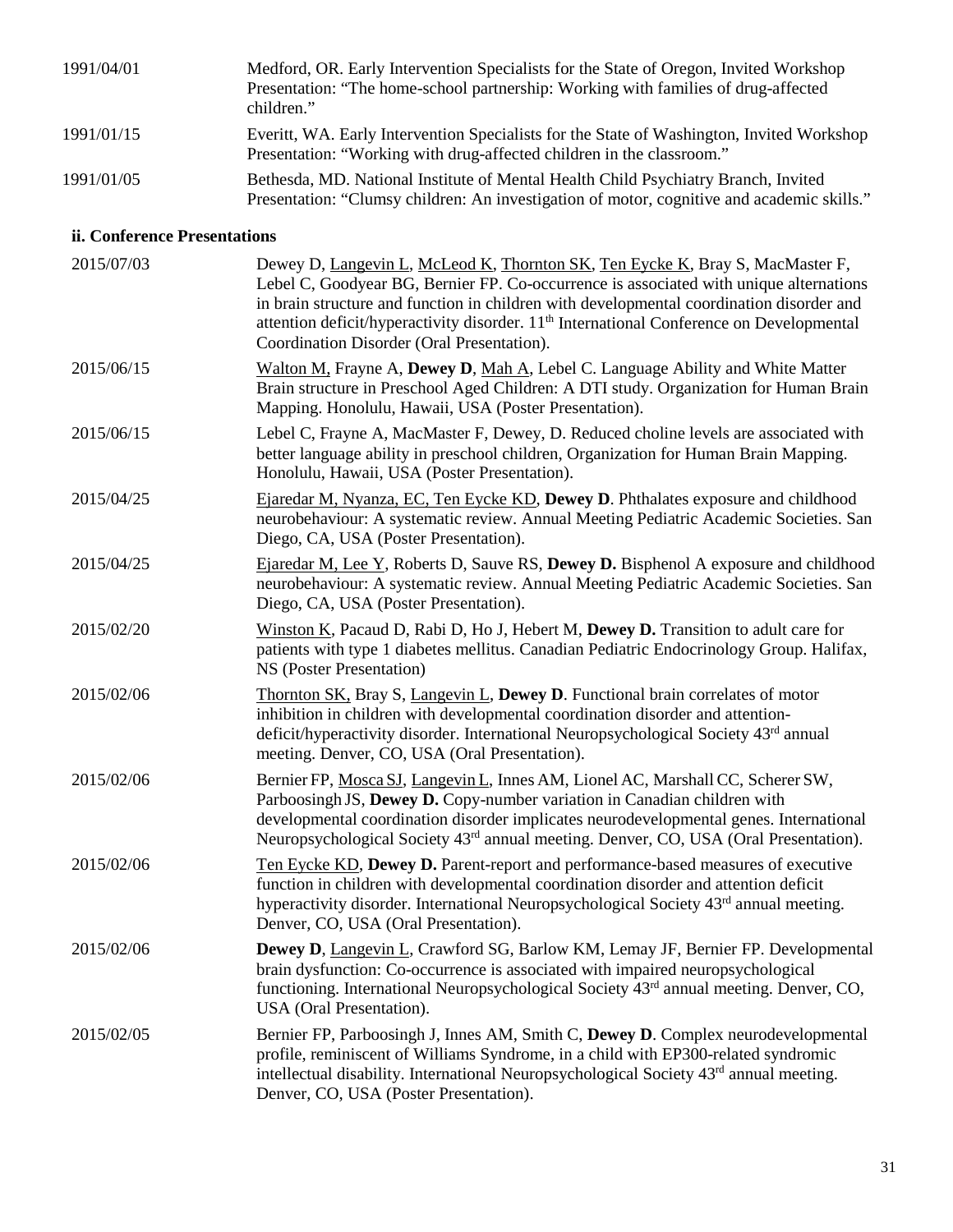| 2014/10/24 | Walton M, Frayne A, Dewey D, Mah A, Lebel C. Language Ability and White Matter<br>Structure in Preschool Aged Children: A TBSS Study. Alberta Biomedical Engineering<br>Graduate Conference. Banff, AB (Oral Presentation)                                                                                                                                                                                          |
|------------|---------------------------------------------------------------------------------------------------------------------------------------------------------------------------------------------------------------------------------------------------------------------------------------------------------------------------------------------------------------------------------------------------------------------|
| 2014/10/20 | Bernier FP, Mosca SJ, Langevin L, Innes AM, Lionel AC, Marshall CC, Scherer SW,<br>Parboosingh JS, Dewey D. Copy-number variation in Canadian children with<br>developmental coordination disorder implicates neurodevelopmental genes. International<br>Neuropsychological Society 43 <sup>rd</sup> annual meeting. Denver, CO, USA (Oral Presentation).                                                           |
| 2014/03/30 | Truong TH, Moorjani, R, Dewey D, Guilcher GM, Lewis V, Prokopishyn, NL. Predictors<br>of adverse reactions during stem cell infusion in children receiving autologous and<br>allogenein stem cell transplantation, 40th European Society for Bone and Marrow<br>Transplantation 2014 Congress, Milan, Italy (Oral Presentation).                                                                                    |
| 2014/02/13 | McLeod K, Langevin L, Goodyear B, Dewey D. Functional connectivity of neural motor<br>networks is disrupted in children with developmental coordination disorder and attention-<br>deficit/hyperactivity disorder. International Neuropsychological Society 42 <sup>rd</sup> annual<br>meeting. Seattle, WA, USA (Poster Presentation).                                                                             |
| 2014/02/13 | <b>Dewey D, Langevin L, Crawford SG, Barlow KM, Lemay JF, Bernier FP. Comorbidity is</b><br>associated with impaired neuropsychological functioning in children with developmental<br>coordination disorder, attention-deficit/hyperactivity disorder and reading disorder.<br>International Neuropsychological Society 42 <sup>rd</sup> annual meeting. Seattle, WA, USA (Poster<br>Presentation).                 |
| 2013/05/05 | Dewey D, Anderson PJ, Synnes A, Grunau RE, O'Brien K, Creighton D, Doyle L, Schmidt<br>B, Roberts RS. Motor Impairment at 5 Years is Associated with Impairments in Cognition,<br>Visual Perception and Behavior: Results from the Caffeine for Apnea of Prematurity<br>(CAP) Trial, Pediatric Academic Societies. Washington, DC, USA (Oral Presentation).                                                         |
| 2012/10/10 | Kaminsky LA, Dewey D. The relationship between body mass index and body image,<br>social support, self-concept and locus of control in adolescents with Type I diabetes. 38th<br>Annual Meeting of the International Society for Pediatric and Adolescent Diabetes.<br>Istanbul, Turkey (Poster Presentation).                                                                                                      |
| 2012/10/08 | Schmidt B, Davis P, Doyle L, Anderson P, Asztolos E, Solimano A, Ohlsson A, Grunau R,<br>Dewey D, Moddemann D, Barrington K, Tin W, Roberts R. Severe retinopathy of<br>prematurity (ROP) remains a marker of childhood disabilities: Results from the Caffeine<br>for Apnea of Prematurity Trial. The 4th Congress of the European Academy of Paediatric<br>Societies - EAPS, Istanbul, Turkey (Poster Symposium). |
| 2012/06/01 | MacLeod K, Langevin L, Goodyear BG, Dewey D. Resting State fMRI in ADHD and<br>developmental coordination disorder, Alberta Imaging Symposium, Calgary, AB (Oral<br>Presentation).                                                                                                                                                                                                                                  |
| 2012/05/01 | Mosca S, Caluseriu O, Langevin L, Dewey D, Parboosingh J, Bernier F. Uncovering the<br>genetics of Developmental Coordination Disorder. Behaviour and the Developing Brain<br>Symposium: Brain, Development and Neurodevelopmental Disorders. Calgary, AB,<br>(Poster Presentation).                                                                                                                                |
| 2012/05/01 | MacLeod K, Langevin L, Goodyear BG, Dewey D. Resting-state connectivity differences<br>in pediatric ADHD, DCD and ADHD/DCD. Behaviour and the Developing Brain<br>Symposium: Brain, Development and Neurodevelopmental Disorders. Calgary, AB (Poster<br>Presentation).                                                                                                                                             |
| 2012/05/01 | <b>Langevin L, Crawford S, Beaulieu C, Dewey D. Cortical white matter is commonly altered</b><br>in motor and attention disorders. Behaviour and the Developing Brain Symposium: Brain,<br>Development and Neurodevelopmental Disorders. Calgary, AB (Poster Presentation).                                                                                                                                         |
| 2012/04/01 | Langevin L, Crawford S, Beaulieu C, Dewey D. Cortical white matter is commonly altered<br>in motor and attention disorders. Alberta Children's Hospital Research Institute                                                                                                                                                                                                                                          |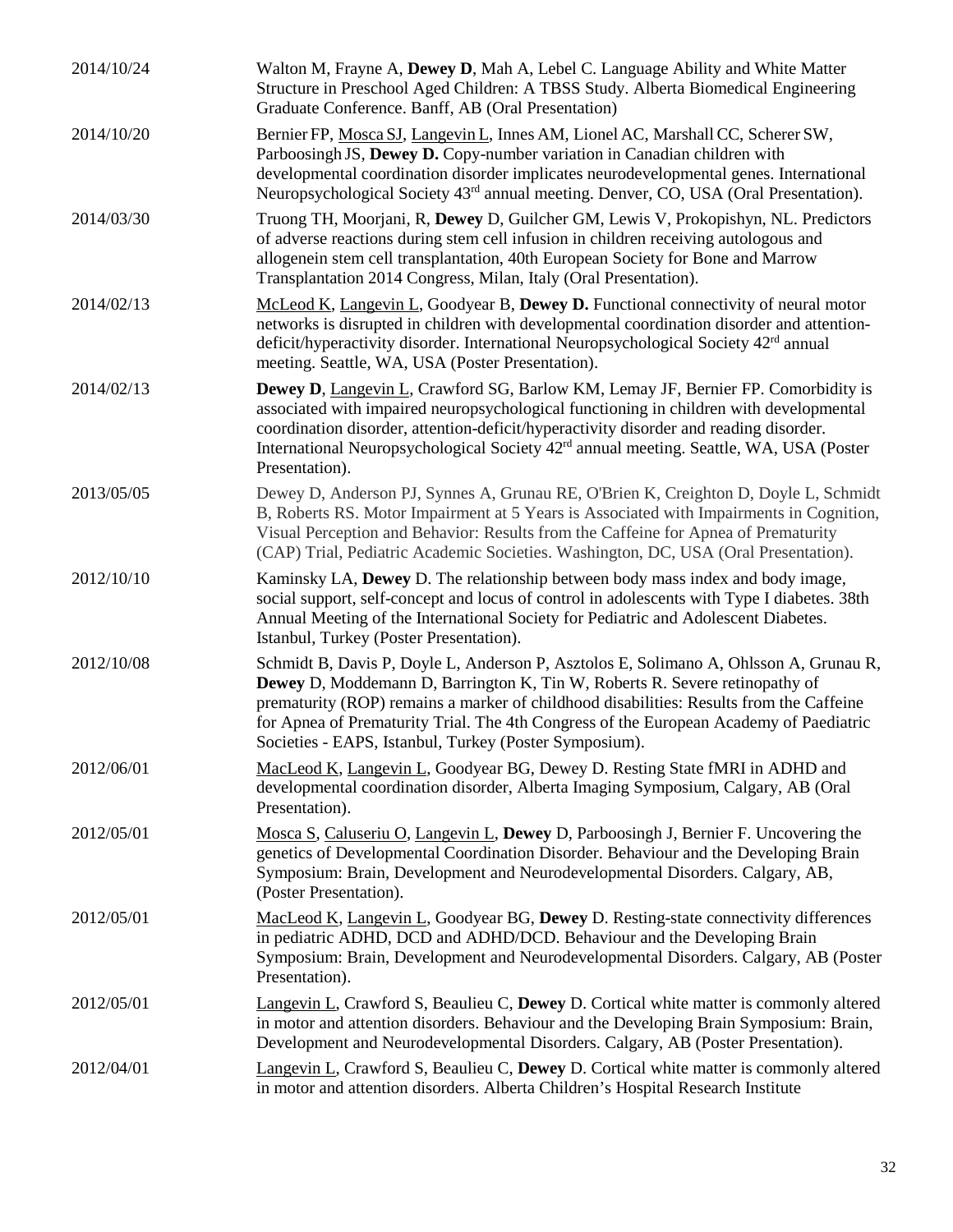|            | Symposium: Epigenetics and Disease. Calgary, AB (Poster Presentation, *Best<br>Neuroscience Poster).                                                                                                                                                                                                                                                                                             |
|------------|--------------------------------------------------------------------------------------------------------------------------------------------------------------------------------------------------------------------------------------------------------------------------------------------------------------------------------------------------------------------------------------------------|
| 2012/04/01 | MacLeod K, Langevin L, Goodyear BG, Dewey D. Resting-state connectivity differences<br>in pediatric ADHD, DCD and ADHD/DCD. Alberta Children's Hospital Research Institute<br>Symposium: Epigenetics and Disease. Calgary, AB (Poster Presentation).                                                                                                                                             |
| 2012/04/01 | Mosca S, Caluseriu O, Langevin L, Dewey D, Parboosingh J, Bernier F, (April, 2012)<br>Uncovering the genetics of developmental coordination disorder. Alberta Children's<br>Hospital Research Institute Symposium: Epigenetics and Disease. Calgary, AB (Poster<br>Presentation, *Best Genetics Poster).                                                                                         |
| 2011/10/14 | Charles [Nyanza] E, Thomas D, Ngallaba, SE, Davey M, Dewey D. Arsenic and mercury<br>from artisanal gold mining: An assessment of community risk perceptions on the resulting<br>morbidities and mortalities, knowledge, and potential environmental exposure in Tanzania.<br>Global Health Conference on Advancing Health Equity in the 21st Century, Montreal<br>Canada (Poster presentation). |
| 2011/09/01 | Giesbrecht G, Dewey D, Leung B, Kaplan BJ, Campbell TS, Letourneau, N. Fetal<br>programming of infant state regulation.7th World Congress on Developmental Origins of<br>Health and Disease, Portland Oregon (Poster Presentation).                                                                                                                                                              |
| 2011/06/01 | Schulte F, Garies S, Dewey D, Strother, D., Reynolds, K., Shykula, T. Parent vs. self-<br>reports of health related quality of life among survivors of childhood cancer. Care About<br>Cancer annual conference, Edmonton, AB (Oral presentation)                                                                                                                                                |
| 2011/05/01 | Giesbrecht G, Dewey D, Leung B, Kaplan BJ, Campbell, TS, Letourneau N. The APrON<br>Study Team. Fetal programming of infant state regulation. Alberta Children's Hospital<br>Research Institute for Child and Maternal Health: Behaviour and the Developing Brain<br>Research Theme Group Symposium, Calgary, AB (Oral presentation).                                                            |
| 2011/03/01 | Langevin L, Goodyear B, Beaulieu C, Crawford S, Dewey D. Examining the common<br>neurobiological basis of motor and attention deficits in neurodevelopmental disorders.<br>NeuroDevNet 1st Biennial Winter Institute, Banff, AB (Poster Presentation)                                                                                                                                            |
| 2010/10/02 | Schulte F, Dewey D, Strother D, Reynolds K, Shykula T. Bridging the gap: Parent vs. self-<br>reports of social competence outcomes among survivors of childhood cancer. Annual<br>Pediatric Oncology Research Day, Calgary (Oral Presentation).                                                                                                                                                  |
| 2009/06/01 | Kennedy C, Cantell M, Dewey D. Has the Alberta Daily Physical Activity Initiative been<br>successfully implemented in Calgary schools? Canadian Paediatric Society 86th Annual<br>Conference, Ottawa, ON. (Poster Presentation).                                                                                                                                                                 |
| 2009/06/01 | Smyth K, Sandhu S, Crawford SG, Dewey D, Barlow, KM. A population-based cross-<br>sectional study to investigate depressive symptoms in children with post-concussive<br>symptoms following a mild traumatic brain injury. Canadian Neuroscience Federation,<br>Halifax NS (Poster Presentation).                                                                                                |
| 2009/05/01 | Ouellette-Kuntz H, Coo H, Lam M, Yu CT, Lewis MES, Dewey D, Bernier F, Breitenbach<br>M, Chudley A, Holden JJA. Age at first diagnosis of an autism spectrum disorder in<br>different regions of Canada. International Meeting for Autism Research, Chicago, IL<br>(Poster Presentation).                                                                                                        |
| 2008/04/01 | Kaminsky L, Dewey D. Correlates of body image in adolescents with Type 1 diabetes.<br>National Conference on Child Health Psychology, Miami, FL (Poster Presentation)                                                                                                                                                                                                                            |
| 2007/10/01 | Mah JK, McNeil D, Thannhauser J, Kolski H, Dewey D. Parents as the "lifeline" for their<br>children with neuromuscular disease. American Association of Neuromuscular and<br>Electrodiagnostic Medicine 54th Annual Meeting. Phoenix, Arizona, USA (Oral<br>Presentation).                                                                                                                       |
| 2007/06/02 | Burbidge JG, Dewey D, Cantell M. Body dissatisfaction and drive for muscularity in<br>university students. Canadian Psychological Association, Ottawa, ON (Poster                                                                                                                                                                                                                                |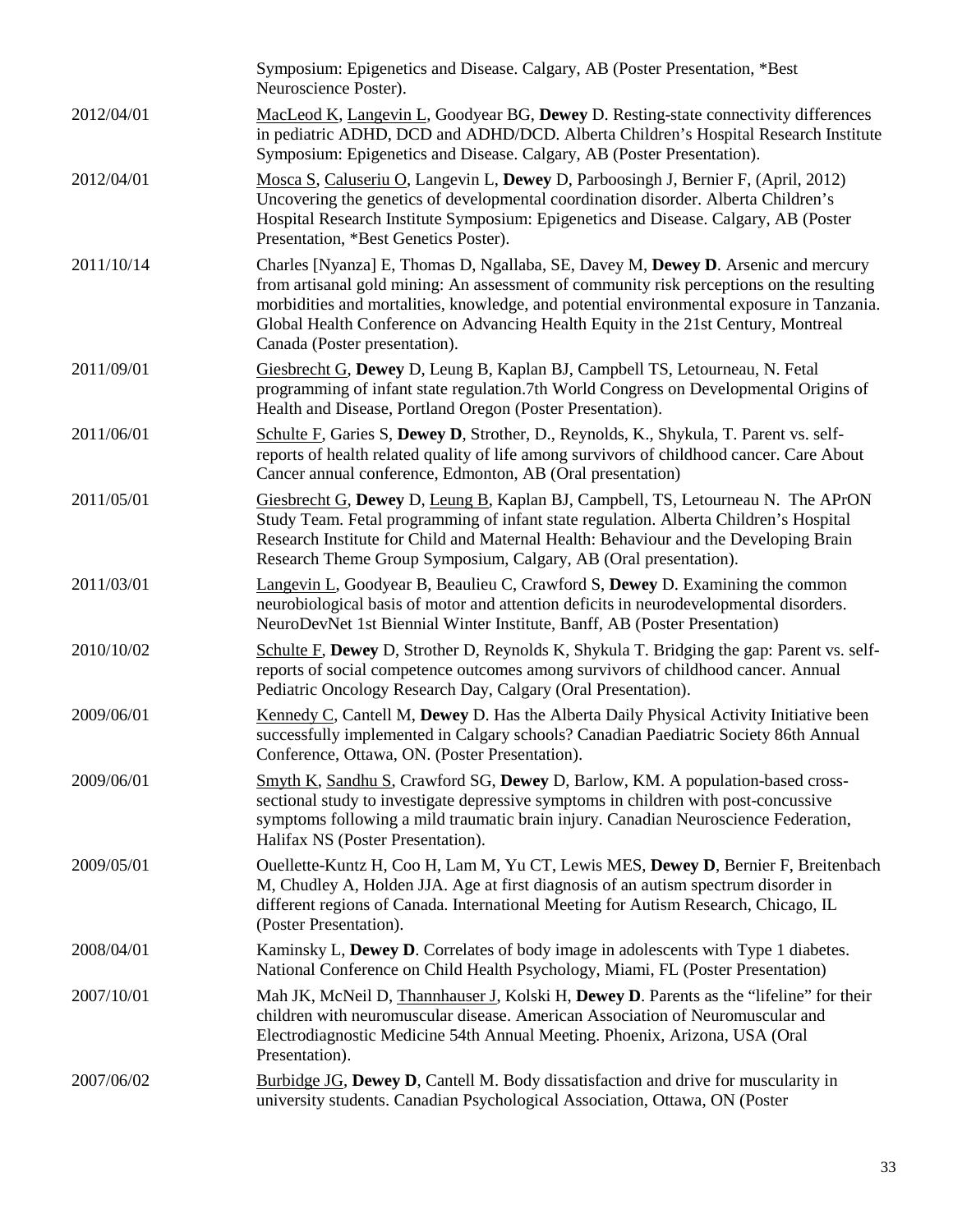|            | Presentation).                                                                                                                                                                                                                                                                                    |
|------------|---------------------------------------------------------------------------------------------------------------------------------------------------------------------------------------------------------------------------------------------------------------------------------------------------|
| 2007/06/01 | Mah J, McNeil D, Thannhauser J, Kolski H, Dewey D (June, 2007). A phenomenological<br>study of parental experience in pediatric neuromuscular disorders. Canadian Federation of<br>Neurological Sciences, Edmonton, AB (Oral Presentation).                                                       |
| 2007/06/01 | Wilson, A, Cantell M, Dewey D. Physical activity in parents of preschool aged children:<br>Motivation, benefits and barriers. International Conference on Physical Activity and<br>Obesity in Children. Toronto, ON (Oral Presentation).                                                          |
| 2007/06/01 | Cantell M, Crawford S, Dewey D. The relationship between physical activity and<br>anthropometrics in preschool children and their parents. International Conference on<br>Physical Activity and Obesity in Children. Toronto, ON (Poster Presentation).                                           |
| 2007/05/01 | Mah J, McNeil D, Thannhauser J, Kolski H, Dewey D. Parents as the "Lifeline: For their<br>children with neuromuscular disease. Family Centred Care in Context 2007 Conference,<br>Calgary, AB (Oral Presentation).                                                                                |
| 2007/02/03 | Crawford S, Dewey D. Co-occurring disorders: a possible key to visual perceptual deficits<br>in children with DCD? 7th International Conference on Developmental Coordination<br>Disorder. Melbourne, Australia (Oral Presentation).                                                              |
| 2007/02/02 | Summers J, Larkin D, Dewey D. Activities of daily living in children with developmental<br>coordination disorder. 7th International Conference on Developmental Coordination<br>Disorder. Melbourne, Australia (Oral Presentation).                                                               |
| 2007/02/01 | <b>Summers J, Larkin D, Dewey D. Daily routines in families of children with developmental</b><br>coordination disorder. 7th International Conference on Developmental Coordination<br>Disorder. Melbourne, Australia (Oral Presentation).                                                        |
| 2007/02/01 | Ray M, Welsh TN, Weeks DJ, Dewey D, Elliot D. Does the action of another affect the<br>reaction time of people with autism? Canadian Spring Conference on Behaviour and<br>Brains, Fernie, BC (Oral Presentation).                                                                                |
| 2006/07/05 | Cantell M, Doyle-Baker PK, Dewey D. Y-Be-Active: Preliminary results of a physical<br>activity study in preschool aged children and their parents. AIESEP World Congress, The<br>International Association of Physical Education in Higher Education, Jyväskylä, Finland,<br>(Oral Presentation). |
| 2006/06/01 | Clark L, Schultz LA, Wilson B, Dressler-Mund D, Creighton D, Heath J, Anseeuw-Deeks<br>D, Sauve R, Dewey D. Research results support intervention planning for extremely low<br>birthweight children. Canadian Association of Occupational Therapists, Montreal Quebec<br>(Oral Presentation).    |
| 2006/04/01 | <b>Kaminsky L, Robertson M, Dewey D. Psychological correlates of depression in children</b><br>with recurrent abdominal pain. 10th National Conference on Child Health Psychology,<br>Gainesville, Florida (Oral Presentation).                                                                   |
| 2006/04/01 | Bauman J, Cantell M, Dewey D. Body dissatisfaction and drive for muscularity in<br>university students. Twelfth Annual Child Health Research Symposium, Alberta Children's<br>Hospital, Calgary, AB (Oral Presentation).                                                                          |
| 2006/04/01 | <b>Dewey</b> D, Crawford S, Cantell M, Kooistra L, Kaplan, B. Comorbidity, co-occurrence,<br>continuum: What's in a name? Twelfth Annual Child Health Research Symposium, Alberta<br>Children's Hospital, Calgary, AB (Oral Presentation).                                                        |
| 2006/04/01 | Dewey D, Crawford SG. Do attention deficit hyperactivity disorder and reading disabilities<br>effect praxis in children with developmental coordination disorder? Twelfth Annual Child<br>Health Research Symposium, Alberta Children's Hospital, Calgary, AB (Oral<br>Presentation).             |
| 2006/04/01 | <b>Dewey</b> D, Crawford SG. Do attention deficit hyperactivity disorder and reading disabilities<br>effect praxis in children with developmental coordination disorder? Twelfth Annual Child                                                                                                     |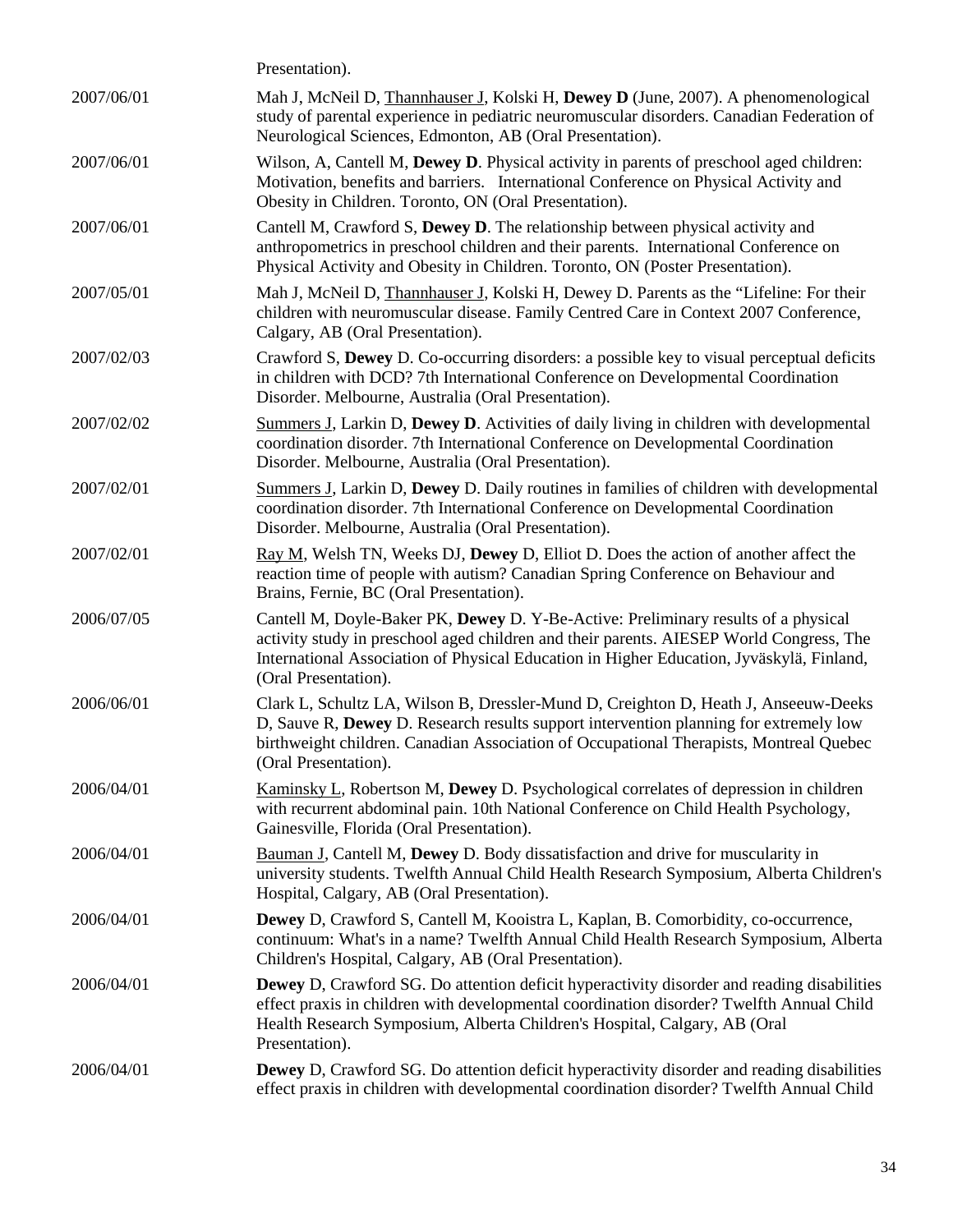|            | Health Research Symposium, Alberta Children's Hospital, Calgary, AB (Oral<br>Presentation).                                                                                                                                                                                                                                                                    |
|------------|----------------------------------------------------------------------------------------------------------------------------------------------------------------------------------------------------------------------------------------------------------------------------------------------------------------------------------------------------------------|
| 2006/04/01 | Crawford SG, Kaplan BJ, Dewey D. The impact of co-occurring disorders on visual<br>perceptual functioning in children with developmental coordination disorder. Twelfth<br>Annual Child Health Research Symposium, Alberta Children's Hospital, Calgary, AB<br>(Oral Presentation).                                                                            |
| 2006/04/01 | <b>Dewey</b> D, Crawford SG (April, 2006). Praxis in children with developmental coordination<br>disorder. Twelfth Annual Child Health Research Symposium, Alberta Children's Hospital,<br>Calgary, AB (Oral Presentation).                                                                                                                                    |
| 2005/11/01 | Crawford SG, Kaplan BJ, Dewey D. The impact of co-occurring disorders on visual<br>perceptual functioning in children with developmental coordination disorder. Institute of<br>Maternal and Child Health 2nd Annual Research Day, Calgary, AB (Oral Presentation).                                                                                            |
| 2005/11/01 | <b>Dewey</b> D, Crawford SG. An examination of motor coordination and praxis in children<br>with autism spectrum disorders and developmental coordination disorder. Institute of<br>Maternal and Child Health 2nd Annual Research Day, Calgary, AB (Oral Presentation)                                                                                         |
| 2005/11/01 | Dewey D, Crawford SG, Cantell M, Kooistra, L, Kaplan, B. Comorbidity, co-occurrence,<br>continuum: What's in a name? Alberta Mental Health Research Showcase, Banff, AB (Oral<br>Presentation).                                                                                                                                                                |
| 2005/10/01 | <b>Dewey</b> D (October, 2005). What do we know about Developmental Motor Disorders?<br>Human Performance Lab Seminar, Faculty of Kinesiology, University of Calgary, Calgary,<br>AB (Oral Presentation).                                                                                                                                                      |
| 2005/05/10 | Gasson, N, Piek JP, Barrett N, Dewey D. Predicting developmental outcomes at 3 and 4<br>years from infant performance. Motor Development and Learning in Infancy II, Murcia,<br>Spain (Oral Presentation).                                                                                                                                                     |
| 2005/05/03 | <b>Dewey</b> D, Crawford SG. Do Attention deficit hyperactivity disorder and reading disability<br>effect praxis in children with developmental coordination disorder? 6th International<br>Conference on Children with Developmental Coordination Disorder, Trieste Italy (Oral<br>Presentation).                                                             |
| 2005/05/03 | Summers J, Larkin D, Dewey D. Development of a measure of the performance of<br>activities of daily living in children with developmental coordination disorder. 6th<br>International Conference on Children with Developmental Coordination Disorder, Trieste<br>Italy (Oral Presentation).                                                                   |
| 2005/05/02 | Dewey D, Crawford SG. An examination of motor coordination and praxis in children<br>with autism spectrum disorder and developmental coordination disorder. 6th International<br>Conference on Children with Developmental Coordination Disorder, Trieste Italy (Oral<br>Presentation).                                                                        |
| 2005/05/02 | <b>Dewey</b> D, Crawford SG. Praxis in children with developmental coordination disorder. 6th<br>International Conference on Children with Developmental Coordination Disorder, Trieste<br>Italy (Poster Presentation).                                                                                                                                        |
| 2005/05/01 | Crawford SG, Kaplan BJ, Dewey D. The impact of co-occurring disorders on visual<br>perceptual functioning in children with developmental coordination disorder. 6th<br>International Conference on Children with Developmental Coordination Disorder, Trieste<br>Italy (Poster Presentation).                                                                  |
| 2005/04/02 | <b>Dewey</b> D, Crawford SG, Kaplan BJ. The impact of developmental coordination disorder<br>on the performance of children with attention deficit/ hyperactivity disorder and reading<br>disability on the Rey Osterreith Complex Figure. Eleventh Annual Child Health Research<br>Symposium, Alberta Children's Hospital, Calgary, AB (Poster Presentation). |
| 2005/04/01 | Crawford SG, Kaplan, BJ, Dewey D. The impact of ADHD subtype and co-occurring<br>disorders on everyday functioning in children with ADHD. Eleventh Annual Child Health                                                                                                                                                                                         |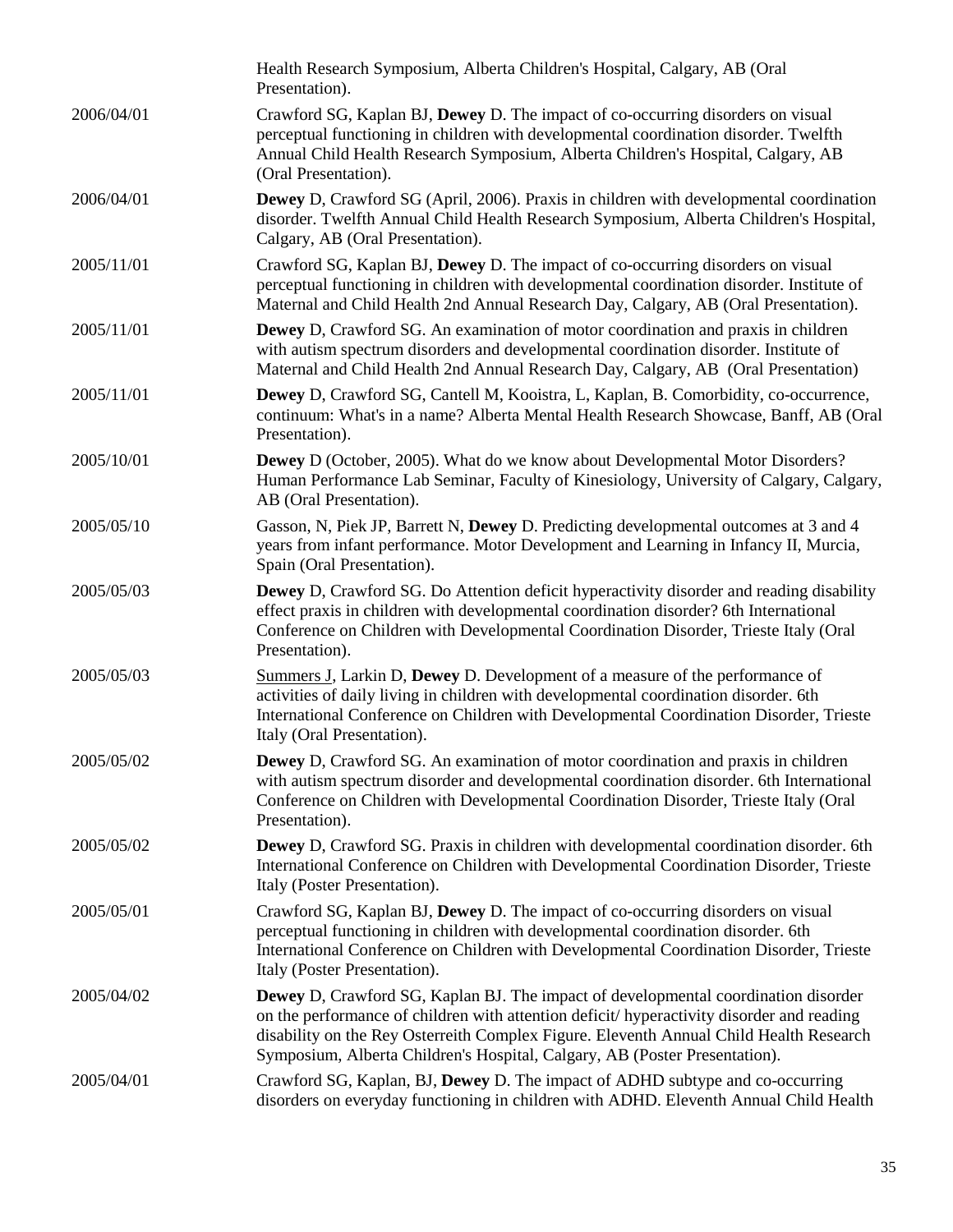|            | Research Symposium, Alberta Children's Hospital, Calgary, AB (Poster Presentation).                                                                                                                                                                                                                                      |
|------------|--------------------------------------------------------------------------------------------------------------------------------------------------------------------------------------------------------------------------------------------------------------------------------------------------------------------------|
| 2005/04/01 | <b>Dewey</b> D. Motor and praxis skills in children with autism spectrum disorder and children<br>with developmental coordination disorder. Eleventh Annual Child Health Research<br>Symposium, Alberta Children's Hospital, Calgary, AB (Oral Presentation)                                                             |
| 2004/10/01 | Bernier FP, Crawford SG, Sibbald B, Kohut R, Dewey D. Expectations and satisfaction<br>with genetics counseling services. American Society for Human Genetics, Toronto,<br>Canada (Poster Presentation).                                                                                                                 |
| 2004/05/01 | Creighton DE, Dewey D, Crawford SG, Sauve R. Aggressive behaviour problems at age 3<br>in preterm and full term children. International Society for Infant Studies, Chicago, IL,<br>USA (Oral Presentation).                                                                                                             |
| 2004/05/01 | Creighton DE, Dewey D, Crawford S, Sauve, R. Attentional problems in preterm and full<br>term 3-year-olds as assessed by the Anser system. International Society for Infant Studies,<br>Chicago, IL, USA (Poster Presentation).                                                                                          |
| 2004/04/01 | Bottos, S. Dewey D. Perfectioninsts' appraisals of daily hassles and recurrent headache.<br>Tenth Annual Child Health Research Symposium, Alberta Children's Hospital, Calgary,<br>AB (Oral Presentation).                                                                                                               |
| 2004/04/01 | Bernier FP, Crawford SG, Dewey D. Choroid plexus cysts are not associated with<br>significant cognitive, motor, language or adaptive behaviour delays in early childhood.<br>Tenth Annual Child Health Research Symposium, Alberta Children's Hospital, Calgary,<br>AB (Poster Presentation).                            |
| 2004/04/01 | <b>Dewey</b> D, Crawford SG, Sibbald, B, Kohut R, Bernier FP. Expectations and satisfaction<br>genetics counseling services. Tenth Annual Child Health Research Symposium, Alberta<br>Children's Hospital, Calgary, AB (Poster Presentation).                                                                            |
| 2004/04/01 | Pacaud, D, Crawford SG, Stephure DH, Dean HJ, Couch R, Mitchell I, Dewey D (April,<br>2004). Psychosocial maturation is not delayed in young adults with type 1 diabetes. Tenth<br>Annual Child Health Research Symposium, Alberta Children's Hospital, Calgary, AB<br>(Poster Presentation).                            |
| 2004/04/01 | <b>Dewey</b> D, Creighton DE, Crawford SG, Sauve R. Is information processing ability at 9<br>months of age predictive of cognitive development at 3 years in very low birth weight<br>(VLBW) children? Tenth Annual Child Health Research Symposium, Alberta Children's<br>Hospital, Calgary, AB (Poster Presentation). |
| 2004/04/01 | <b>Dewey</b> D, Creighton DE, Crawford SG, Sauve R. Is parent report at 8 to 9 months adjusted<br>age predictive of cognitive development at 3 years in very low birth weight (VLBW)<br>children? Tenth Annual Child Health Research Symposium, Alberta Children's Hospital,<br>Calgary, AB (Oral Presentation).         |
| 2003/04/01 | Humbke K, Dewey D, Sauve R. Social competence in very low birth weight children.<br>Ninth Annual Child Health Research Symposium, Alberta Children's Hospital, Calgary,<br>AB (Oral Presentation)                                                                                                                        |
| 2003/04/01 | Dewey D, Crawford SG, Kaplan BJ, Wilson BN. Developmental coordination disorder:<br>Associated problems in attention, learning and psychosocial adjustment. Ninth Annual<br>Child Health Research Symposium, Alberta Children's Hospital, Calgary, AB (Oral<br>Presentation).                                            |
| 2003/04/01 | <b>Dewey</b> D, Piek J, Crawford SG, Gasson N. Ages and Stages Questionnaire: Should age be<br>corrected for preterm birth? Ninth Annual Child Health Research Symposium, Alberta<br>Children's Hospital, Calgary, AB (Poster Presentation).                                                                             |
| 2003/04/01 | Kooistra L, Crawford SG, Dewey D, Cantell M, Kaplan BJ. Motor correlates of ADHD:<br>Contribution of reading disability and oppositional defiant disorder. Ninth Annual Child<br>Health Research Symposium, Alberta Children's Hospital, Calgary, AB (Poster<br>Presentation).                                           |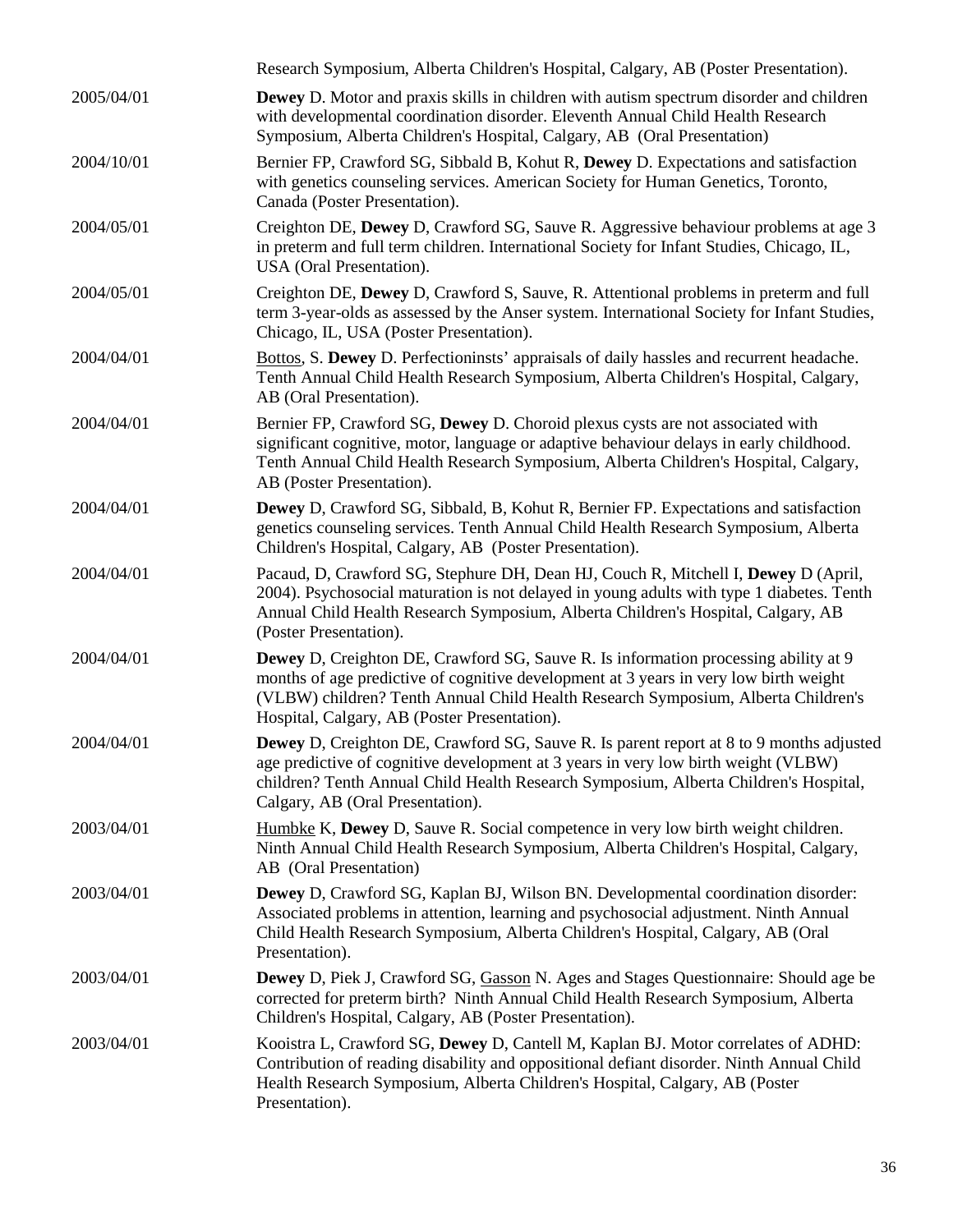| 2002/08/01 | Roy MK, Dewey D. The sibling relationships of children with attention deficit<br>hyperactivity disorder. 17th biennial meeting of The International Society for the Study of<br>Behavioral Development (ISSBD), Ottawa, Canada (Poster Presentation).                                  |
|------------|----------------------------------------------------------------------------------------------------------------------------------------------------------------------------------------------------------------------------------------------------------------------------------------|
| 2002/05/01 | <b>Dewey</b> D, Creighton, DE, Feldman D, Crawford SG, Sauve, R. Learning problems in<br>extreme low birth weight (ELBW) children.13th Annual Clara Christie Research Day,<br>Faculty of Medicine, University of Calgary, Calgary, AB (Oral Presentation)                              |
| 2002/04/02 | <b>Dewey</b> D, Crawford SG, Kaplan, BJ. Clinical importance of parent ratings of everyday<br>cognitive abilities in children with learning and attention problems. Eighth Annual Child<br>Health Research Symposium, Alberta Children's Hospital, Calgary, AB (Oral<br>Presentation). |
| 2002/04/01 | <b>Dewey</b> D, Crawford SG, Kaplan BJ, Wilson BN. Psychosocial adjustment in children with<br>developmental coordination disorder. Eighth Annual Child Health Research Symposium,<br>Alberta Children's Hospital, Calgary, AB (Poster Presentation).                                  |
| 2002/04/01 | Dewey D, Crawford SG, Kaplan BJ, Wilson BN. Memory abilities of children with<br>developmental coordination disorder. Eighth Annual Child Health Research Symposium,<br>Alberta Children's Hospital, Calgary, AB (Poster Presentation).                                                |
| 2002/04/01 | Crawford SG, Kaplan BJ, Dewey D, Wilson BN, (2002). Continuum of severity in<br>attention deficit hyperactivity disorder. Eighth Annual Child Health Research Symposium,<br>Alberta Children's Hospital, Calgary, AB (Poster Presentation).                                            |
| 2001/09/01 | Summers J, Larkin D, Dewey D. Performance of activities of daily living by 6 and 8 year<br>old children with developmental coordination disorder. Paediatric Occupational Therapy<br>Conference, Sydney, Australia (Oral Presentation)                                                 |
| 2001/05/01 | Wilson BN, Crawford SG, Dewey D. The assessment of motor performance in children<br>with attention disorders. Canadian Association for Occupational Therapy, Calgary, Alberta<br>(Oral Presentation).                                                                                  |
| 2001/05/01 | Wilson BN, Crawford SG, Dewey D. Motor testing of boys and girls: The same or<br>different. Canadian Association for Occupational Therapy, Calgary, Alberta (Oral<br>Presentation)                                                                                                     |
| 2001/04/02 | <b>Dewey</b> D, Creighton, D., Crawford SG, Sauve, R. (2000) Outcomes at 8-12 months of an<br>Alberta sample of very low birth weight infants (VLBW). Seventh Annual Child Health<br>Research Symposium, Alberta Children's Hospital, Calgary, AB (Poster Presentation)                |
| 2001/04/01 | Dewey D, Creighton DE, Crawford SG, Sauve, R. The usefulness of information<br>processing measures in a high risk infant follow-up clinic. Seventh Annual Child Health<br>Research Symposium, Alberta Children's Hospital, Calgary, AB (Poster Presentation).                          |
| 2001/04/01 | Crawford SG, Dewey D, Kaplan BJ, Wilson BN. The impact of learning and attention<br>problems on daily functioning: A continuum of severity. Seventh Annual Child Health<br>Research Symposium, Alberta Children's Hospital, Calgary, AB (Poster Presentation).                         |
| 2001/04/01 | Kaplan BJ, Crawford SG, Dewey D. Support for the concept of a continuum of severity in<br>attention-deficit/hyperactivity disorder (ADHD). Seventh Annual Child Health Research<br>Symposium, Alberta Children's Hospital, Calgary, AB (Oral Presentation).                            |
| 2001/04/01 | Summers J., Larkin, D., Dewey D (2001, April). Engagement in and performance of<br>activities of daily living by 6-8 year old children in Australia and Canada. 21st annual<br>meeting of the Australian Occupational Therapy Association, Brisbane Australia (Oral<br>Presentation).  |
| 2001/01/15 | Kaminsky LA, Dewey D, Robertson M. Coping, cognitive processes and adjustment in<br>children and adolescents with recurrent abdominal pain. University of Saskatchewan Life<br>Sciences Conference, Saskatoon, SK (Oral Presentation).                                                 |
| 2000/10/01 | Oke CL, Dewey D, Martin, L. Differential patterns of maternal and child adaptation to<br>chronic illness. American College of Rheumatology, Philadelphia, PA (Poster                                                                                                                   |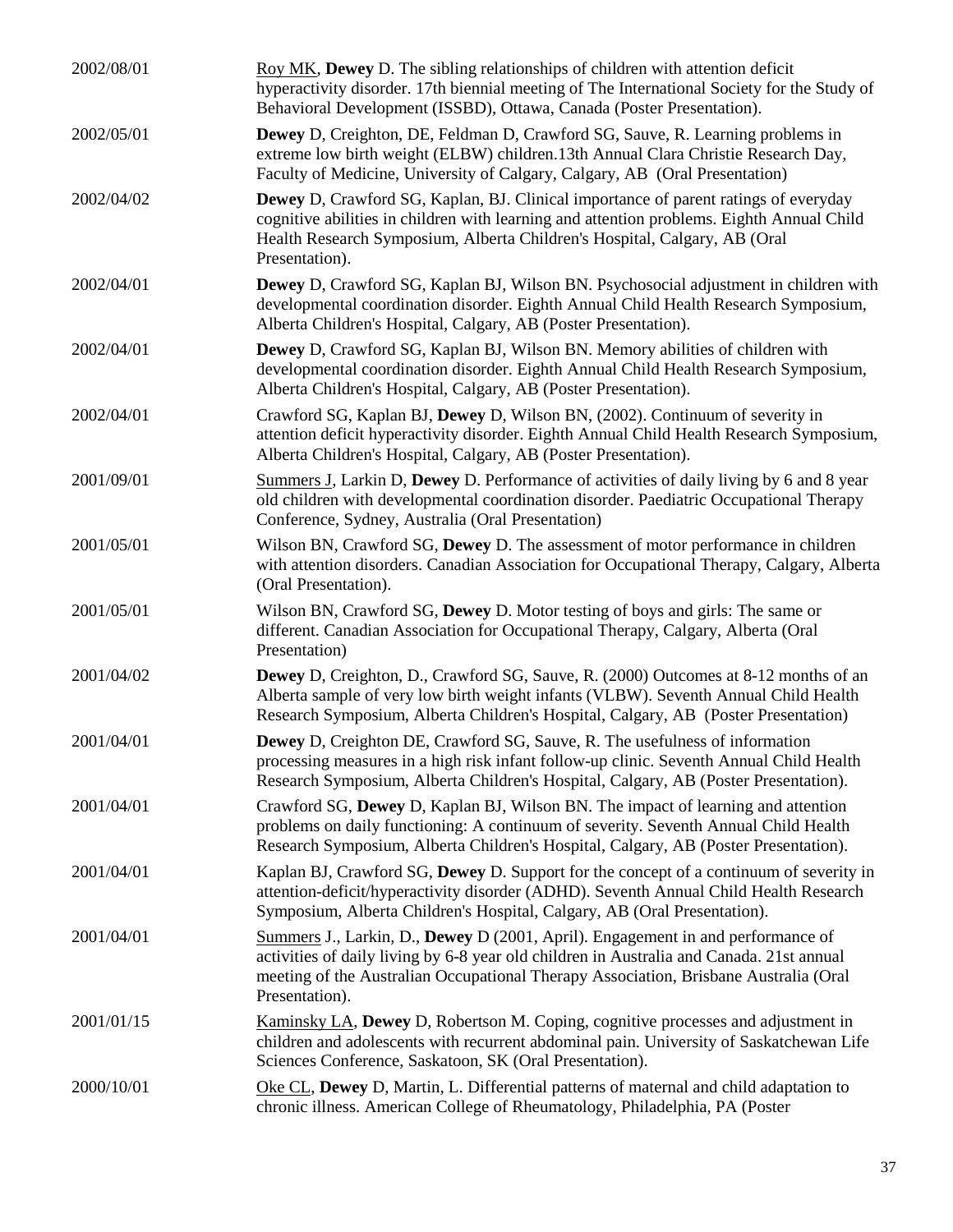|            | Presentation).                                                                                                                                                                                                                                                                                                        |
|------------|-----------------------------------------------------------------------------------------------------------------------------------------------------------------------------------------------------------------------------------------------------------------------------------------------------------------------|
| 2000/08/01 | Oke CL, Dewey D. Differential patterns of adjustment to chronic illness. American<br>Psychological Association, Washington DC (Poster Presentation).                                                                                                                                                                  |
| 2000/07/02 | <b>Dewey</b> D, Creighton, DE, Crawford SG, Sauve, R. The usefulness of information<br>processing measures in a high risk infant follow-up clinic. International Conference on<br>Infant Studies, Brighton, United Kingdom (Poster Presentation).                                                                     |
| 2000/07/01 | Creighton DE, Dewey D, Crawford SG, Sauve, R. A sequential screening model for<br>detecting neurodevelopmental delay in infants. International Conference on Infant Studies,<br>Brighton, United Kingdom (Oral Presentation).                                                                                         |
| 2000/05/25 | Wilson BN, Crawford SG, Kaplan BJ, Dewey D. The relationship between proximal and<br>distal motor control. Tri-Joint Congress 2000: Forging Ahead Together, Toronto, Ontario<br>(Oral Presentation).                                                                                                                  |
| 2000/05/24 | Wilson BN, Crawford SG, Kaplan BJ, Dewey D. Development of a parent questionnaire to<br>identify developmental coordination disorder. Tri-Joint Congress 2000: Forging Ahead<br>Together, Toronto, Ontario (Oral Presentation).                                                                                       |
| 2000/04/02 | <b>Dewey</b> D, Crawford SG. Adaptive functioning and behaviour problems in siblings of<br>children with head injuries. Sixth Annual Child Health Research Symposium, Alberta<br>Children's Hospital, Calgary, AB (Poster Presentation).                                                                              |
| 2000/04/02 | Creighton DE, Dewey D, Crawford SG, Sauve RS. A sequential screening model for<br>detecting neurodevelopmental delay in infants. Sixth Annual Child Health Research<br>Symposium, Alberta Children's Hospital, Calgary, AB (Oral Presentation).                                                                       |
| 2000/04/01 | Oke CL, Dewey D, Martin LO. Differential patterns of maternal and child adaptation to<br>chronic illness. Sixth Annual Child Health Research Symposium, Alberta Children's<br>Hospital, Calgary, AB (Poster Presentation).                                                                                            |
| 2000/04/01 | Dewey D, Crawford SG, Wilson BN, Kaplan BJ (2000, April). Comorbidity of<br>developmental coordination disorder with ADHD and reading disability. Sixth Annual<br>Child Health Research Symposium, Alberta Children's Hospital, Calgary, AB (Poster<br>Presentation).                                                 |
| 2000/02/01 | Oke CL, Dewey D, Martin, LO. Patterns of maternal and child adaptation to chronic<br>illness. Canadian Rheumatology Association, Lake Louise, AB (Oral Presentation).                                                                                                                                                 |
| 1999/06/15 | Oke CL, Dewey D. Child adjustment to maternal chronic illness. Changing Family and<br>Child Development, Banff, AB (Oral Presentation).                                                                                                                                                                               |
| 1999/06/01 | Kaplan BJ, Dewey D, Crawford S, Wilson, B. Does dyslexia ever exist alone? Canadian<br>Society for Brain Behaviour & Cognitive Science, Edmonton, AB (Oral Presentation)                                                                                                                                              |
| 1999/04/15 | Crawford SG, Dewey D. Long term follow-up of adaptive functioning and behaviour<br>problems in children with head injuries. Fifth Annual Child Health Research Symposium,<br>Alberta Children's Hospital, Calgary, AB (Poster Presentation).                                                                          |
| 1999/04/15 | Kaplan BJ, Crawford SG, Hreczcko, T, Dewey D. Minor physical anomalies are<br>particularly elevated in children comorbid for both attention-deficit/hyperactivity disorder<br>and reading disability. Fifth Annual Child Health Research Symposium, Alberta Children's<br>Hospital, Calgary, AB (Poster Presentation) |
| 1999/04/15 | Creighton DE, Dewey D, Crawford SG, Sauve R. Concurrent validity of infant<br>development screening tests: Comparison of three instruments. Fifth Annual Child Health<br>Research Symposium, Alberta Children's Hospital, Calgary, AB (Poster Presentation).                                                          |
| 1999/04/15 | Dewey D, Crawford SG. Long term follow-up of parent adaptation to pediatric head<br>injury. Fifth Annual Child Health Research Symposium, Alberta Children's Hospital,<br>Calgary, AB (Poster Presentation).                                                                                                          |
| 1999/04/15 | Dewey D Kaplan BJ, Wilson BN, Crawford SG. Developmental dyspraxia and                                                                                                                                                                                                                                                |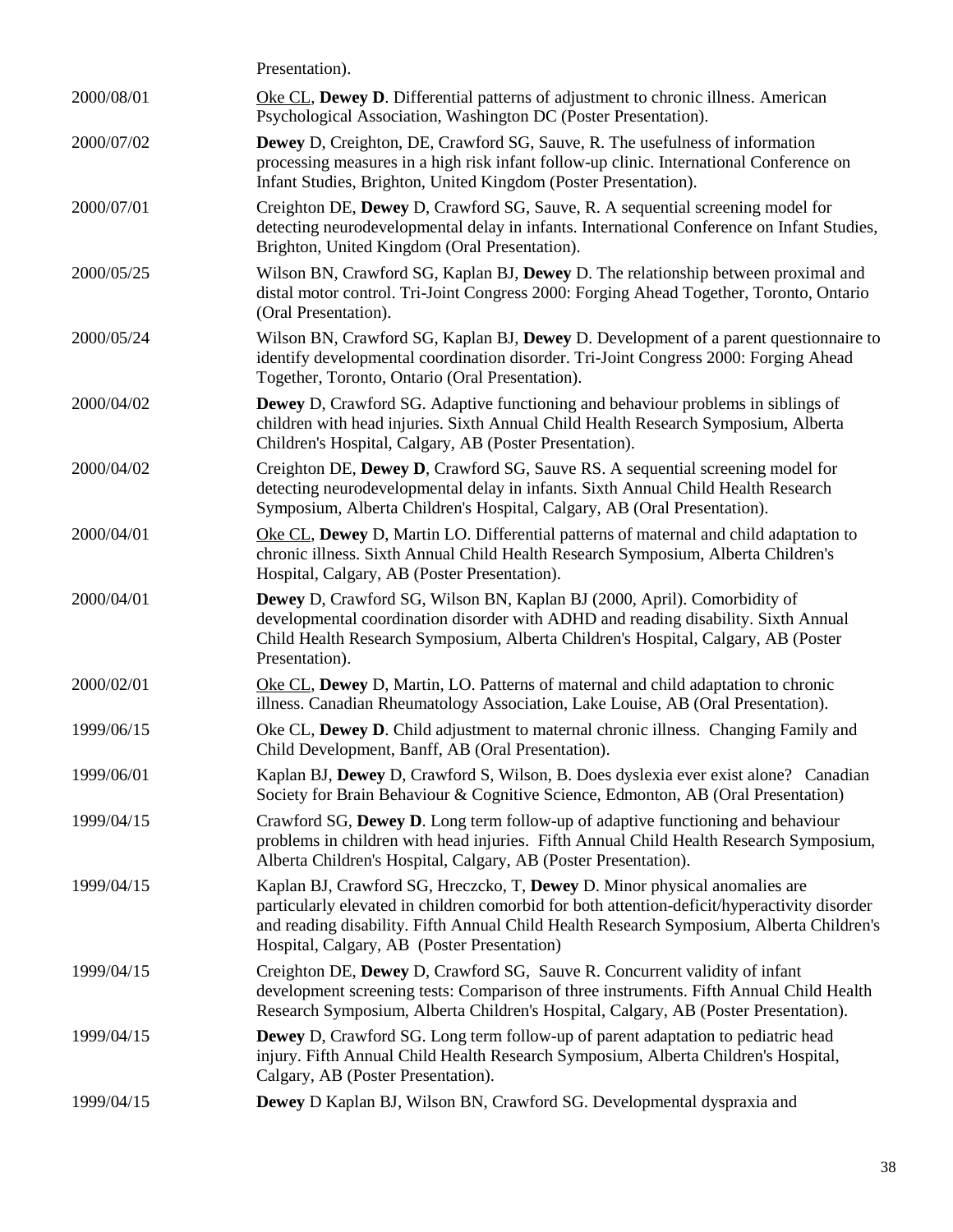|            | developmental coordination disorder: Are we talking about the same thing? Fifth Annual<br>Child Health Research Symposium, Alberta Children's Hospital, Calgary, AB (Oral<br>Presentation).                                                                                                                |
|------------|------------------------------------------------------------------------------------------------------------------------------------------------------------------------------------------------------------------------------------------------------------------------------------------------------------|
| 1999/04/02 | Kaminsky LA, Dewey D. Sibling relationships in families of children with autism.<br>Society for Research in Child Development, Albuquerque, NM (Poster Presentation).                                                                                                                                      |
| 1999/04/02 | Hauck JA, Dewey D. Motor functioning and hand preference in young children with<br>autism. Society for Research in Child Development, Albuquerque, NM (Poster<br>Presentation)                                                                                                                             |
| 1998/04/02 | Crawford SG, Kaplan BJ Dewey D. Different subgroups of learning difficulties and<br>immunologic dysfunction: Is there a link? Fourth Annual Child Health Research<br>Symposium, Calgary, AB (Poster Presentation).                                                                                         |
| 1998/04/02 | Wilson BN, Crawford SG, Kaplan BJ, Campbell A, Dewey D. The Developmental<br>Coordination Disorder Questionnaire (DCDQ): Development, reliability and validity.<br>Fourth Annual Child Health Research Symposium, Calgary (Poster Presentation).                                                           |
| 1998/04/01 | <b>Dewey</b> D, Crawford SG. Adaptive functioning and behaviour problems in children with<br>mild and moderate/severe head injuries. Fourth Annual Child Health Research<br>Symposium, Alberta Children's Hospital, Calgary, AB (Poster Presentation).                                                     |
| 1998/04/01 | <b>Dewey</b> D, Crawford SG. Parental adaptation to pediatric head injury. Fourth Annual Child<br>Health Research Symposium, Alberta Children's Hospital, Calgary, AB (Poster<br>Presentation).                                                                                                            |
| 1998/04/01 | Hauck JA, Dewey D. Hand preference and related functioning in young children with<br>autism. Fourth Annual Child Health Research Symposium, Alberta Children's Hospital,<br>Calgary, AB (Poster Presentation).                                                                                             |
| 1998/04/01 | <b>Dewey</b> D, Creighton DE, Sauve, R. Development at 8-12 months of an Alberta sample of<br>preterm VLBW versus full term infants. International Conference on Infant Studies,<br>Atlanta, GA (Poster Presentation).                                                                                     |
| 1997/06/01 | Wilson BN, Kaplan BJ, Crawford SG, Dewey D. Identification of children and adolescents<br>with developmental coordination disorder. Canadian Association of Occupational<br>Therapists, Halifax, Nova Scotia (Oral Presentation)                                                                           |
| 1997/04/03 | Oke CL, Dewey D. Social skills of children with cystic fibrosis and their siblings. Third<br>Annual Child Health Research Symposium, Alberta Children's Hospital, Calgary, AB<br>(Poster Presentation)                                                                                                     |
| 1997/04/02 | Kaplan BJ, Crawford SG, Wilson BN, Dewey D (1997, April). Comorbidity of<br>developmental co-ordination disorder with different types of reading disability. Third<br>Annual Child Health Research Symposium, Alberta Children's Hospital, Calgary, AB<br>(Poster Presentation)                            |
| 1997/04/02 | <b>Dewey</b> D, Crawford SG. Risk and resistance factors in the adaptation of parents of<br>children with chronic illness. Third Annual Child Health Research Symposium, Alberta<br>Children's Hospital, Calgary, AB (Poster Presentation)                                                                 |
| 1997/04/15 | <b>Dewey</b> D, Crawford SG. Risk and resistance factors in the adaptation of children with head<br>injuries. Society for Research in Child Development, Washington, DC (Poster<br>Presentation).                                                                                                          |
| 1997/04/15 | Oke CL, Dewey D. Social skills of children with cystic fibrosis and their siblings. Society<br>for Research in Child Development, Washington, DC (Poster Presentation).                                                                                                                                    |
| 1995/07/01 | <b>Dewey</b> D, Crawford S, Creighton, D, Sauve, R. Motor development in very low birth<br>weight children. Post Conference Satellite Symposium of the International<br>Neuropsychological Society, Advances in Child Neuropsychology: Theory and Practice,<br>Melbourne, Australia (Poster Presentation). |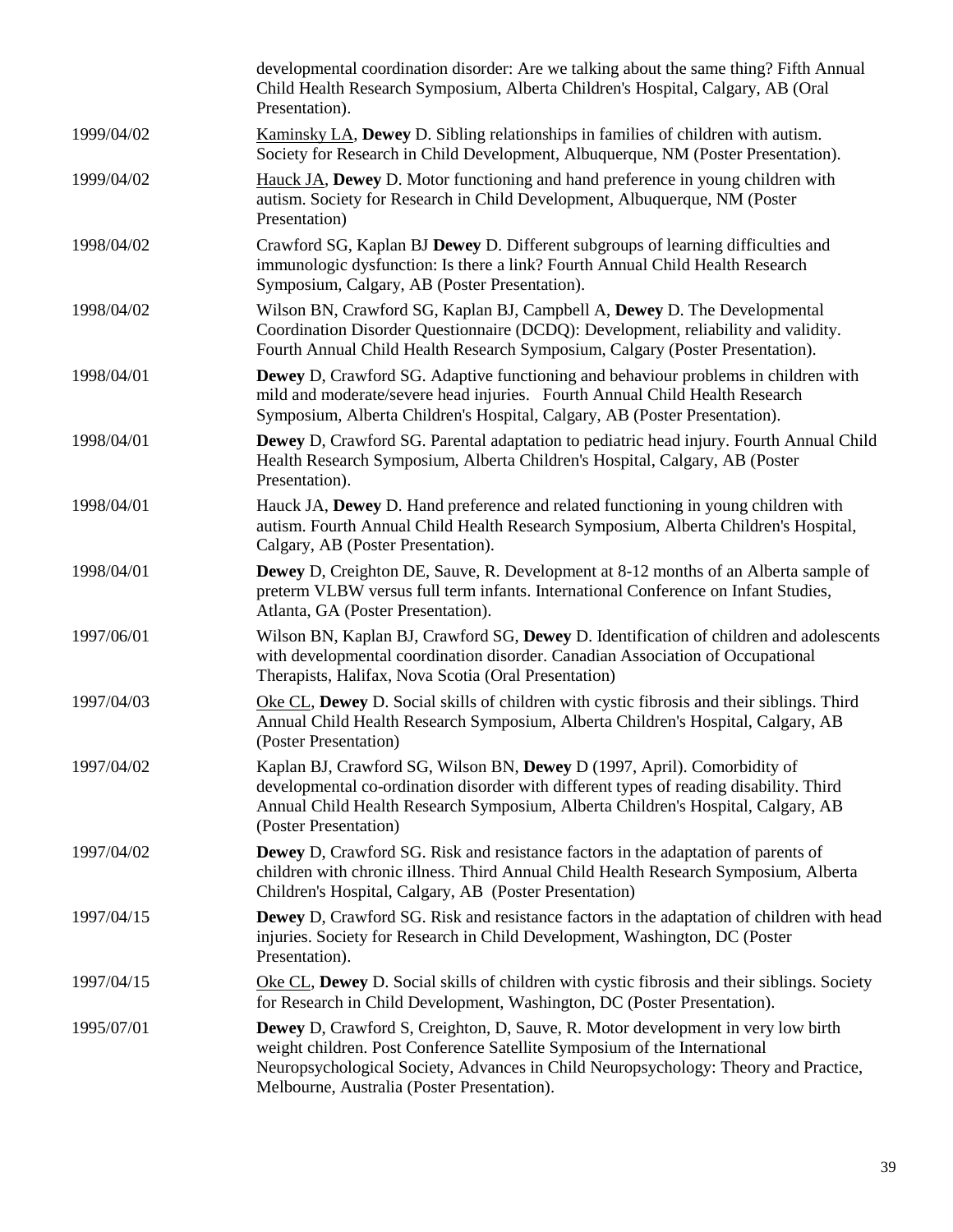| 1995/04/01 | <b>Dewey</b> D, Crawford S, Creighton D, Sauve, R. Parent ratings of cognitive ability,<br>academic achievement, behaviour and health in very low birth weight children. First<br>Annual Child Health Research Symposium, Alberta Children's Hospital, Calgary, AB<br>(Oral Presentation). |
|------------|--------------------------------------------------------------------------------------------------------------------------------------------------------------------------------------------------------------------------------------------------------------------------------------------|
| 1995/03/01 | Dewey D, Crawford S, Creighton, D, Sauve R. Parent ratings of cognitive ability,<br>academic achievement, behaviour and health in very low birth weight children. Society for<br>Research in Child Development, Indianapolis, IN (Poster Presentation).                                    |
| 1988/11/01 | <b>Dewey</b> D. Praxis and sequencing abilities in children. Alberta Heritage Foundation for<br>Medical Research Days, Edmonton, AB (Oral Presentation).                                                                                                                                   |
| 1987/06/01 | <b>Dewey</b> D, Roy EA, Square-Storer P, Hayden D. Limb and oral praxic abilities in children<br>with verbal sequencing deficits. North American Society for the Psychology of Sport and<br>Physical Activity, Vancouver, BC (Oral Presentation).                                          |
| 1985/06/01 | Dewey D. Argeslembe Allarde Fitibian entional and departed the area of a isoriof<br>virunliationtioniaNortecAmecocaneSocietyAmethcaRssobrelogfopfiSppstyand1Bhysic&port and<br>Putysical Gulfpart, NifffOral Missersation vited Presentation)                                              |

### **X. PUBLICATIONS**

### **Peer Reviewed Manuscripts**

\*Trainees names are underlined

- 1. Ten Eycke KD, Dewey D. Parent-report and performance-based measures of executive function assess different constructs. Child Neuropsychol.2015.Jul 28 1-18 [Epub ahead of print]. PMID: 26218897
- 2. Ejaredar M, Nyanza EC, Ten Eycke K, Dewey D. Phthalate exposure and children's neurodevelopment: A systematic review. Environ Res, 2015 June 19;142:51-60 doi: 10.1016/j.envres.2015.06.014. [Epub ahead of print] Review. PMID: 26101203.
- 3. Manley BJ, Roberts RS, Doyle LW, Schmidt B, Anderson PJ, Barrington KJ, Böhm B, Golan A, van Wassenaer-Leemhuis AG, Davis PG and the **CAP Trial Investigator group**. [Social Variables Predict](http://www.ncbi.nlm.nih.gov/pubmed/25641237)  Gains in [Cognitive Scores across the Preschool Years in Children with Birth Weights 500 to 1250 Grams.](http://www.ncbi.nlm.nih.gov/pubmed/25641237) Caffeine for Apnea of Prematurity (CAP) Trial Investigators. J Pediatr. 2015 Apr;166(4):870-876.e2. doi: 10.1016/j.jpeds.2014.12.016. Epub 2015 Jan 29. PMID: 25641237
- 4. Synnes A, Anderson PJ, Grunau RE, **Dewey D,** Moddemann D, Tin W, Davis PG, Doyle LW, Foster G, Khairy M, Nwaesei C, Schmidt B; CAP Trial Investigator group. [Predicting severe motor impairment in](http://www.ncbi.nlm.nih.gov/pubmed/25784749)  [preterm children at age 5 years.](http://www.ncbi.nlm.nih.gov/pubmed/25784749) Arch Dis Child. 2015 Aug 100(8);784-753. doi: 10.1136/archdischild-2014-307695 Epub 2015 Mar 17. PMID: 25784749
- 5. Leung YP, Kaplan GG, Coward S, Tanyingoh D, Kaplan BJ, Johnston DW, Barkema HW, Ghosh S, Panaccione R, Seow CH; Alberta IBD Consortium; APrON Study Team. Intrapartum corticosteroids use significantly increases the risk of gestational diabetes in women with inflammatory bowel disease. J Crohns Colitis. 2015 Mar;9(3):223-30 doi: 10.1093/ecco-jcc/jjv006. Epub 2015 Jan 9.PMID: 25641237
- 6. Giesbrecht GF, **Dewey** D, APrON Study Team, [The effects of 'does not apply' on measurement of](http://www.ncbi.nlm.nih.gov/pubmed/25171054)  [temperament with the Infant Behavior Questionnaire-Revised: A cautionary tale for very young infants.](http://www.ncbi.nlm.nih.gov/pubmed/25171054) Early Hum Dev. 2014 Oct;90(10):627-34. doi: 10.1016/j.earlhumdev.2014.08.003. PMID:25171054
- 7. Nyanza EC, **Dewey D.** Thomas DSK, Davey M and Ngallaba SE. Spatial distribution of mercury and arsenic levels in water, soil and cassava plants in a community with long history of gold mining in Tanzania. Bull Environ Contam Toxicol. 2014 Jun: 93(6): 716-721. doi: 10.1007/s00128-014-1315-5.
- 8. Langevin LM, MacMaster FP, **Dewey D.** [Distinct patterns of cortical thinning in concurrent motor and](http://www.ncbi.nlm.nih.gov/pubmed/25154294)  [attention disorders.](http://www.ncbi.nlm.nih.gov/pubmed/25154294) Dev Med Child Neurol. 2015 Mar: 57(3): 257-264 doi: 10.1111/dmcn.12561. [Epub ahead of print] PMID:25154294
- 9. Kaminsky LA, **Dewey D.** The association between body mass index and physical activity, and body image, self-esteem and social support in adolescents with type 1 diabetes. Can J Diabetes. 2014 Aug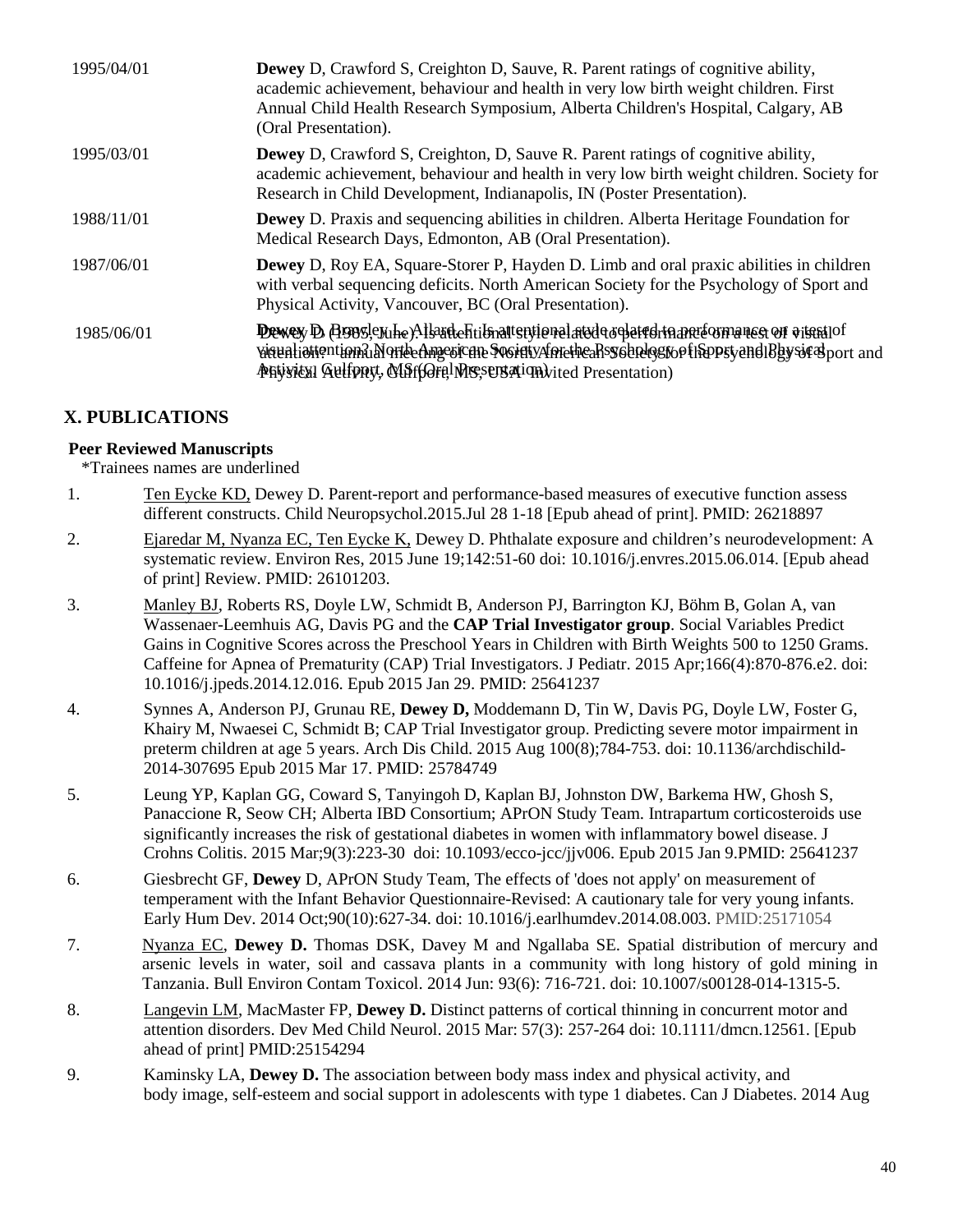03;38(4):244-249. PubMed PMID: 25092644

- 10. Doyle LW, Schmidt B, Anderson PJ, Davis PG, Moddemann D, Grunau RE, O'Brien K, Sankaran K, Herlenius E, Roberts R; **Caffeine for Apnea of Prematurity Trial investigators**. [Reduction in](http://www.ncbi.nlm.nih.gov/pubmed/24840756)  [developmental coordination disorder with neonatal caffeine therapy.](http://www.ncbi.nlm.nih.gov/pubmed/24840756) J Pediatr. 2014 Aug;165(2):356- 359.e2. doi: 10.1016/j.jpeds.2014.04.016. Epub 2014 May 17. PMID:24840756
- 11. Heck E, Jaworska N, DeSomma E, Dhoopar AS, MacMaster, FP, **Dewey** D, Glenda MacQueen, A survey of mental health services at post-secondary institutions in Alberta. Can J Psychiatry. 2014 May;59(5):250- 8. PMID: 25007278
- 12. McLeod K, Langevin L, Goodyear, B, **Dewey** D. Functional connectivity of neural motor networks is disrupted in children with developmental coordination disorder and attention-deficit/hyperactivity disorder. Neuroimage: Clin 2014 Apr 01;4:566-575.
- 13. Langevin L, Macmaster FP, Crawford S, Lebel C, **Dewey D.** Common white matter microstructure alterations in pediatric motor and attention disorders. J Pediatr. May;164(5):1157-1164.e1. doi: 10.1016/j.jpeds.2014.01.018. Epub 2014 Feb 25.
- 14. Kaplan BJ, Giesbrecht GF, Leung BMY, Field CJ, **Dewey** D, Bell RC, Manca DP, O'Beirne M, Johnston DW, Pop VJ, Singhal N, Gagnon L, Bernier FP, Eliasziw M, McCargar LJ, Kooistra L, Farmer A, Cantell M, Goonewardene L, Casey LM, Letourneau N, Martin JW. The Alberta Pregnancy Outcomes and Nutrition (APrON) cohort study: Rationale and Methods. Matern Child Nutr, 2014;10(1):44-60.
- 15. Smyth K, Sandhu SS, Crawford S, **Dewey** D, Parboosingh J, Barlow KM, The role of serotonin receptor alleles and environmental stressors in the development of post-concussive symptoms after pediatric mild traumatic brain injury. Dev Med Child Neurol. 2014 Jan 03;56(1):73-7. PubMed PMID: 23992222
- 16. Ouellette-Kuntz H, Coo H, Lam M, Breitenbach MM, Hennessey PE, Jackman PD, Lewis ME, **Dewey** D, Bernier FP, Chung AM, The changing prevalence of autism in three regions of Canada. J Autism Dev Disord. 2014 Jan 03;44(1):120-36. PubMed PMID: 23771514
- 17. Kaminsky LA, **Dewey D.** Psychological correlates of eating disorder symptoms and body image in adolescents with type 1 diabetes. Can J Diabetes. 2013 Dec 03;37(6):408-14. PubMed PMID: 24321722
- 18. Kuczynski A, Crawford S, Bodell L, **Dewey** D, Barlow KM., Characteristics of post-traumatic headaches in children following mild traumatic brain injury and their response to treatment: A prospective cohort. Dev Med Child Neurol. 2013 Jul 15;55(7)::636-41.PubMed PMID: 23560811
- 19. Ray M, **Dewey** D, Kooistra L, Welsh TN. The relationship between the motor system activation during action observation and adaptation in the motor system following repeated action observation. Hum Mov Sci. 2013 Jun 30;32(3):400-411.
- 20. Kirk VG, Currie G, **Dewey** D, Howlett A, Lemieux L, Innovation in physician recruitment wellness: a pilot orientation program. J Pediatr. 2013 Apr 03;162(4):664-665.e2. PubMed PMID: 23527839
- 21. Giesbrecht GF, Campbell T, Letourneau N, Kaplan BJ, **APrON Study Team**, Advancing gestation does not attenuate biobehavioural coherence between psychological distress and cortisol. Biol Psychol. 2013 Apr 03;93(1):45-51. PubMed PMID: 23410761
- 22. Manca DP, O'Beirne M, Lightbody T, Johnston DW, Dymianiw DL, Nastalska K, Anis L, Loehr S, Gilbert A, Kaplan BJ, **APrON study team**, The most effective strategy for recruiting a pregnancy cohort: a tale of two cities. BMC Pregnancy Childbirth. 2013 Mar 24;13:75. PubMed PMID: 23521869
- 23. Leung B, Kaplan BJ, Field CJ, Tough S, Eliasziw M, Gomez MF, McCargar LJ, Gagnon L, **APrON Study Team, Prenatal micronutrient supplementation and postpartum depressive symptoms in a** pregnancy cohort. BMC Pregnancy Childbirth. 2013 Jan 18;13:2. PubMed PMID: 23324464
- 24. Kaplan BJ, Leung BMY, Giesbrecht GF, Field CJ, Bernier FB, Tough S. Cui X, **Dewey D.** Increasing the quality of life from womb to the grave: the importance of pregnancy and birth cohorts. Appl Physiol, Nutr Metab. 2013 Jan 01;38:85-89.
- 25. Charles [Nyanza] E, Thomas DS, Dewey D, Davey M, Ngallaba SE, Konje E, A cross-sectional survey on knowledge and perceptions of health risks associated with arsenic and mercury contamination form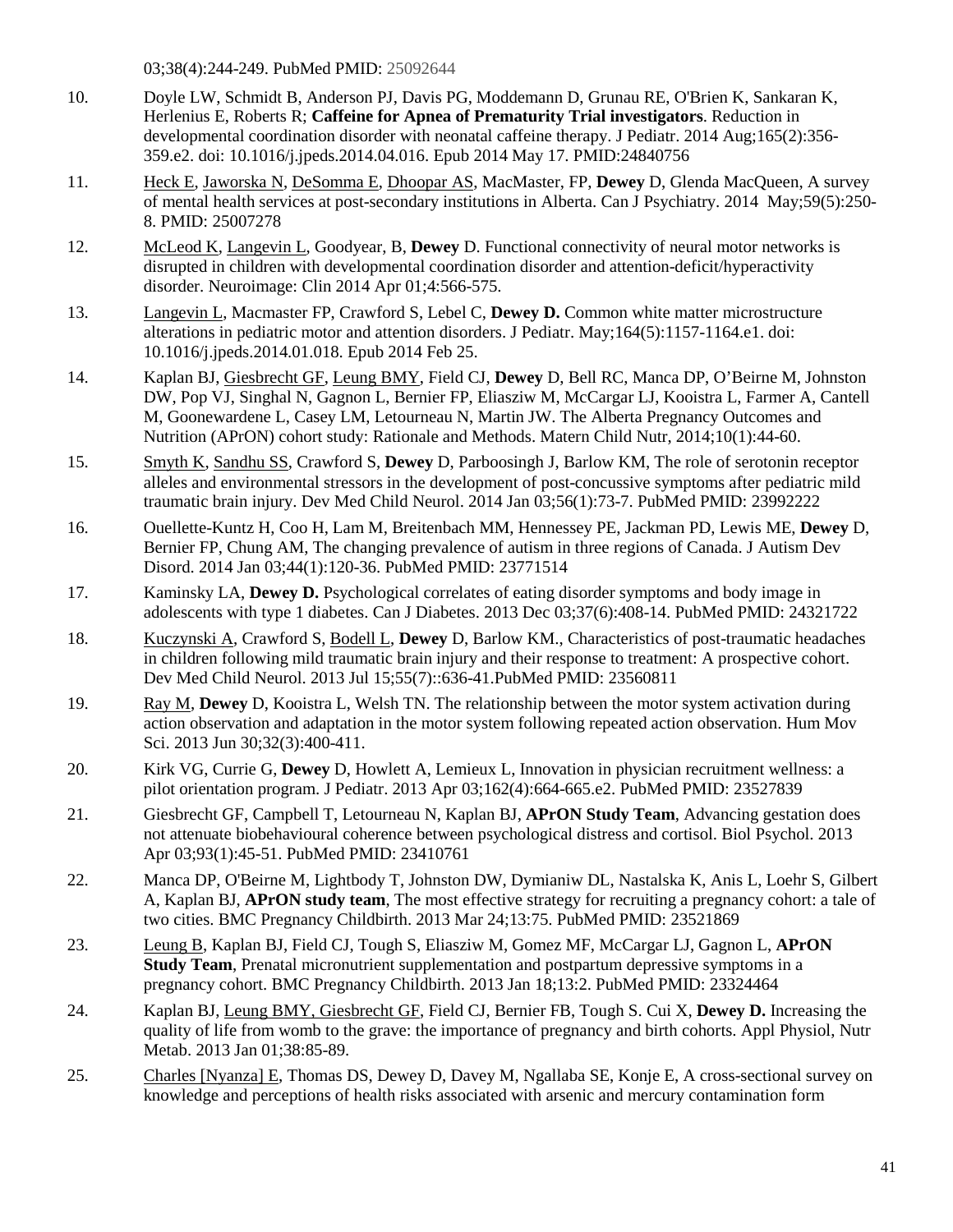artisanal good mining in Tanzania, BMC Public Health. 2013 Jan 01;13:74.

- 26. Cantell, M, Crawford SG, **Dewey.** Daily physical activity in young children and their parents: A descriptive study, Paediatr Child Health. 2012 Jun 01;17(e21-e25).
- 27. Coo H, Ouellette-Kuntz H, Lam M, Yu CT, **Dewey D**, Bernier FP, Chudley AE, Hennessey PE, Breitenbach MM, Noonan AL, Lewis S, Holden JA, Correlates of age at diagnosis of autism spectrum disorder in six regions of Canada, Chronic Dis Inj Canada. 2012 Mar 01;32(2):90-100.
- 28. Ouellette-Kuntz H, Coo H, Yu CT, Lewis ME, **Dewey** D, Hennessey PE, Jackman PD, Breitenbach MM, Holden JJ, Status report - National Epidemiologic Database for the Study of Autism in Canada (NEDSAC). Chronic Dis Inj Can. 2012 Mar 01;32(2):84-89. PubMed PMID: 22414305
- 29. Schmidt B, Anderson PJ, Doyle LW, **Dewey** D, Grunau RE, Asztalos EV, Davis PG, Tin W, Moddemann D, Solimano A, Ohlsson A, Barrington KJ, Roberts RS, Caffeine for Apnea of Prematurity (CAP) Trial Investigators, Survival without disability to age 5 years after neonatal caffeine therapy for apnea of prematurity. JAMA. 2012 Jan 18;307(3):275-82. PubMed PMID: 22253394
- 30. Kennedy CD, Cantell M, **Dewey D.** Has the Alberta daily physical activity initiative been successfully implemented in Calgary schools? Paediatr Child Health. 2010 Sep 03;15(7):e19-24. PubMed PMID: 21886440
- 31. Barlow KM, Crawford S, Stevenson A, Sandhu SS, Belanger F, **Dewey D.** Epidemiology of postconcussion syndrome in pediatric mild traumatic brain injury. Pediatrics. 2010 Aug 03;126(2):e374- 81. PubMed PMID: 20660554
- 32. Lloyd SM, Cantell M, Pacaud D, Crawford S, **Dewey D.** Brief report: Hope, perceived maternal empathy, medical regimen adherence, and glycemic control in adolescents with type 1 diabetes. J Pediatr Psychol. 2009 Oct 03;34(9):1025-9. PubMed PMID: 19168503
- 33. Pacaud D, Dewey D. The impact of maternal severe hypoglycemia in mothers with type 1 diabetes on the children's long term neurocognitive function: absence of data does not mean absence of effect. Diabetes Management*,* 2011 1(1), 129-140.
- 34. Anderson, P.J., **Dewey** D. Introduction: The consequences of being born very early or very small. Dev Neuropsychol. 2011;36(1):1-4. doi: 10.1080/87565641.2011.540522. PMID:21253987
- 35. **Dewey D**, Creighton DE, Heath, J.A., Wilson BN, Anseeuw-Deeks, D., Crawford SG, Sauve, R. (2011). Assessment of developmental coordination disorder in children born with extremely low birth weights. Dev Neuropsychol. 2011;36(1):42-56. doi: 10.1080/87565641.2011.540535.PMID:21253990
- 36. Welsh TN, Ray MC, Weeks DJ, **Dewey** D, Elliott D, Does Joe influence Fred's action? Not if Fred has autism spectrum disorder. Brain Res. 2009 Jan 14;1248:141-8. PubMed PMID: 19028469
- 37. Mah JK, Thannhauser JE, McNeil DA, **Dewey D.** Being the lifeline: the parent experience of caring for a child with neuromuscular disease on home mechanical ventilation. Neuromuscul Disord. 2008 Dec 03;18(12):983-8. PubMed PMID: 18974004
- 38. Mah JK, Thannhauser JE, Kolski H, **Dewey D.** Parental stress and quality of life in children with neuromuscular disease. Pediatr Neurol. 2008 Aug 03;39(2):102-7. PubMed PMID: 18639753
- 39. Benson B, **Dewey D.** Parental stress and needs in families of children with autism spectrum disorders. Int J of Disabil, Comm Rehab E-pub. 2008 Jul 01;7.
- 40. Summers, J., Larkin, D., **Dewey**, D, What Impact Does Developmental Coordination Disorder Have on Daily Routines? Int J Disabil, Dev Educ. 2008 May 01;55:131-141.
- 41. Summers J, Larkin D, **Dewey D.** Activities of daily living in children with developmental coordination disorder: dressing, personal hygiene, and eating skills. Hum Mov Sci. 2008 Apr 03;27(2):215-29. PubMed PMID: 1834889
- 42. Crawford SG, **Dewey D.** Co-occurring disorders: a possible key to visual perceptual deficits in children with developmental coordination disorder? Hum Mov Sci. 2008 Feb 03;27(1):154-69. PubMed PMID: 18192047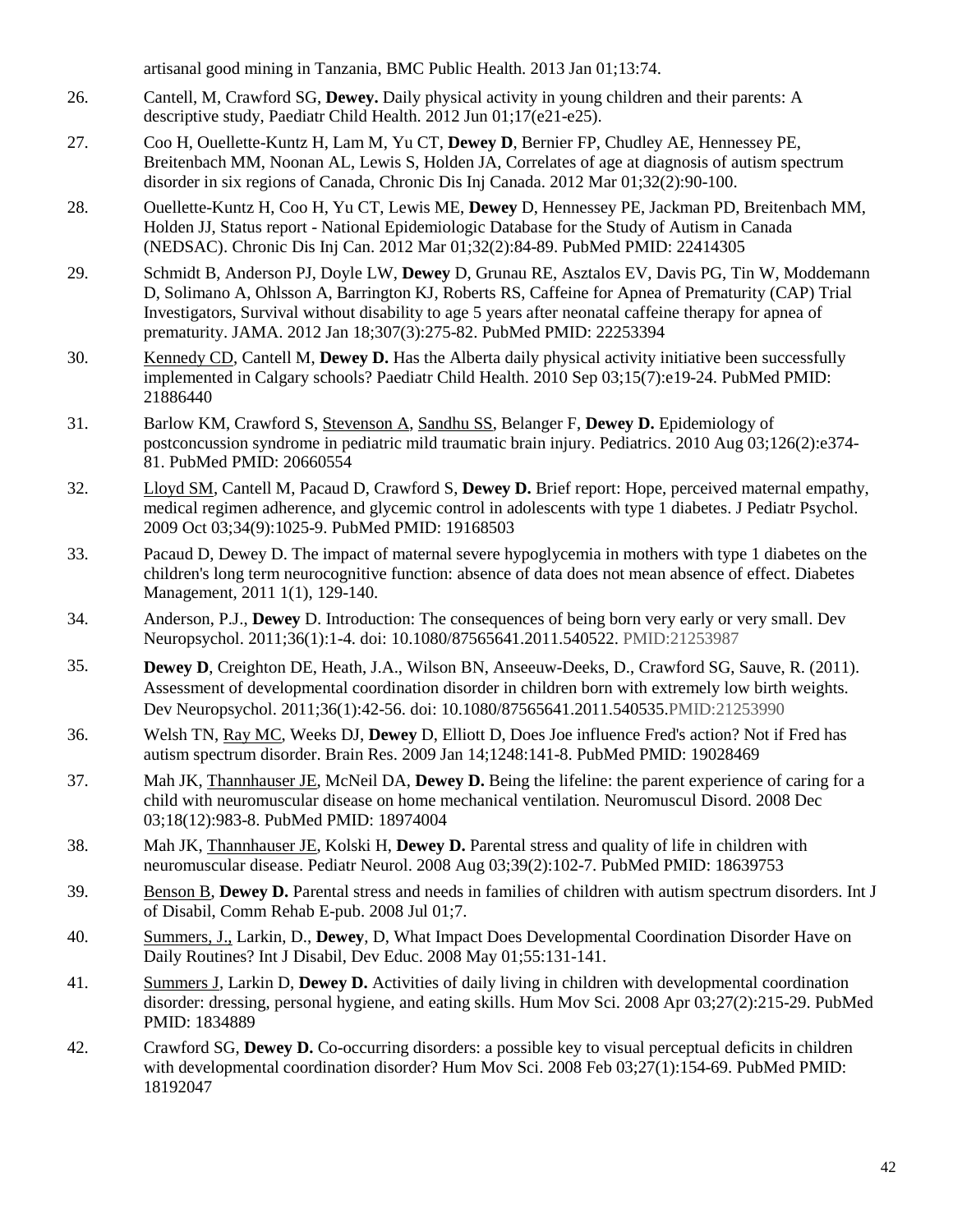- 43. **Dewey** D, Crawford S, Correlates of maternal and paternal adjustment to chronic childhood disease, J of Clin Psychol Med Settings. 2007 Jul 01;14:219-226.
- 44. Lefkowitz, EG, Crawford SG, **Dewey**, D, Living with impairment: Behavioral, emotional and social adjustment of siblings of children with autism, Int J Disabil Comm Rehab E-pub. 2007 Jun 01;6.
- 45. **Dewey** D, Cantell M, Crawford SG, Motor and gestural performance in children with autism spectrum disorders, developmental coordination disorder, and/or attention deficit hyperactivity disorder. J Int Neuropsychol Soc. 2007 Mar 03;13(2):246-56. PubMed PMID: 17286882
- 46. Pacaud D, Crawford SG, Stephure DK, Dean HJ, Couch R, **Dewey D.** Effect of type 1 diabetes on psychosocial maturation in young adults. J Adolesc Health. 2007 Jan 03;40(1):29-35. PubMed PMID: 17185203
- 47. Crawford SG, Kaplan BJ, **Dewey D.** Effects of coexisting disorders on cognition and behavior in children with ADHD. J Atten Disord. 2006 Nov 03;10(2):192-9. PubMed PMID: 17085629
- 48. Kaplan B, Crawford S, Cantell M, Kooistra L, **Dewey D.** Comorbidity, co-occurrence, continuum: What's in a name? Child Care Health Dev. 2006 Nov 03;32(6):723-31. PubMed PMID: 17018047
- 49. Kaminsky L, Robertson M, **Dewey D.** Psychological correlates of depression in children with recurrent abdominal pain. J Pediatr Psychol. 2006 Oct 03;31(9):956-66. PubMed PMID: 16514051
- 50. Schmidt B. (and members of **5-year steering committee**), Methylxanthine therapy for apnea of prematurity: evaluation of treatment benefits and risks at age 5 years in the Int caffeine for apnea of prematurity (CAP) trial. Biology of the Neonate. 2005 Jun 01;88:322-326.
- 51. Ho J, Kendrick V, **Dewey** D, Pacaud D, New insight into the pathophysiology of severe hypothyroidism in an infant with multiple hepatic hemangiomas. J Pediatr Endocrinol Metab. 2005 May 03;18(5):511-4. PubMed PMID: 15921182
- 52. Bernier FP, Crawford SG, **Dewey D.** Developmental outcome of children who had choroid plexus cysts detected prenatally. Prenat Diagn. 2005 Apr 03;25(4):322-6. PubMed PMID: 15849792
- 53. Kooistra, L., Crawford SG, **Dewey D**, Cantell M, Kaplan BJ. Motor correlates of attention deficit hyperactivity disorder: Contribution of reading disability and oppositional defiant disorder, J Learn Disabil. 2005 Jan 01;38:195-205.
- 54. Bottos S, **Dewey D.** Perfectionists' appraisal of daily hassles and chronic headache. Headache. 2004 Sep 03;44(8):772-9. PubMed PMID: 15330823
- 55. Pedersen SD, Parsons HG, **Dewey D.** Stress levels experienced by the parents of enterally fed children. Child Care Health Dev. 2004 Sep 03;30(5):507-13. PubMed PMID: 15320927
- 56. Lemay JF, Herbert AR, **Dewey** DM, Innes AM, A rational approach to the child with mental retardation for the paediatrician. Paediatr Child Health. 2003 Jul 03;8(6):345-56. PubMed PMID: 20052328
- 57. **Dewey D**, Crawford S, G., Kaplan BJ, Clinical importance of parent ratings of everyday cognitive abilities in children with learning and attention problems. J Learn Disabil. 2003 May 01;36:87-95.
- 58. **Dewey** D, Kaplan BJ, Crawford SG, Wilson BN, Developmental coordination disorder: associated problems in attention, learning, and psychosocial adjustment. Hum Mov Sci. 2002 Dec 03;21(5-6):905-18. PubMed PMID: 12620725
- 59. Kohut RJ, **Dewey** D, Love EJ, Women's knowledge of prenatal ultrasound and informed choice. J Genet Couns. 2002 Aug 03;11(4):265-76. PubMed PMID: 12795303
- 60. Kaminsky L, **Dewey D.** Psychosocial adjustment in siblings of children with autism. J Child Psychol Psychiatr. 2002 Feb 03;43(2):225-32. PubMed PMID: 11902601
- 61. **Dewey** D, Wilson BN, Developmental coordination disorder: What is it? Phys Occup Ther Paediatr. 2001 Oct 01;20:5-27.
- 62. Crawford SG, Wilson BN, **Dewey** D. Identifying developmental coordination disorder: Consistency between tests, Phys Occup Ther Paediatr. 2001 Sep 01;20:29-50.
- 63. Kaminsky L, **Dewey D.** Sibling relationships of children with autism. J Autism Dev Disord. 2001 Aug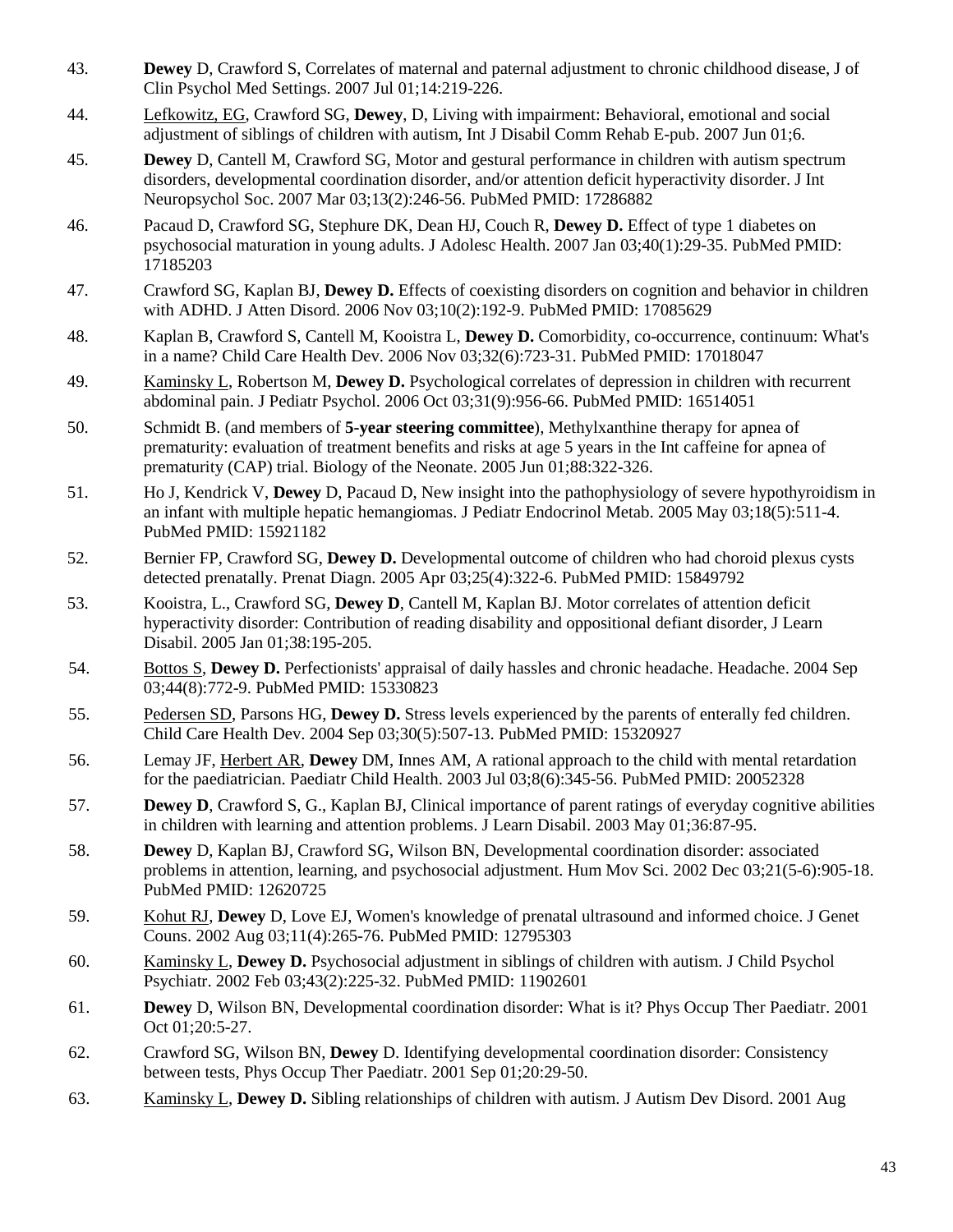03;31(4):399-410. PubMed PMID: 11569586

- 64. **Dewey D**, Kaplan BJ, Crawford SG, Fisher, GC. Predictive accuracy of the Wide Range Assessment of Memory and Learning in Children with Attention Deficit Hyperactivity Disorder and reading difficulties, Dev Neuropsychol. 2001 Jul 01;19:173-189.
- 65. Hauck JA, **Dewey D.** Hand preference and motor functioning in children with autism. J Autism Dev Disord. 2001 Jun 03;31(3):265-77. PubMed PMID: 11518481
- 66. Kaplan BJ, **Dewey D**, Crawford SG, Wilson, BN. The term "Comorbidity" is of questionable value in reference to developmental disorders: Data and theory, J Learn Disabil. 2001 Jun 01;34:555-565.
- 67. Wilson BN, Kaplan BJ, Crawford SC, **Dewey**, D. Interrater reliability of the Bruininks-Oseretsky Test of Motor Proficiency - Long Form. Adapt Phys Act Q. 2000 Aug 01;17:95-110.
- 68. Wilson BN, Kaplan BJ, Crawford SC, Campbell A, **Dewey D.**, Reliability and validity of a parent questionnaire on childhood motor skills, American J Occup Ther. 2000 Jun 01;54:484-493.
- 69. **Dewey** D, Crawford SG, Creighton DE, Sauve R. Parents' ratings of everyday cognitive abilities in very low birth weight children. J Dev Behav Pediatr. 2000 Feb 03;21(1):37-43. PubMed PMID: 10706347
- 70. Kaplan BJ, Crawford SG, **Dewey** D, Fisher GC, The IQs of children with ADHD are normally distributed. J Learn Disabil. 2000 Jan 01;33:425-432.
- 71. **Dewey** DG, Crawford SG, Creighton DE, Sauve RS, Long-term neuropsychological outcomes in very low birth weight children free of sensorineural impairments. J Clin Exp Neuropsychol. 1999 Dec 03;21(6):851- 65. PubMed PMID: 10649539
- 72. Kaplan BJ, **Dewey** D, Crawford SG, Fisher GC, Memory deficits are an essential feature of ADHD, J Exp Clin Neuropsychol. 1998 Oct 01;20:518-528.
- 73. Kaplan BJ, Wilson BN, **Dewey** D, Crawford SG , DCD may not be a discrete disorder, Hum Mov Sci. 1998 Sep 01;17:471-490.
- 74. Kaplan BJ, **Dewey** D, Crawford SG, Fisher GC, Deficits in long-term memory are not characteristic of ADHD. Attention Deficit Hyperactivity Disorder. J Clin Exp Neuropsychol. 1998 Aug 03;20(4):518-28. PubMed PMID: 9892055
- 75. Kaplan BJ, Crawford SG, Fisher GC, **Dewey D.** Family dysfunction is more strongly associated with ADHD than with general school problems. J Atten Dis. 1998 Feb 01;2:209-216.
- 76. **Dewey** D, Wall K, Praxis and memory deficits in language impaired children,. Dev Neuropsychol. 1997 Jul 01;13:507-512.
- 77. **Dewey** D, Kaplan BJ, Crawford S, Factor structure of the WRAML in children with ADHD or reading disabilities: Further evidence of an attention/concentration factor. Dev Neuropsychol. 1997 Jul 01;13:501- 506.
- 78. **Dewey D.** What is developmental dyspraxia? Brain Cogn. 1995 Dec 03;29(3):254-74. PubMed PMID: 8838385
- 79. **Dewey** D, Roeltgen D , A case study of developmental motor dysgraphia, Handwriting Review. 1995 Sep 01;9:76-91.
- 80. **Dewey** D, Kaplan BJ, Subtyping of developmental motor deficits. Dev Neuropsychol. 1994 Oct 01;10:265-284.
- 81. Chernos JE, **Dewey** D , Fragile X syndrome. Can Psychiatr Bull. 1994 Mar 01;3:77-81.
- 82. **Dewey D.** Error analysis of limb and orofacial praxis in children with developmental motor deficits. Brain Cogn. 1993 Nov 03;23(2):203-21. PubMed PMID: 7507333
- 83. **Dewey** D, Kaplan, BJ, Analysis of praxis task demands in the assessment of children with developmental motor deficits, Dev Neuropsychol. 1992 Aug 01;8:367-379.
- 84. Parlow SE, **Dewey D.** The temporal locus of transfer of training between hands: an interference study. Behav Brain Res. 1991 Dec 15;46(1):1-8. PubMed PMID: 1786110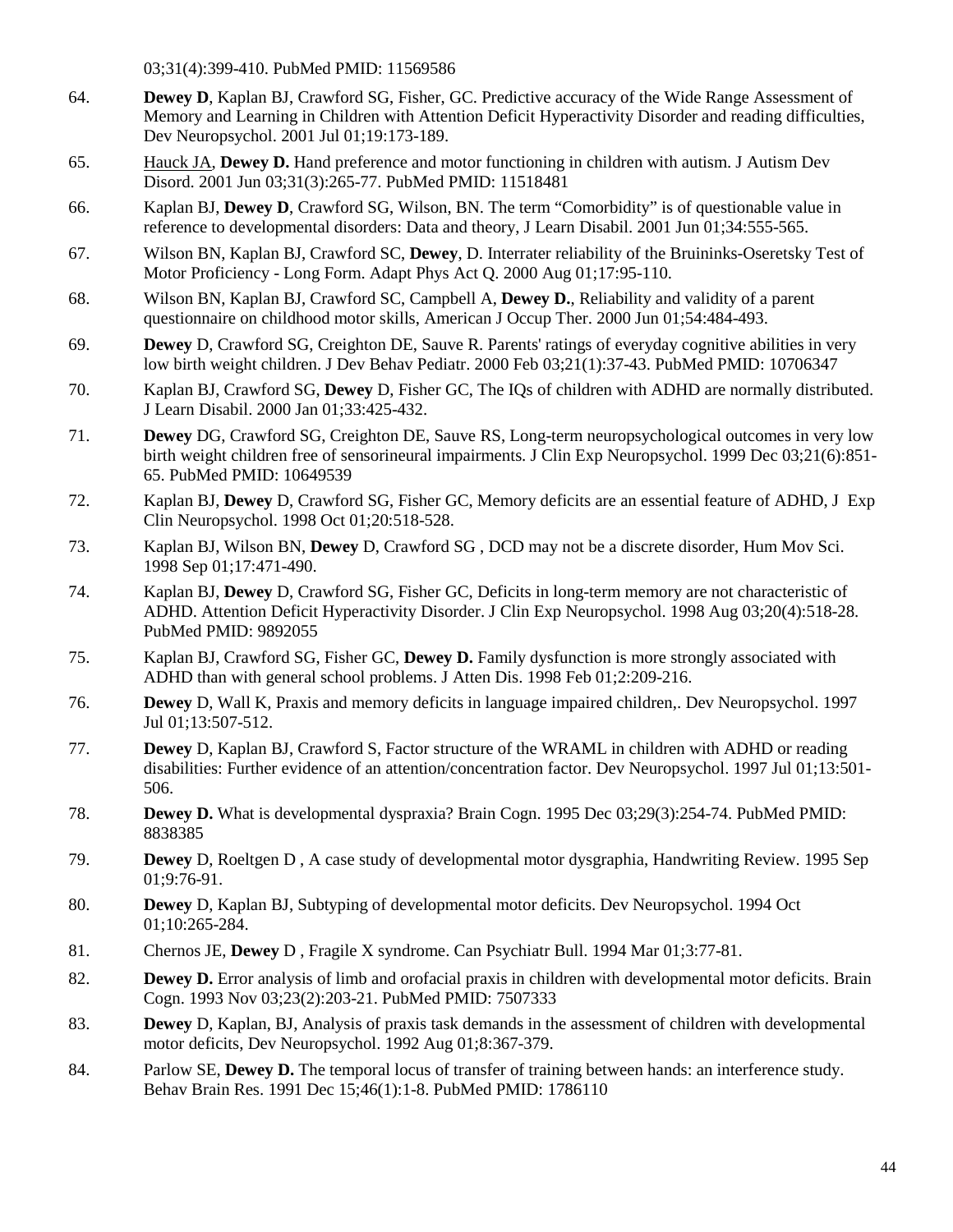- 85. **Dewey D**, Praxis and sequencing skills in children with sensorimotor dysfunction, Dev Neuropsychol. 1991 Jul 01;7:197-206.
- 86. **Dewey D**, Hunsley, J. , The effects of marital adjustment and spouse involvement on the behavioral treatment of agoraphobia: A meta-analytic review, Anxiety Res. 1990 Feb 01;2:69-83.
- 87. **Dewey D**, Brawley, L.R., Allard, F. , Do the TAIS attentional-style scales predict how visual information is processed?, Sport Exer Psychol. 1989 Nov 01;11:171-186.
- 88. **Dewey** D, Roy EA, Square-Storer PA, Hayden D, Limb and oral praxic abilities of children with verbal sequencing deficits., Dev Med Child Neurol. 1988 Dec 03;30(6):743-51. PubMed PMID: 3234605
- 89. **Dewey** D, Lord C, Magill J, Qualitative assessment of the effect of play materials in dyadic peer interactions of children with autism, Can J Psychol. 1988 Jun 03;42(2):242-60. PubMed PMID: 3167713
- 90. Keegan JK, **Dewey** D, Lucas CP, MMPI correlates of medical compliance in a weight control program, Int J Eating Dis. 1987 Jun 01;6:439-442.

#### **iii. Books, chapter peer reviewed**

- 1. **Dewey D.** Motor disorders. In
- 1. **Dewey** D, Bottos S. The effect of motor disorders on imitation in children. In SJ Rogers, J Williams (eds.), Imitation and the Social Mind: Autism and Typical Development (pp. 399-430), 2006 New York: Guilford Press.
- 2. **Dewey** D, Bottos S. Neuroimaging of developmental motor disorders. In D Dewey, DE Tupper (Eds.), Developmental motor disorders: A neuropsychological perspective (pp. 26-43), 2004 New York: Guilford Press.
- 3. **Dewey** D, Bottos S, Tupper DE. Acquired childhood conditions with associated motor impairments. In D Dewey, DE Tupper (Eds.), Developmental motor disorders: A neuropsychological perspective (pp.169- 196)*,* 2004 New York: Guilford Press
- 4. **Dewey** D, Crawford SG, Wilson BN, Kaplan BJ. Co-occurrence of motor disorders with other childhood disorders. In D Dewey, DE Tupper (Eds.), Developmental motor disorders: A neuropsychological perspective (pp. 405-426), 2004 New York: Guilford Press.
- 5. **Dewey** D, Tupper, DE, Bottos, S. Involuntary motor disorders in childhood. In D **Dewey**, DE Tupper (Eds.), Developmental motor disorders: A neuropsychological perspective (197-210), 2004 New York: Guilford Press.
- 6. **Dewey** D, Tupper DE. Developmental motor disorders: A neuropsychological perspective, 2004 New York: Guilford.
- 7. Roy EA, Bottos S, Pryde K, **Dewey** D. Approaches to understanding the neurobehavioural mechanisms associated with motor impairments in children. In D **Dewey**, DE Tupper (Eds.), Developmental motor disorders: A neuropsychological perspective (pp. 44-65), 2004 New York: Guilford Press.
- 8. Wilson BN, Kaplan BJ, Crawford SC, Campbell A, **Dewey D.** Reliability and validity of a parent questionnaire on childhood motor skills. In CB Royeen (Ed), Pediatric issues in occupational therapy (pp 141-158) 2003 Bethesda MD: AOTA Press.
- 9. **Dewey**, D. Medical pediatric psychology has come of age. [Review of the book Pediatric Neuropsychology] J Int Neuropsychol Soc, 2002 8; 475-476.
- 10. **Dewey**, D. Subtypes of developmental coordination disorder. In D Larkin and S Cermak (Eds.). Developmental coordination disorder (pp 40-53) 2001 Albany NY: Delmar Press.
- 11. **Dewey** D. The encyclopedia on developmental disabilities for developmental pediatricians [Review of the book Developmental Disabilities in Infancy and Childhood (2nd Edition) (Vols. 1-2)]. J Int Neuropsychol Soc, 2000 6; 371-372.
- 12. **Dewey D.** Manual asymmetries in children with developmental disabilities. In D Elliot and EA Roy (Eds.), Manual asymmetries in motor performance (pp 197-214) 1996 Boca Raton: CRC Press.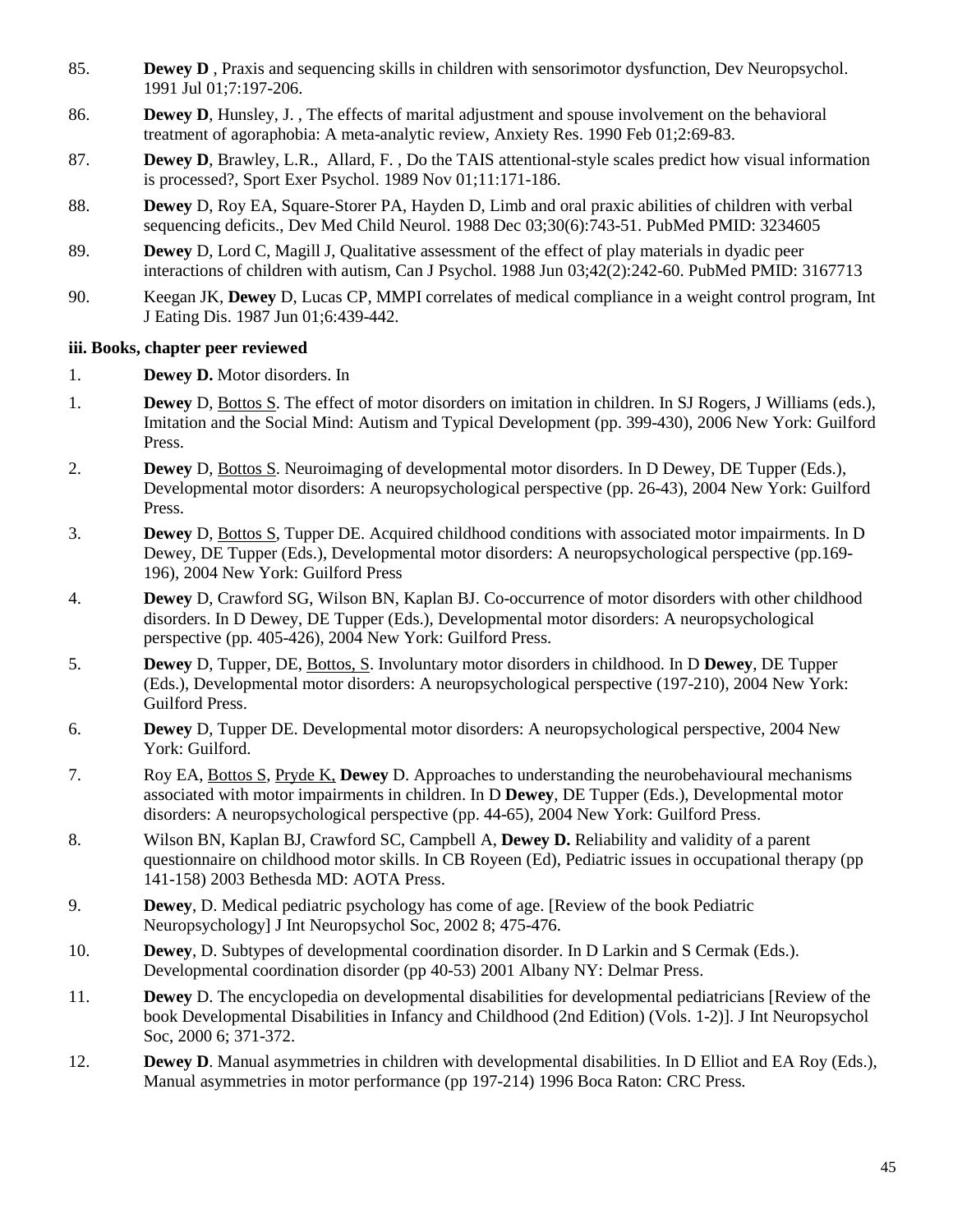13. Roy EA, Elliot D, **Dewey D**, Square-Storer P. Impairments to praxis and sequencing in adult and developmental disorders. In C Bard, M Fleury, L Hays (Eds.), Development of eye-hand coordination across the lifespan (pp 358-384), 1990 Columbia, SC: University of South Carolina Press.

### **iv. Books, chapters non-peer reviewed**

- 1. Leung BM, Kaplan BJ, Field CJ, O'Beirne M, Farmer A, **Dewey D**, Johnson D. Intergrating KT within a research study: The APrON experience. Interdisciplinary teams-making research make a difference. Alberta Innovates Health Solutions KT Casebook, 2, 5-11.. 2011 Jul 01.
- 2. **Dewey D** Giesbrecht G, Hagel B, Hewes J, Letourneau N, Thomas, K. Chapter 2: What We Know (Now) About Early Childhood Development Report of the Chief Medical Officer of Health. Let's talk about the early year. Early Child Development, Government of Alberta, 9 – 23. . 2011 Jul 01.

#### **v. Abstracts - published peer reviewed**

- 1. Thornton SK, Bray S, Langevin L, **Dewey D**. Functional brain correlates of motor inhibition in children with developmental coordination disorder and attention-deficit/hyperactivity disorder. 2015 Feb 6 (Published Online by Cambridge University Press, Feb 2015).
- 2. Bernier FP, Mosca SJ, Langevin L, Innes AM, Lionel AC, Marshall CC, Scherer SW, Parboosingh JS, **Dewey D.** Copy-number variation in Canadian children with developmental coordination disorder implicates neurodevelopmental genes 2015 Feb 6 (Published Online by Cambridge University Press, Feb 2015).
- 3. **Dewey D**, Langevin L, Crawford SG, Barlow KM, Lemay JF, Bernier FP. Developmental brain dysfunction: Co-occurrence is associated with impaired neuropsychological functioning. (Published Online by Cambridge University Press, Feb 2015).
- 4. Ten Eycke KD, **Dewey D.** Parent-report and performance-based measures of executive function in children with developmental coordination disorder and attention deficit hyperactivity disorder. (Published Online by Cambridge University Press, Feb 2015).
- 5. Truong TH, Moorjani, R, **Dewey** D, Guilcher GM,Lewis V, Prokopishyn, NL. Predictors of adverse reactions during stem cell infusion in children receiving autologous and allogenein stem cell transplantation. Bone Marrow Transplantation, Mar 2014; 45 (S1)
- 6. McLeod K, Langevin L, Goodyear B, **Dewey D** Functional connectivity of neural motor networks is disrupted in children with developmental coordination disorder and attention-deficit/hyperactivity disorder, Journal of the International Neuropsychological Society, Mar 2014; 20 (S1): 105
- 7. **Dewey D**, Langevin L, Crawford SG, Barlow KM, Lemay JF, Bernier FP. Comorbidity is associated with impaired neuropsychological functioning in children with developmental coordination disorder, attentiondeficit/hyperactivity disorder and reading disorder. Journal of the International Neuropsychological Society, Mar 2014; 20 (S1): 104-105
- 8. Langevin L, MacMaster F, Crawford S, Lebel C, Dewey D. White Matter Structural Alterations in Developmental Coordination Disorder and Attention-Deficit/Hyperactivity Disorder. Journal of the International Neuropsychological Society, Mar 2014; 20 (S1): 104.
- 9. Schmidt B, Davis D, Doyle L, Anderson P, Asztalos E, Solimano A, Grunau R, Ohlsson A, **Dewey D**, Moddemann D, Barrington K, Tin W, Roberts R. Severe retinopathy of prematurity (ROP) remains a marker of childhood disabilities: Results from the Caffeine for Apnea of Prematurity (CAP) Trial, 2013 May 06. (Published Online by Pediatric Academic Societies).
- 10. **Dewey D**, Anderson PJ, Synnes A, Grunau RE, O'Brien K, Creighton D, Doyle L, Schmidt B, Roberts RS. Motor impairment at 5 years is associated with impairments in cognition, visual perception and behavior: Results from the Caffeine for Apnea of Prematurity (CAP) Trial, 2013 May 06 (Published Online by Pediatric Academic Societies).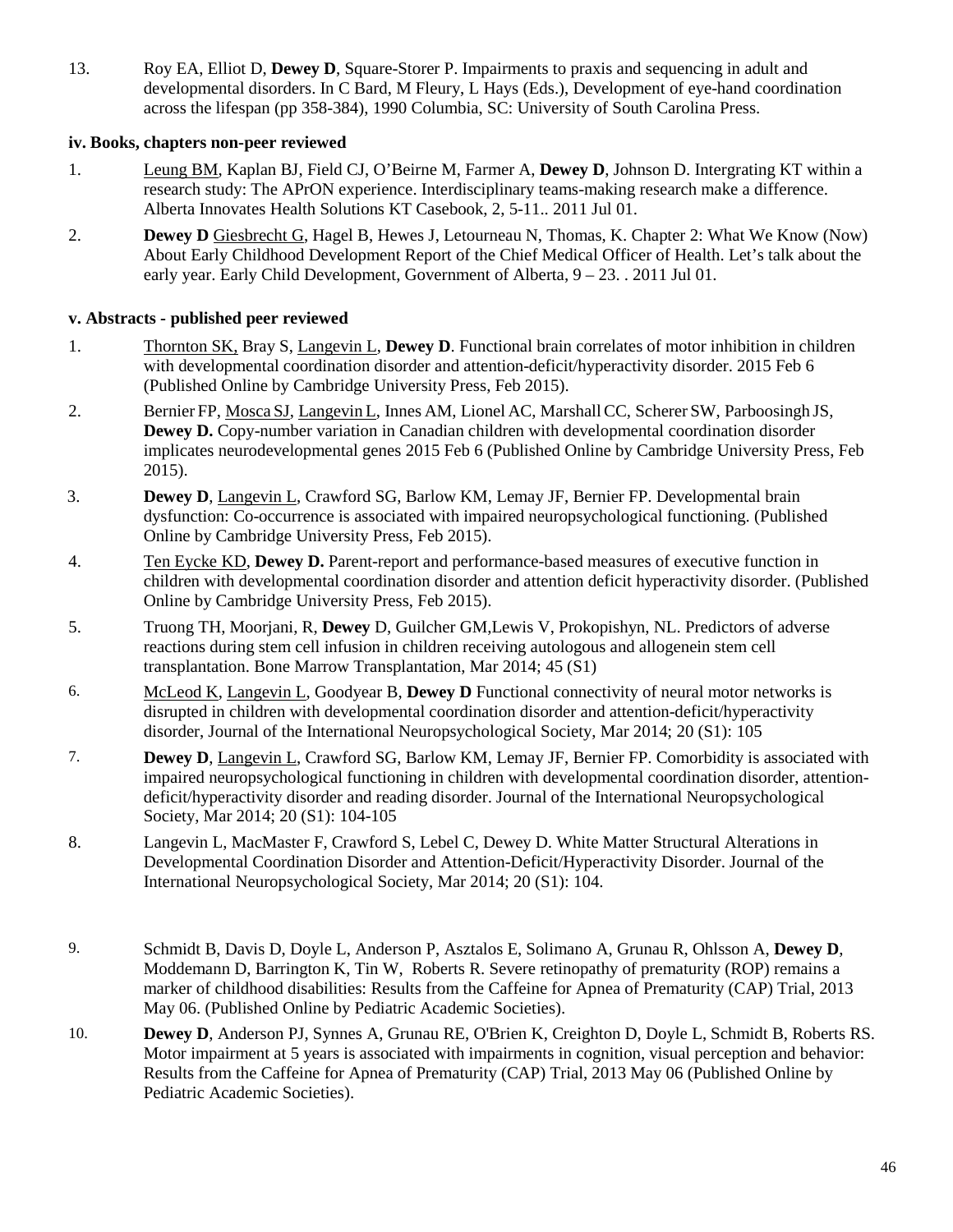- 11. Synnes A, Anderson P, Grunau RE, **Dewey** D, Moddemann D, Tin W, Davis P, Doyle LW, Foster G, Khairy M, Nwaesei C, Schmidt B. Prediction of severe motor impairment at corrected age of 5 years in children with birth weights 500-1250 g: Results from the Caffeine for Apnea of Prematurity (CAP) Trial, 2013 May 06 (Published Online by Pediatric Academic Societies).
- 12. Langevin L, Crawford S, Beaulieu C, **Dewey** D. Cortical white matter is commonly altered in motor and attention disorders. J Int Neuropsychol So, 18, [Sup S1] (Published Online by Cambridge University Press, Feb 2012).
- 13. **Dewey D,** Langevin, L, Crawford S. One more step: Does walking impact adding, J Int Neuropsychol Soc. 2012 Feb 01;18 [Sup S1].
- 14. Schmidt B, Anderson P, Doyle L, **Dewey** D, Grunau R, Asztalos E, Davis P, Tin W, Moddemann D, Solimano A, Ohlsson A, Barrington K, Roberts R. Lasting benefits of neonatal caffeine therapy: Five-year follow-up of participants in the Caffeine for Apnea of Prematurity (CAP) Trial, 2011 May 01 (Published Online by Pediatric Academic Societies).
- 15. Giesbrecht G, **Dewey D**, Leung B, Kaplan BJ, Campbell, T. S., Letourneau, N., Fetal programming of infant state regulation. , J Dev Origins Health Disease. 2011 Jul 01; 2[S1].
- 16. Dewey D. Meltzer S, Edwards A, Crawford SG, Pacaud D. Developmental outcomes of children born to mothers with type 1 diabetes who experienced severe hypoglycemia during pregnancy. J Int Neuropsychol Soc, 17 [Sup S1]: 219 (Published Online by Cambridge University Press, Feb 2011).
- 17. Hauck J. Crawford SG, Dewey D. Development of hand preference in relation to cognitive, language and motor skills in children with autism spectrum disorders. J Int Neuropsychol Soc, 17 [Sup S1]:4. (Published Online by Cambridge University Press, Feb. 2011).
- 18. **Dewey** D, Chapell C, Crawford SG, Sauve R. Changes in stress and adaptation over time in mothers and fathers of very low birth weight infants. Pediatr Res, E-PAS 2010: 64*.*
- 19. **Dewey** D, Crawford SG, Hill C, Alderson J, Larkin D. Can a parent report measure of activities of daily living, play preferences and movement differentiate children with developmental coordination disorder from typically developing children? J Int Neuropsychol Soc. 2009 Aug 01;15 [Sup S2]:83
- 20. **Dewey** D, Crawford SG. Developmental trajectories of adaptive behaviours in children with autism spectrum disorders. J Int Neuropsychol Soc. 2009 Aug 01;15 [Sup S2]:*82*.
- 21. Smyth K, Sandhu S, Crawford SG, **Dewey D**, Barlow, KM. A population-based cross-sectional study to investigate depressive symptoms in children with post-concussive symptoms following a mild traumatic brain injury. Can J Neurol Sc. 2009 Sep 01;36 [Sup 1].
- 22. Pacaud D, Meltzer S, Edwards A, Donovan L, Crawford S, **Dewey D.** Maternal characteristics and Neonatal Outcome of Children Born to Mothers with Type 1 Diabetes who Experienced Severe Hypoglycemia during Pregnancy. Can J Diabetes. 2009 Oct 01;33:186.
- 23. Kennedy CD, **Dewey** D, Cantell, M. Has the Alberta Daily Physical Activity Initiative been successfully implemented in Calgary Schools? Paediatr Child Health, 2009 14, [Sup SA]: 51.
- 24. Schmidt B, Anderson PJ, Doyle LW, **Dewey D**, Grunau R, Asztalos E, Davis PG, Tin W, Moddemann D, Solimano A, Ohlsson A, Barrington K, Roberts RS & CAP Investigators. The Caffeine for Apnea of Prematurity (CAP) Trial: Preliminary Outcomes at 5 Years, Paediatr Child Health. 2009 14, [Sup SA]:
- 25. Cantell, M, Crawford SG, **Dewey** D. Are preschool aged children and their parents active enough? Pediatr Res, E-PAS 2009:63.
- 26. Kennedy, CD, Cantell M, **Dewey** D. Has the Alberta Daily Physical Activity Initiative been successfully implemented in Calgary Schools? Pediatr Res, E-PAS 2009:63
- 27. **Dewey D**, Creighton DE, Heath, JA, Wilson BN, Anseeuw-Deeks D, Crawford SG, Sauve, R. Motor impairment in children with birth weight < 1000 g: Prevalence and identification, J Int Neuropsychol Soc. 2009 15 [Sup S1].
- 28. **Dewey** D, Crawford SG. Developmental trajectories of adaptive behaviours in children with autism spectrum disorders, J Int Neuropsychol Soc. 2009 Jul 01;15 [Sup S2]:82.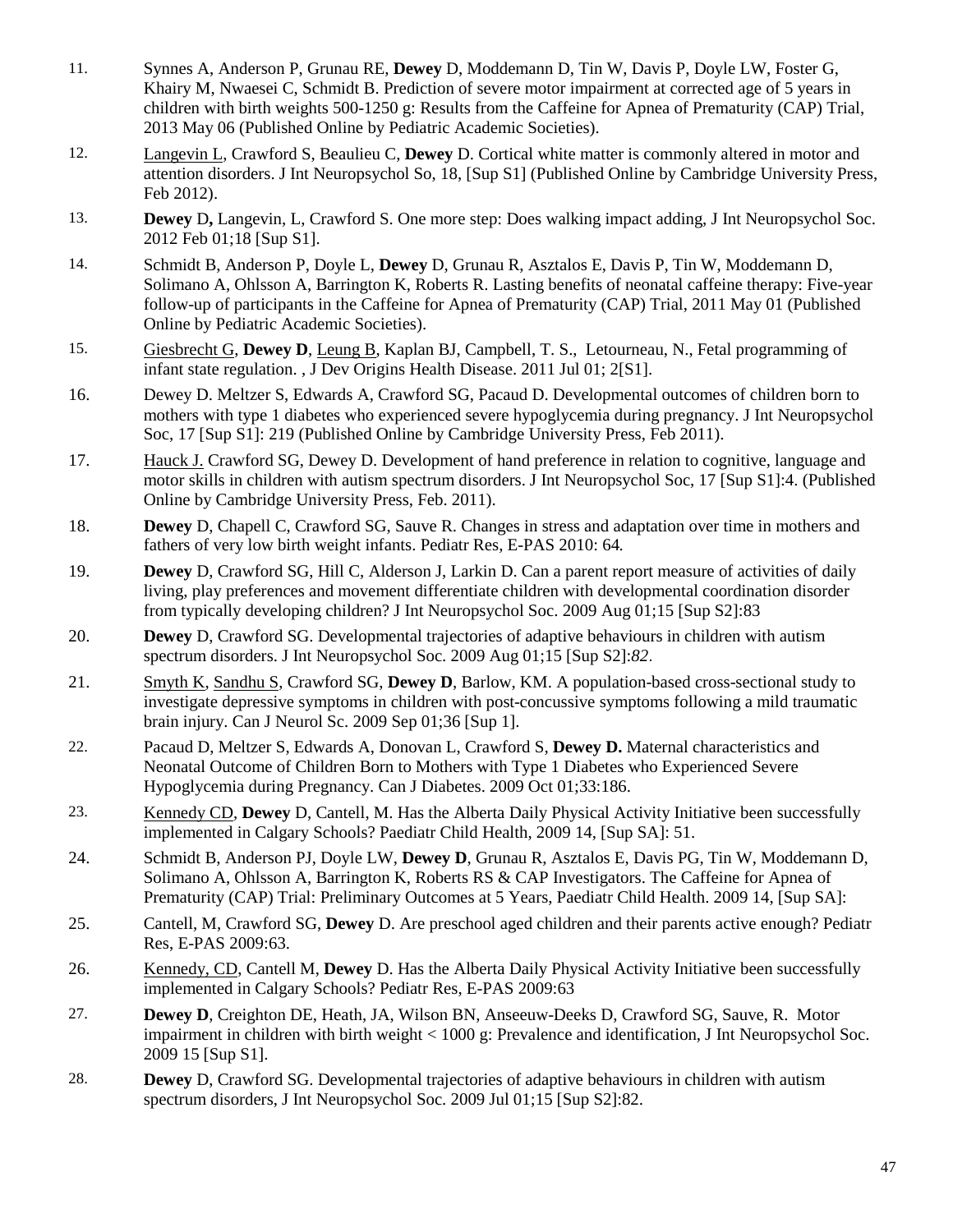- 29. **Dewey**, D, Meltzer, S, Edwards, A, Crawford, S, Pacaud D, Developmental outcomes of children born to mothers with type 1 diabetes who experienced severe hypoglycemia during pregnancy, J Int Neuropsychol Soc. 2009 17, [Sup S1]:219.
- 30. Hauck, J Crawford, SG **Dewey D.** Development of handedness in children with autism spectrum disorders, J Int Neuropsychol Soc. 2009 17, [Sup S1]:35.
- 31. K. Barlow, SG Crawford, D. **Dewey**, Headache in children with post-concussive syndrome, Can J Neurol Sc. 2008 35[Sup 1], S36.5-12-0008.
- 32. Barlow KM, **Dewey D.** The epidemiology of post-concussion syndrome in children, Can J Neurolog Sc. 2008 Jul 01;35 [Sup 1](S36-I2):0008.
- 33. Pacaud D, Meltzer, S, Edwards, A, Taback, S, Crawford SG, **Dewey** D. 18-month developmental outcomes of children born to mothers with type 1 diabetes who experienced severe hypoglycemia during pregnancy, Can J Diabetes. 2008 Jul 01;32 [Sup 1]:46.
- 34. **Dewey** D, Crawford SG, Developmental trajectories in children with autism spectrum disorder, J Int Neuropsychol Soc. 2008 Jul 01;14 [Sup 1].
- 35. Crawford SG, **Dewey** D. Are visual perceptual and visual motor deficits shared cognitive risk factors for children with developmental coordination disorder, attention deficit hyperactivity disorder and reading disability? J Int Neuropsychol Soc. 2008 Jul 01;14 [Sup 1].
- 36. Summers J, Larkin D, **Dewey** D. Activities of daily living in children with DCD: Dressing, personal hygiene and eating skills. J Int Neuropsychol Soc. 2008 Jul 01;14 [Sup 1].
- 37. **Dewey D**, Chappell C, Sauve R. Stress and adaptation of mothers and fathers of very low birthweight infants, Pediatr Res; E-PAS 2008:62.
- 38. Johnson JM, Kohut R, Simrose R, **Dewey** D, Connors G, Pollard J, Jones D, Lange I. Women's satisfaction with the OSCAR (One-Stop Clinic Assessment of Risk) model of first-trimester combined screening, Ultrasound Obstetr Gynecol. 2007 Sep 01;30:377.
- 39. Barlow KM, Stevenson AS, Latter J, Hagel B, Crawford SG, Nettel-Aguirre A, **Dewey** D**.** The epidemiology of post-concussion syndrome in children following traumatic brain injury: A preliminary report, Ann Neurol. 2007 Aug 01;62((S11)):S123.
- 40. Ray MC, Welsh TC, Weeks D, **Dewey** D, Elliott D. Between-and within person inhibition of return effects in the movements of people with autism, J Sport Exerc Psychol. 2007 Jun 01;29:S119--S120.
- 41. Loberg, S, Cantell M, **Dewey**, D, Hope perceived parental empathy, and medical regimen adherence in adolescents with type 1 diabetes. Pediatr Res. 2007 Jun 01;E-PAS2007(61):5878.4.
- 42. Sauve R, Christianson H, Crawford SG, Singhal N, Akierman A, **Dewey**, D, The tiniest infants: Outcomes at 23-26 weeks gestation, Pediatr Res. 2006 Aug 01;59(5535):203.
- 43. **Dewey D**, Creighton DE, Health, JA, Wilson BN, Anseeuw-Deeks, D, Crawford SG, Sauve R. Perceptual/motor impairment in extreme low birth weight children, Pediatr Res. 2006 Aug 01;59(4857):269.
- 44. Sauve R, **Dewey D**, Crawford SG, Christianson H, Health J. Cranial ultrasound findings and prediction of neurodevelopmental sequelae in 500-1000g infants, Pediatr Res. 2006 Aug 01;59(4857):273.
- 45. **Dewey** D, Motor and praxis skills in children with autism spectrum disorder and children with developmental coordination disorder, Can Psychol. 2006 Jun 01;47:112.
- 46. Bernier FP, Crawford SG, **Dewey** D**.** Choroid plexus cysts are not associated with significant cognitive, motor, language or adaptive behaviour delays in early childhood, Am J Hum Gen. 2006 Jun 01;73:190.
- 47. **Dewey** D, Crawford SG. Motor and praxis skills in children with autism spectrum disorder: A comparison with developmental coordination disorder, J Int Neuropsychol Soc. 2005 Nov 01;11 (SI):108.
- 48. **Dewey** D, Crawford SG, Kaplan, B.K, The impact of developmental coordination disorder on the performance of children with attention deficit/hyperactivity disorder and reading disability on the Rey Osterrieth Complex Figure, J Int Neuropsychol Soc. 2005 Nov 01;11 (SI):150.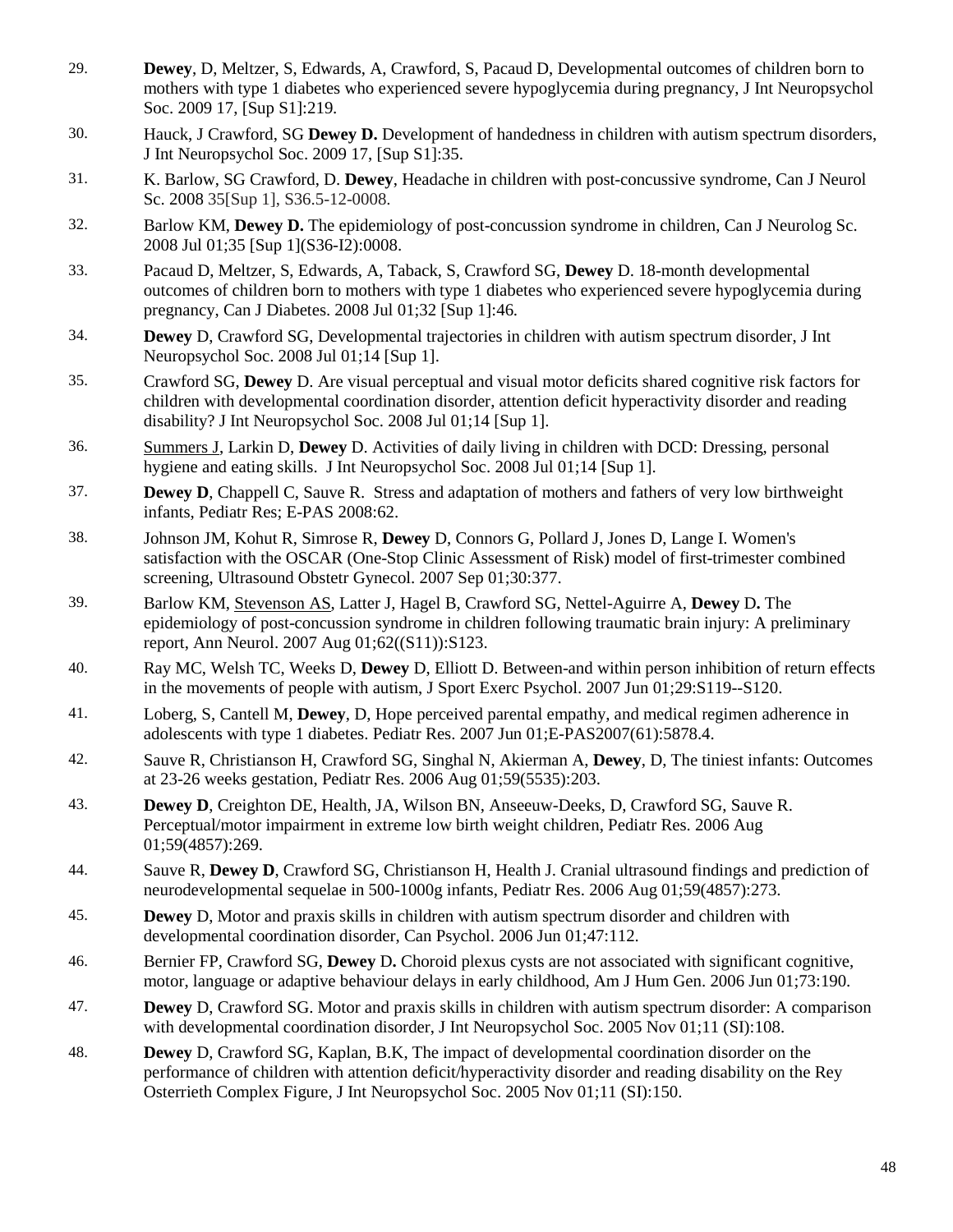- 49. Crawford SG, Kaplan, B.K, **Dewey** D. The impact of ADHD subtype and co-occurring disorders on the everyday functioning of children with ADHD, J Int Neuropsychol Soc. 2005 Nov 01;11 (SI):150.
- 50. Heath JA, Christianson H, Crawford SG, Creighton D, **Dewey** D, Sauve R. Predictive value of BPD, brain injury, and severe ROP for neurodevelopmental outcomes in ELBW infants at 5 years, Pediatr Res. 2005 Jun 01;57:2129.
- 51. Creighton DE, Heath, JA, **Dewey** D, Crawford SG, Anseeuw-Deeks D, Sauve R. Parent report and cognitive outcomes in ELBW infants at ages 3 and 5, Pediatr Res. 2005 Jun 01;57:2133.
- 52. **Dewey** D, Kaplan BJ Crawford SG, Wilson BN. Co-occurrence of developmental coordination disorder with other developmental disorders, Brain Impair. 2004 May 01;5:19.
- 53. Crawford SG, Kaplan BJ, **Dewey** D. Visual perceptual functioning in children with developmental coordination disorder, reading disabilities, and attention deficit hyperactivity disorder, Brain Impair. 2004 May 01;5:19.
- 54. **Dewey D** Crawford SG, Bernier FP. Neuropsychological outcomes of children who had choroids plexus cysts detected antenatally, Brain Impair. 2004 May 01;5:99.
- 55. Kooistra, L, Crawford SG, **Dewey D**, Cantell M, Kaplan BJ. Motor correlates of ADHD: Contribution of reading disability and oppositional defiant disorder, Brain Impair. 2004 May 01;5:153.
- 56. **Dewey** D, Creighton DE, Crawford SG, Sauve R. Is information processing ability at 9 months of age predictive of cognitive development at 3 years in very low birth weight (VLBW) children? Pediatr Res. 2004 Mar 01;55:372A.
- 57. **Dewey** D, Creighton DE, Crawford SG, Sauve R. Is parent report at 8 to 9 months adjusted age predictive of cognitive development at 3 years in very low birth weight (VLBW) children?, Pediatr Res. 2004 Mar 01;55:482A-483A.
- 58. **Dewey** D, Crawford SG, Kaplan BJ, Wilson, B.N, Developmental coordination disorder: Associated problems in attention, learning, and psychosocial adjustment, J Int Neuropsychol Soc. 2003 Sep 01;9:210.
- 59. Crawford SG, Kaplan BJ, Wilson BN, **Dewey** D. A continuum of severity in attention deficit hyperactivity disorder (ADHD), J Int Neuropsychol Soci. 2003 Sep 01;9:180.
- 60. **Dewey** D, Crawford SG, Kaplan B.J, Clinical importance of parent ratings of everyday cognitive abilities in children with learning and attention problems., J of the Int Neuropsychological Society. 2003 Sep 01;9:180.
- 61. **Dewey** D., Crawford SG, Kaplan B.J, Clinical importance of parent ratings of everyday cognitive abilities in children with learning and attention problems, J Int Neuropsychol Soc. 2003 Sep 01;9:209.
- 62. **Dewey** D., Crawford SG,, Kaplan B.J., Wilson, B.N, Memory abilities of children with developmental coordination disorder, J Int Neuropsychol Soc, 2003 Sep 01;9:210.
- 63. **Dewey D** Creighton DE, Crawford SG, Feldman, N, Sauve, R.S, Prediction of learning problems in extreme low birth weight (ELBW) children., Pediatr Res. 2003 Jun 01;53:379A.
- 64. Humbke K, **Dewey D**, Sauve, R. Social competence in very low birth weight children, Pediatr Res. 2003 Jun 01;53:481A.
- 65. Pacaud D. Crawford SG, Stephure DH, Dean HJ, Couch R, Mitchell I, **Dewey** D. Psychosocial maturation is not delayed in young adults with type 1 diabetes, Diabetes Metab. 2003 Jun 01;29:4S370.
- 66. Pacaud, D, Crawford SG, Couch R, Dean H, Stephure D, **Dewey** D. Validation of the use of the Responsibility and Independence Scale for Adolescents (RISA) in young adults with type 1 diabetes, Can J of Diabetes. 2002 Feb 01;26:286.
- 67. Hawkins E, Kaplan BJ, **Dewey D**, Farrelly G. A survey of complementary medicine utilization by parents for their children's ADHD. Can Psychol. 2001 Dec 01;42:4.
- 68. Kaminsky LA, **Dewey D**, Robertson M. Coping styles and adjustment in children with recurrent abdominal pain, Can Psychol. 2001 Nov 01;42:15.
- 69. Wilson BN, Crawford SG, Kaplan BJ, **Dewey D**. Development of a parent questionnaire to identify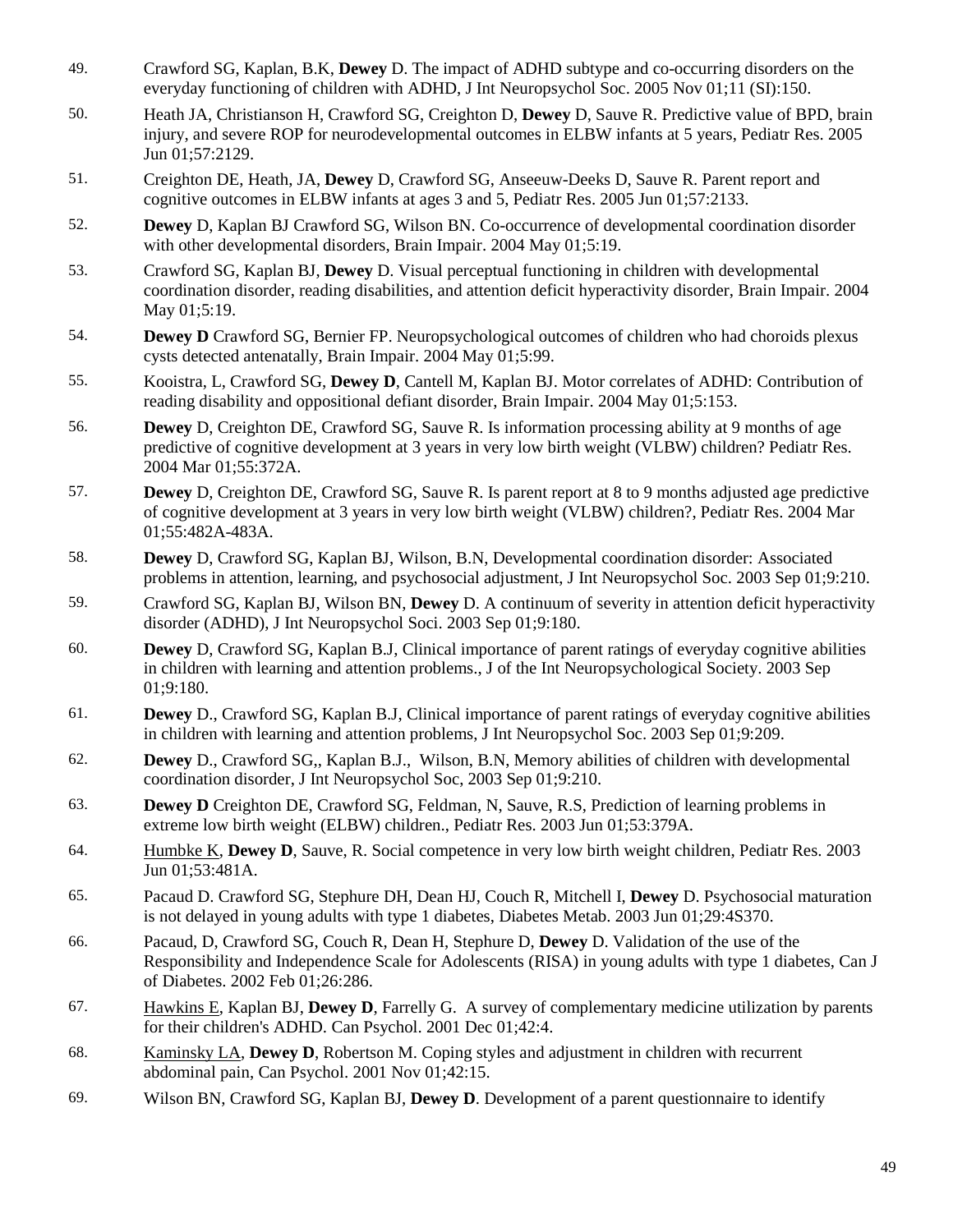developmental coordination disorder, Can J Occup Ther. 2001 May 01;67:S86.

- 70. Wilson BN, Crawford SG, Kaplan BJ, **Dewey D**. The relationship between proximal and distal motor control. Can J Occup Ther. 2001 May 01;67:S35.
- 71. **Dewey D**, Kaplan BJ, Wilson BN, Crawford SG. Comorbidity of developmental disorders. Can Psychol. 2000 Sep 01;41:24.
- 72. Oke CL, **Dewey D**, Martin L. Impact of maternal mental and physical health on child adjustment. Can Psychol. 2000 Sep 01;41:28.
- 73. Kaminsky L, **Dewey D.** Psychosocial adaptation in children with recurrent abdominal pain, Can Psychol. 2000 Sep 01;41:35.
- 74. **Dewey D**, Wilson, B., Crawford SG, Kaplan BJ, Comorbidity of developmental coordination disorder with ADHD and reading disability. J Int Neuropsychol Soc. 2000 Jun 01;6:152.
- 75. **Dewey D**, Creighton, D., Crawford S,, Sauve, R, Neurobehavioural outcomes at 8-12 months of an Alberta Sample of Very Low Birth Weight Infants (VLBW). J Int Neuropsychol Soc. 2000 Jun 01;6:385.
- 76. **Dewey D**, Wilson BN, Crawford SG, Kaplan, BJ. Comorbidity of developmental coordination disorders with ADHD and reading disability. J Int Neuropsychol Soc. 2000 Jun 01;6:152.
- 77. Kaplan BJ, Crawford SG, Wilson BN, **Dewey D.** Does "pure" ADHD exist. J Int Neuropsychol Society. 2000 Jun 01;6:153.
- 78. Kaminsky L, **Dewey D.** Psychosocial adaptation in siblings of children with autism. Can Psychol. 1999 Jun 01;40:14.
- 79. **Dewey** D, Crawford SG, Adaptive functioning and behaviour problems in siblings of children with head injuries, Can Psychol. 1999 Jun 01;40:64.
- 80. **Dewey** D, Crawford SG, Long term follow-up of parent adaptation to pediatric head injury, J Int Neuropsychol Soc. 1999 May 01;5:126.
- 81. **Dewey D** Kaplan BJ, Wilson BN,, Crawford SG , Developmental dyspraxia and developmental coordination disorder: Are we talking about the same thing? J Int Neuropsychol Soc. 1999 May 01;5:100.
- 82. Crawford SG, **Dewey D.** Long term follow-up of adaptive functioning and behaviour problems in children with head injuries. J Int Neuropsychol Society. 1999 May 01;5:126.
- 83. Kaplan BJ, Crawford S, Hreczcko T., **Dewey D** , Minor physical anomalies are particularly elevated in children comorbid for both attention-deficit/hyperactivity disorder and reading disability, J Int Neuropsychol Soc. 1999 May 01;5:98.
- 84. Oke C, **Dewey D.** Psychosocial aspects of fibromyalgia: What we know and what we have yet to learn, Can Psychol. 1998 Jul 01;39:22.
- 85. **Dewey D**, Kaplan BJ, Crawford SG, Parent ratings of everyday cognitive abilities in children with learning and attention problems. Can Psychol. 1998 Jul 01;39:79.
- 86. Kaplan BJ, **Dewey D**, Crawford SG, Fisher, GC. Memory deficits: Not an essential feature of ADHD. Can Psychol. 1998 Jun 01;39:12.
- 87. **Dewey** D, Crawford SG, Adaptive functioning and behaviour problems in children with mild and moderate/severe head injuries. J Int Neuropsychol Soc. 1998 Apr 01;4:12.
- 88. **Dewey** D, Crawford SG, Parental adaptation to pediatric head injury. J Int Neuropsychol Soc. 1998 Apr 01;4:12.
- 89. **Dewey D**, Kaplan BJ, Crawford SG, Does the Wide Range Assessment of Memory and Learning (WRAML) validly discriminate between children with attention deficit hyperactivity disorder and reading disabilities? J Int Neuropsychol Soc. 1998 Apr 01;4:42.
- 90. Hauck JA, **Dewey D.** Hand preference and related functioning in young children with autism. J Int Neuropsychol Soc. 1998 Apr 01;4:70.
- 91. Crawford SG, Kaplan BJ, **Dewey**, D, Different subgroups of learning difficulties and immunologic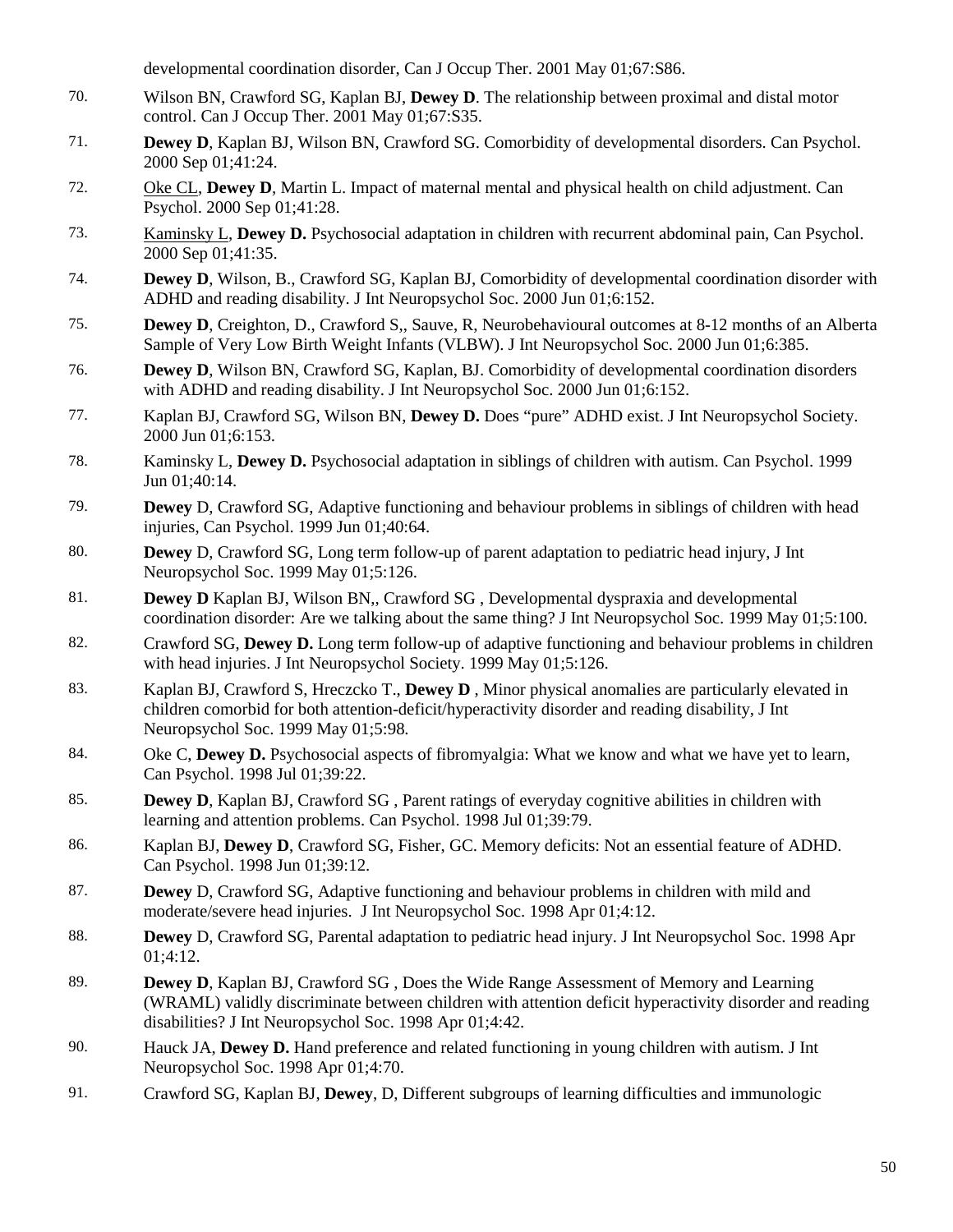dysfunction: Is there a link? J Int Neuropsychol Soc. 1998 Apr 01;4:43.

- 92. Creighton DE, **Dewey** D, Sauve RS , A comparison of three infant developmental screening tests. Dev Behav Paediatr. 1997 Sep 01;18:361.
- 93. Oke CL, **Dewey D.** Maternal, paternal and child self reports of children's social skills: Age and gender considerations, Can Psychol. 1997 Jul 01;38:9.
- 94. Crawford SG, Kaplan, B. J., **Dewey**, D, Pregnancy and birth complications in a sample of children with learning and/or attention problems, Can Psychol. 1997 Jul 01;38:9.
- 95. **Dewey D**, Crawford SG, Van Mastrigt, R., Krebs, C. , Cognitive and memory functioning in children with head injuries. , Can Psychol. 1997 Jun 01;38:9.
- 96. Kaplan BJ, Fisher, G.C., Crawford SG, **Dewey D**M. , Usefulness of parent report of ADHD. J Int Neuropsychol Soc. 1997 Mar 01;3:31.
- 97. Kaplan BJ, Crawford SG, Wilson BN. **Dewey D**M. , Comorbidity of developmental coordination disorder with different types of reading disability, J Int Neuropsychol Soc. 1997 Mar 01;3:54.
- 98. **Dewey** D, Crawford S, Risk and resistance factors in the adaptation of parents of children with chronic illness, Int J of Psychol. 1996 Jun 01;31:208.
- 99. **Dewey D**, Crawford S, Creighton D, Sauve R. J Int Neuropsychol Soc. 1996 Feb 01;2:33.
- 100. **Dewey** D, A case study of developmental ideational apraxic dysgraphia. J Int Neuropsychological Society,. 1995 Jan 01;1:336.
- 101. **Dewey D**, Creighton, D., Sauve, R, Intellectual, memory, language, visual-motor, and motor functioning in very low birth weight and normal birth weight children, J Int Neuropsycholog Soc. 1995 Jan 01;1:332.
- 102. **Dewey D**, Sauve, R. Crawford S,, Creighton, D. , Parent ratings of cognitive abilities and psychometric test scores of very low birthweight and normal birthweight children at ages 6-13 years. Pediatr Res. 1994 Jan 01;37:253A.
- 103. Faris P, **Dewey** D. The use of cluster analysis in developmental research. Can Psychol. 1993 Mar 01;34:319.
- 104. **Dewey D**, McLeod, D.R., Kaplan, B.J, Hand asymmetry: A possible index of perinatal stress. J Clin Exp Neuropsychol. 1993 Jan 01;15:88.
- 105. **Dewey** D, Wall K, Praxis and memory deficits in language disordered children, 60th Anniversary Meeting of the Society for Research in Children Development. 1993 Jan 01:321.
- 106. **Dewey** D, Kaplan BJ, Subtyping of developmental motor deficits, J Clin Exp Neuropsychol. 1992 Feb 01;14:50.
- 107. **Dewey D.** Issues in the assessment of children with developmental motor deficits. Can Psychol. 1992 Jan 01;33:422.
- 108. **Dewey** D, Kaplan BJ, Error type analysis of limb and orofacial praxis in children with developmental motor deficits, J Clin Exp Neuropsychol. 1991 Feb 15;13:84.
- 109. **Dewey** D, Kaplan BJ, Familial patterns of language/learning and motor problems. Can Psychol. 1991 Jan 01;32:217.
- 110. **Dewey** D, Kaplan BJ, Motor coordination in clumsy children. J Clin Exp Neuropsychol. 1990 Feb 01;12:280.
- 111. **Dewey** D, Kaplan Bj, An investigation of the relationship between motor deficits and academic skills. Can Psychol. 1990 Jan 01;31:280.
- 112. **Dewey** D, Kaplan BJ, Wilson BN, Does sensory integration therapy (SIT) improve praxis and sequencing skills in children with sensorimotor deficits? Can Psychol. 1989 Mar 01;30:235.
- 113. Parlow S, **Dewey** D, The temporal locus of transfer of training between hands: An interference study, J Clin Exper Neuropsychol. 1989 Feb 01;11:37.
- 114. **Dewey D.** Praxis and sequencing skills in children with sensorimotor dysfunction. J Clin Exper